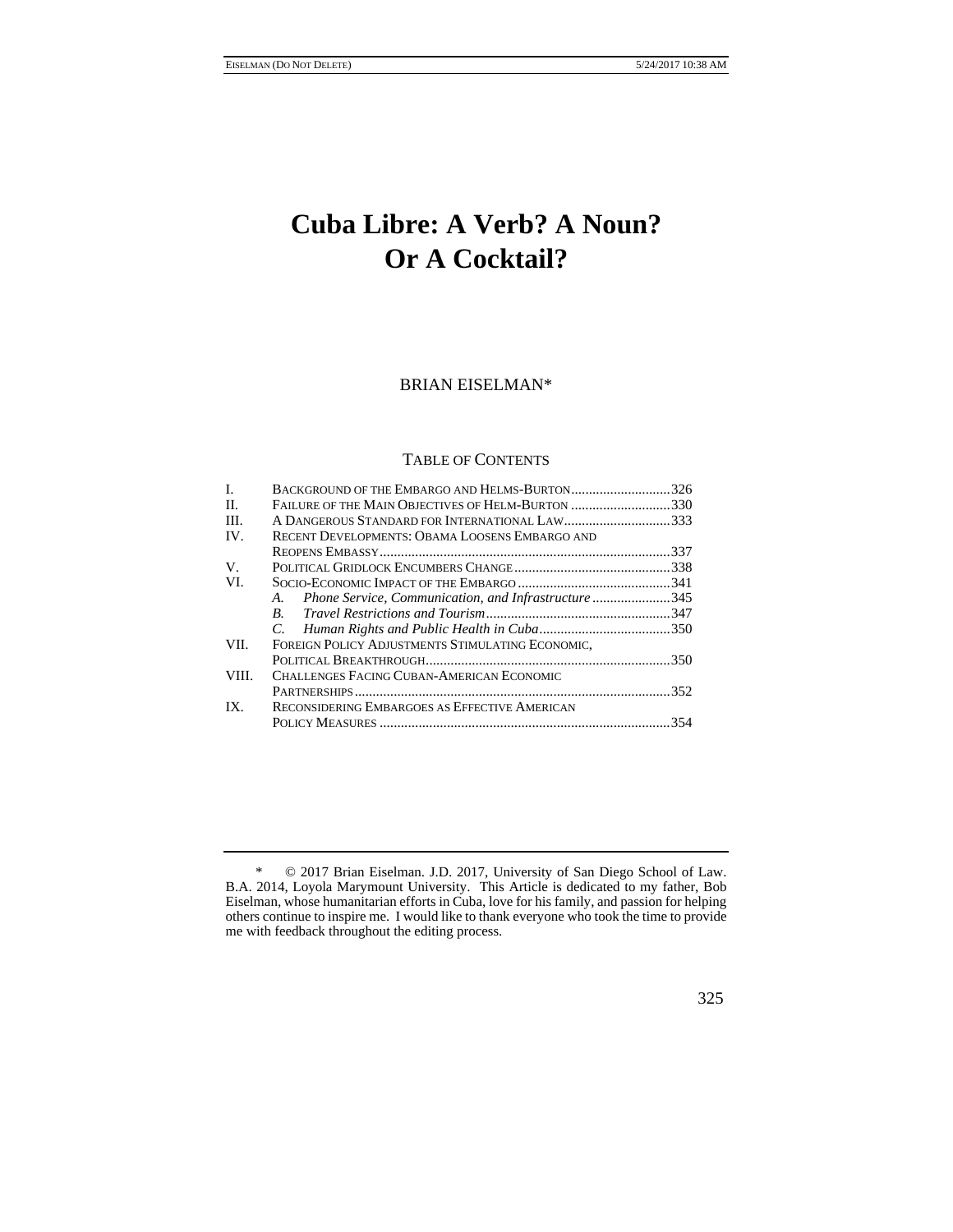### I. BACKGROUND OF THE EMBARGO AND HELMS-BURTON

The Cuban Embargo, as we know it, was enacted as an executive order on February 7, 1962, at the direction of President Kennedy.<sup>1</sup> Despite significant popular pressure in the United States to terminate the Embargo, equally fervent pressure to strengthen its terms helped keep the Embargo in place for over 53 years, under nine different Administrations.<sup>2</sup> An embargo is a diplomatic trade ban that partially or completely prohibits commerce and trade with a particular target country.<sup>3</sup> The Trading with the Enemy Act, which provides the basis for the Cuban Embargo, effectively gives the President the power to put in place and maintain economic sanctions against hostile nations.4 The objective of the Embargo, insofar as it concerned Cuba, was to undermine and oust the strict and oppressive control of the regime under Fidel Castro by denying the Castro regime the proceeds and profits from trade of its products with the United States and financial transactions with the international community at large.<sup>5</sup> Rather than act as a catalyst to accelerate the downfall of the Castro regime, the Embargo had the opposite effect: with the Embargo in place, Castro always had a viable scapegoat for any problem in Cuba. In fact, the irony of the Embargo

 (prohibiting the importation of all goods of Cuban origin, all goods imported from or through 1. *See* Proclamation 3447—Embargo on All Trade with Cuba, 76 Stat. 1446 (1962) Cuba to the U.S., and all exports from the U.S. to Cuba with the right to modify or revoke exceptions reserved exclusively to President Kennedy).

 President Jimmy Carter chose not to renew the travel ban to Cuba, President Ronald Reagan 2. Although, in 1977, President Jimmy Carter temporarily allowed U.S. citizens to travel to Cuba and chose not to renew the ban on travel to Cuba, which was renewable every six months. However, when President Ronald Reagan entered the White House in 1981, the Cuba travel ban was reinstated, economic pressure was tightened, and Cuba was placed on the U.S. list of state sponsors of terrorism. *See* Merrill Fabry, *The U.S. Trade Embargo on Cuba Just Hit 55 Years*, TIME MAGAZINE, Oct. 19, 2015, http://time.com/ 4076438/us-cuba-embargo-1960/ [https://perma.cc/9WWK-2T88]. *See also* John Suarez, *President Obama's retread of Jimmy Carter's 1970's U.S. Cuba Policy*, CUBAN EXILE QUARTER (Feb. 6, 2015, 6:59 PM), http://cubanexilequarter.blogspot.com/2015/02/ president-obamas-plagiarism-of-jimmy.html [https://perma.cc/K24J-5FLA] (noting that while reinstated the prohibition in 1981, among other stringent policies against Cuba).

<sup>3.</sup> *See Economic Embargo of Cuba Law and Legal Definition*, U.S. LEGAL, http:// definitions.uslegal.com/e/economic-embargo-of-cuba/ [https://perma.cc/58AF-SARL] (last visited Feb. 27, 2016).

 that a President in time of war may, through any agency that he may designate, and under 4. *See generally* Trading With the Enemy Act of 1917, 50 U.S.C. § 5 (2006) (noting such rules and regulations as he may prescribe, by means of instructions, licenses, or otherwise investigate, regulate, or prohibit any transactions in foreign exchange with an ally of an enemy).

<sup>5.</sup> *See* Cuban Assets Control Regulations, 31 C.F.R. § 515.201 (1997); *see also*  United States Department of Treasury, Comment on the Cuban Assets Control Regulations Title 31 Part 515 of the U.S. Code of Federal Regulations (July 26, 2001), https://www. treasury.gov/resource-center/sanctions/Documents/tab4.pdf [https://perma.cc/ES6Q-YBEH].

<sup>326</sup>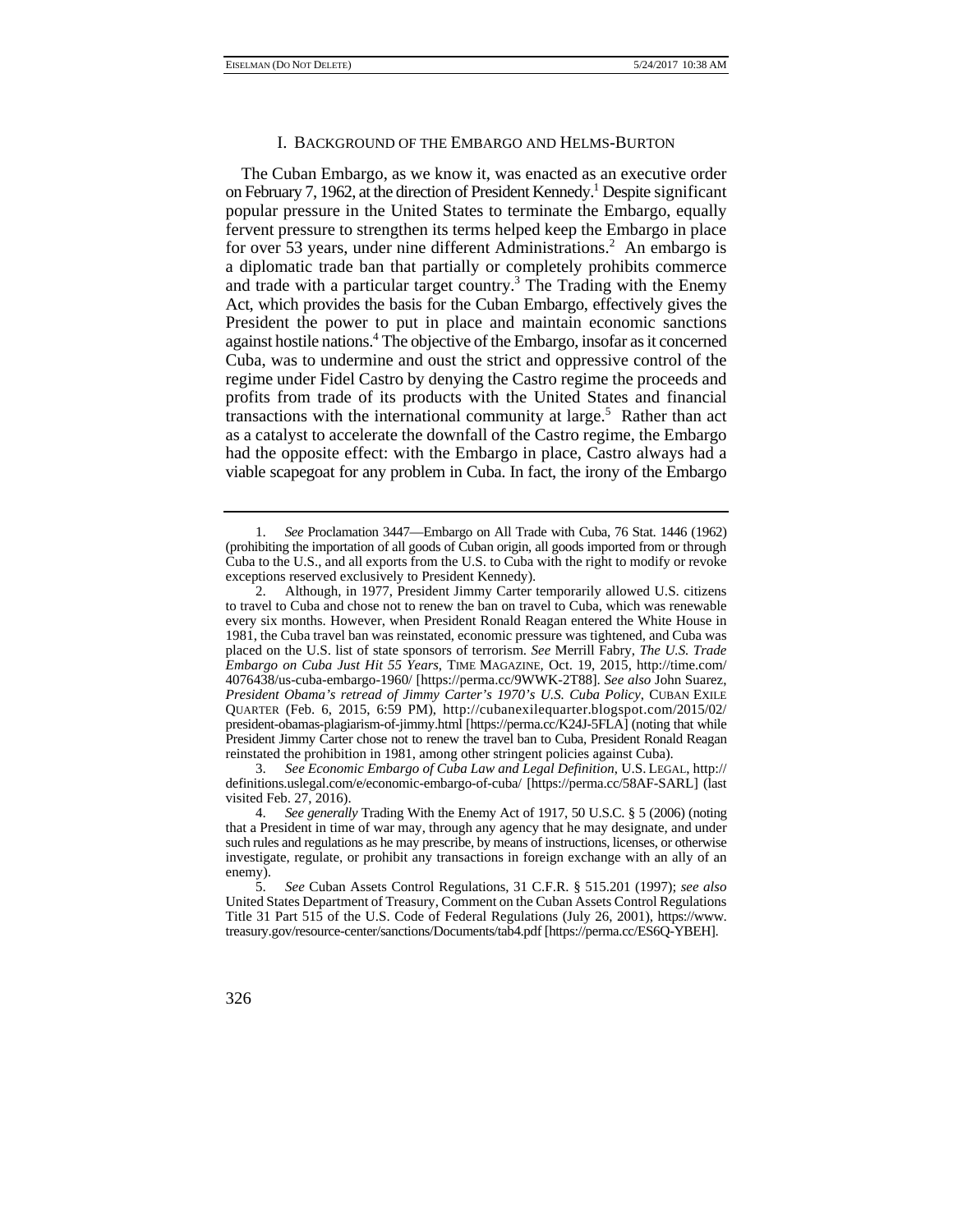is that, for all intents and purposes, Castro needed the Embargo in order to consolidate his influence and power.

the legislation moot.<sup>7</sup> By 1995, the general sentiment was that President Clinton would terminate the Embargo and reestablish diplomatic and trade relations with Cuba.<sup>6</sup> At that time, however, Senator Jesse Helms and Representative Dan Burton had proposed legislation that would strengthen the Embargo and, among other things, facilitate Cuban independence; however, the proposed legislation, known as the Helms-Burton Act, was losing momentum, and could not trump the ability of President Clinton to terminate the Embargo and render

On February 24, 1996, an international incident occurred that changed the complexion of the circumstances. On that day, the Cuban Air Force downed two American civilian airplanes in international waters, killing four people.8 Members of a Florida-based group of Cuban exiles who called themselves "Brothers to the Rescue" operated the American airplanes to assist Cubans attempting to immigrate to the United States.<sup>9</sup> The group had been warned previously about the dangers of entering Cuban air space, as the missions they flew regularly violated Cuban air space.<sup>10</sup> The

 OF 1995, H.R REP. NO.104-202, pt.1 (1st Sess. 1995). 7. *See generally* CUBAN LIBERTY AND DEMOCRATIC SOLIDARITY (LIBERTAD) ACT

 hermanos.org/Background%20and%20Information.htm [https://perma.cc/JTH3-ZDC8] (last 8. Carl Nagin, *Backfire*, THE NEW YORKER, Jan. 26, 1998, at 30.<br>9. Brothers to the Rescue's humanitarian mission was aimed to p Brothers to the Rescue's humanitarian mission was aimed to provide assistance to emigrants from Cuba trying to use whatever means possible to escape the Castro regime and come to the United States. However, this group regularly exceeded the scope of their role, and often brazenly buzzed Cuban air space and even dropped pamphlets upon the streets of Havana. *See* Larry Rohter, *Exiles Say Cuba Downed 2 Planes and Clinton Expresses Outrage*, N.Y. TIMES, Feb. 25, 1996, http://www.nytimes.com/1996/02/25/world/exilessay-cuba-downed-2-planes-and-clinton-expresses-outrage.html?mtrref=topics.nytimes.com& gwh=ACAB5ED398A823A271749CD1FA0290E0&gwt=pay [https://perma.cc/PQ5H-U337]; *see also* BROTHERS TO THE RESCUE BACKGROUND INFORMATION, http://www. visited Feb. 27, 2016).

10. Both planes had communicated with Cuban air traffic controllers via radio, identified themselves, and reported their intentions to search international waters for Cuban refugees who may be on rafts. *U.S. Civilian Planes Shot Down Near Cuba,* CNN (Feb. 24, 1996, 12:45 AM), *http*://www.cnn.com/US/9602/cuba\_shootdown/25/ [https://perma.cc/2P7H-VEWT]; Alfonso Chardy, *Expert: Brothers has previously ignored warnings about airspace*, MIAMI HERALD, Mar. 1, 2001, http://www.cubanet.org/htdocs///CNews/y01/mar01/ 01e4.htm [https://perma.cc/K3WD-S9LB].

<sup>6.</sup> *See* Peter Kornbluh & William M. Leogrande, *The Real Reason It's Nearly Impossible to End the Cuba Embargo*, THE ATLANTIC, Oct. 5, 2014, http://www.theatlantic.com/ international/archive/2014/10/the-1996-incident-that-made-it-nearly-impossible-to-repealthe-cuba-embargo/381107/ [https://perma.cc/2A2V-3PJ5].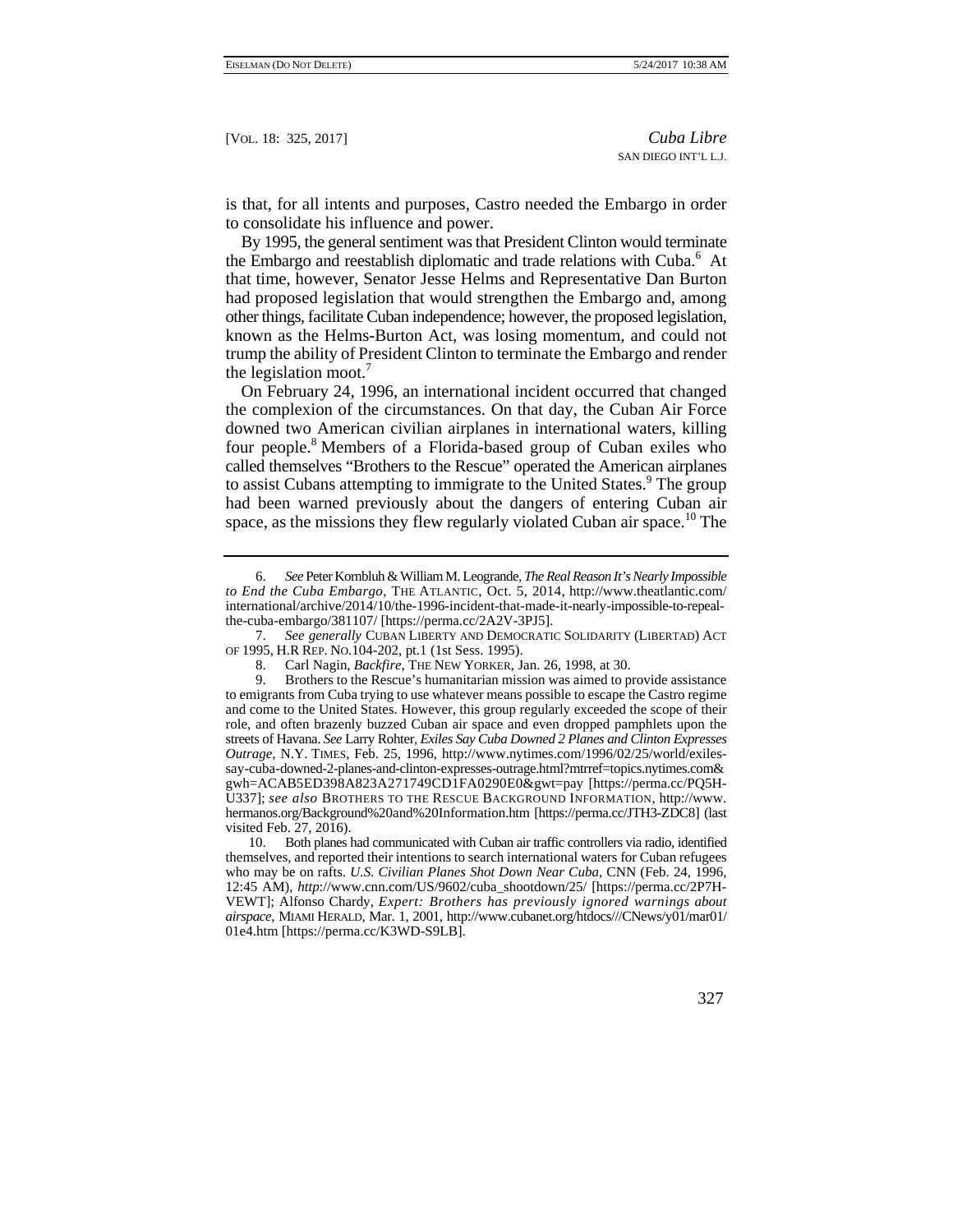downing of these planes was apparently on the orders of Fidel Castro, who was outraged that these missions also involved dropping pamphlets and other propaganda in Cuba thereby violating Cuban airspace.<sup>11</sup>

All bets for an end to the Embargo were off. Outrage over the deaths of three American citizens and one permanent Florida resident increased antagonism toward the Castro regime and forced the Clinton Administration to alter its policy towards Cuba permanently.<sup>12</sup> The Embargo was more stringently enforced, and the Helms-Burton legislation that was seemingly dead in the water started to gain momentum, and once the death of these American pilots came to light, President Clinton was compelled to undertake some actions against the Castro regime and signed the Act into law on March 12, 1966.<sup>13</sup>

 even further isolated. During his last days in office, President Clinton In response to the Brothers to the Rescue incident, President Clinton signed into law the Cuban Liberty and Democratic Solidarity (LIBERTAD) Act of 1996 (Helms-Burton Act).<sup>14</sup> The Helms-Burton Act was created as a means to strengthen international sanctions against the Castro government in Cuba and to support a transition government leading to a democratically elected government in Cuba.<sup>15</sup> Congress determined "[t]he repression of the Cuban people, including a ban on free and fair democratic elections, and continuing violations of fundamental human rights, have isolated the Cuban regime as the only completely nondemocratic government in the Western Hemisphere."16 The Helms-Burton Act aimed to encourage the holding of free and fair democratic elections in Cuba by increasing economic pressure on the Castro regime; however, in strengthening the Embargo and ceasing trade and relief to a country in need, the Cuban regime was reflected on Cuban relations and expressed his thoughts on the Helms-Burton Act and how he believed it was a mistake attributed to a hasty emotional response to the Cuban attack on the Brothers to the Rescue airplanes.<sup>17</sup>

 *from the Helms-Burton Act*, 7 L. & BUS. REV. AM. 235, 242 (2001). 17. *See* Andrew Rosell, Comment, *The Future of U.S.-Cuba Relations, a Policy Shift* 



 11. *See Clinton Delays Implementation of Bill on Cuba Lawsuits: U.S. Moves to Ban Canadian Executives*, WORLD NEWS DIGEST, July 18, 1996, at A2.

<sup>12.</sup>  12. Nagin, *supra* note 8; *see* Todd Purdum, *Clinton Seeking Wider Sanctions Against Cubans*, N.Y. TIMES, Feb. 27, 1996, http://www.nytimes.com/1996/02/27/world/clintonseeking-wider-sanctions-against-cubans.html?mtrref=topics.nytimes.com&gwh=0E423 7F879BD28B40EFAE21A9EAF4409&gwt=pay [https://perma.cc/83GF-M334].

<sup>13.</sup> Cuban Liberty and Democratic Solidarity (Libertad) Act of 1996, 22 U.S.C §§ 6021–6029 (2006).

<sup>14.</sup> *Id.* § 6046(b).

<sup>15.</sup> *Id.* § 6022.

<sup>16.</sup> *Id.* § 6021.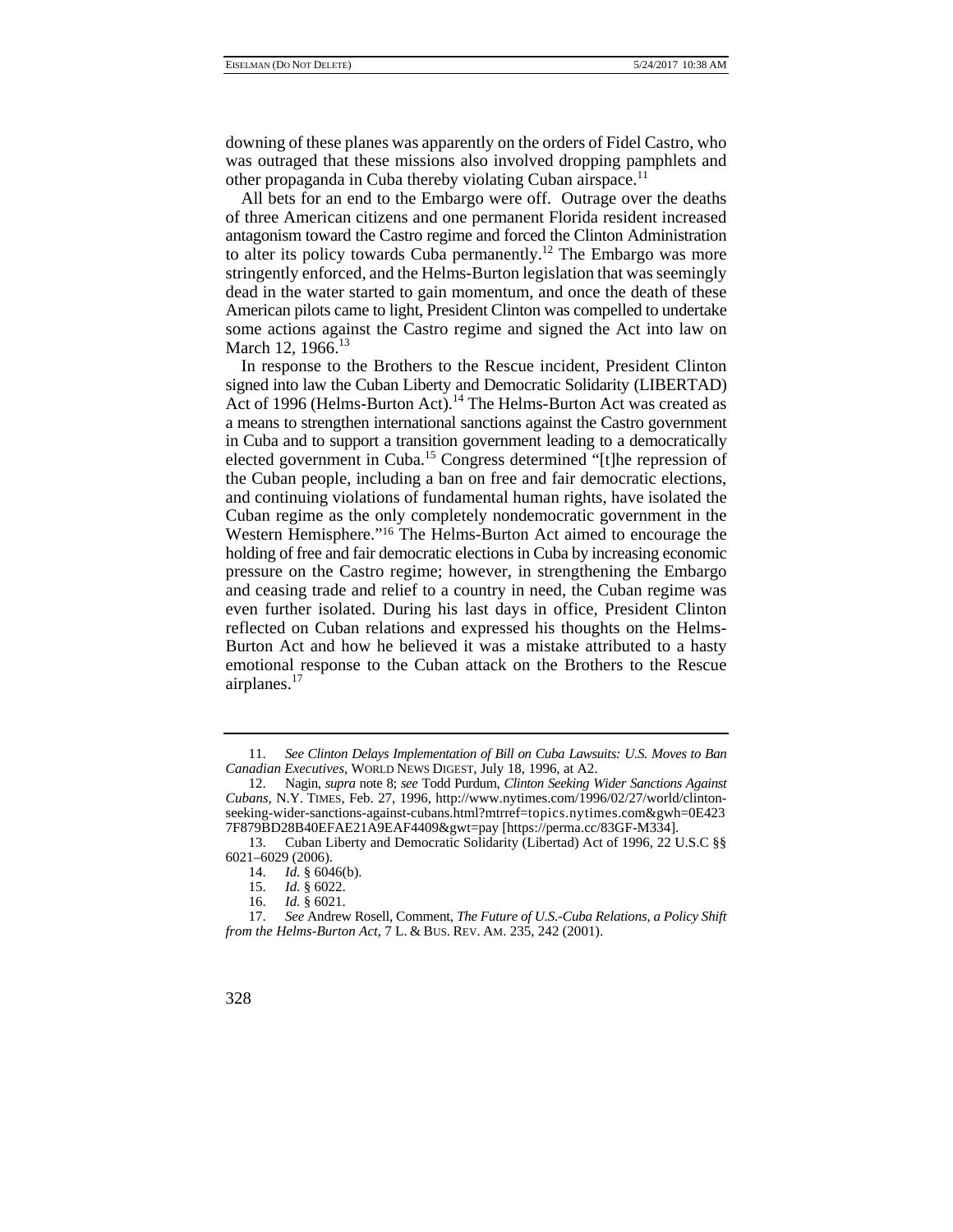its economy from being largely dependent on sugar production.19 The stringent economic embargo, rather than weakened by it in view of the Nevertheless, the Helms-Burton Act still governs U.S. relations with Cuba, and has had a notable impact upon the Cuban economy that has had the net effect of negatively impacting the people it was enacted to help, while assisting the elite dictators that it was enacted to overthrow.<sup>18</sup> For example, eighty percent of Cuban sugar was exported to the Soviet Union during the 1980s, and since its collapse, Cuba has been incapable of expanding impact of the Helms-Burton Act has rendered Cuba unable to stand on its own two feet economically, and has left the citizens of Cuba completely dependent upon a dictator whose position is actually secured by a more fact that, with the Embargo, Castro has a continuous scapegoat for Cuba's plight. $20$ 

 provision violates both the United States Constitution as well as International and economic aspects of the Embargo and will examine the various interests This Article examines the nature of the history and origins of hostilities between the United States and Cuba leading up to the Embargo, and the Constitutional issue regarding the possible termination of the Embargo in view of the Helms-Burton Act. While President Kennedy enacted the Embargo unilaterally, the Helms-Burton Act usurped the power to regulate and conduct international affairs from the President, requiring a two-thirds Senate majority in order to lift or modify the Embargo.<sup>21</sup> Arguably, this Law.<sup>22</sup> Under the Obama Administration there was a new attitude towards Cuba, but the Embargo remains in place.<sup>23</sup> This Article will address political in enforcing the Embargo on the part of both the United States and its

<sup>23.</sup> *See* Scott Lincicome, *Yes, of Course We Should Lift the Cuban Embargo*, THE FEDERALIST (Dec. 23, 2014), http://thefederalist.com/2014/12/23/yes-of-course-we-shouldlift-the-cuban-embargo/ [https://perma.cc/2XAZ-L8T3].



 trade resulting from the collapse of the Soviet Union in 1991, the Cuban economy has been 18. With the termination of subsidies from Russia and the sharp decline in export unable to recover, and its population, not the Castro regime, ended up suffering the greater burden. *See U.S. Embargo Hurting Cuba's Health*, S.F. CHRON., Mar. 3, 1997, at A16.

 19. Lucien Dhooge, *Fiddling With Fidel: An Analysis of the Cuban Liberty and Democratic Solidarity Act of 1996*, 14 ARIZ. J. INT'L & COMP. LAW 575, 588 (1997).

<sup>20.</sup> *See* Kornbluh and Leogrande, *supra* note 6.

<sup>21.</sup>  *and Irrationality at Their Maximum*, 6 J. TRANSNAT'L L. & POL'Y 289, 292 (1997). 21. Luisette Gierbolini, *The Helms-Burton Act: Inconsistency with International Law* 

<sup>22.</sup> *Id.*; *see* Jose Gabliondo, *Can Obama Unilaterally End the Cuba Embargo*, THE HUFFINGTON POST (Aug. 31, 2015, 1:34 PM), http://www.huffingtonpost.com/josegabilondo/can-obama-end-longtime-cuba-embargo\_b\_8059762.html [https://perma.cc/ 2A67-7V83].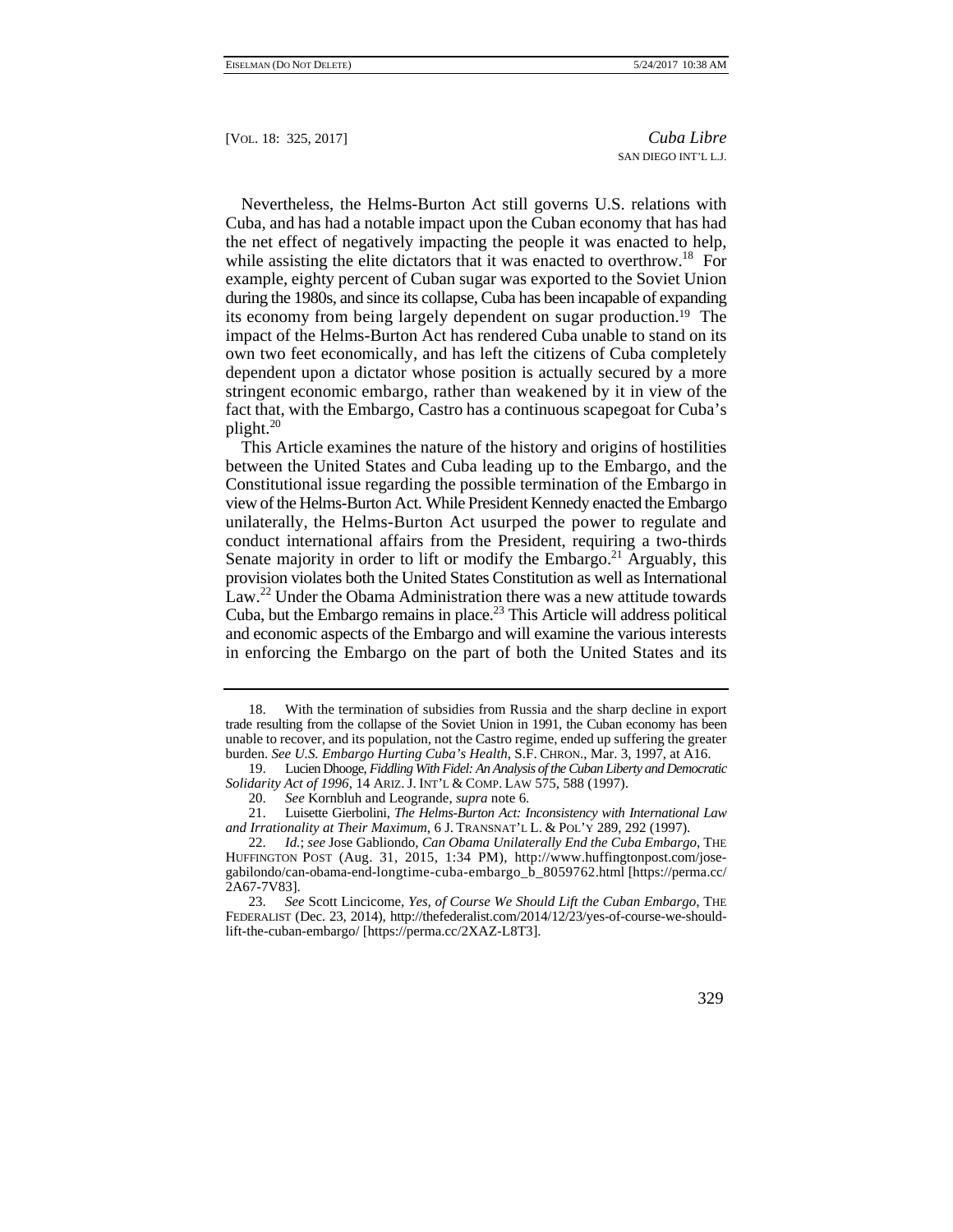Since its inception, the Embargo has failed to influence any change on the impact upon Cuba. As a tool of United States foreign policy, the Embargo actually enhances the Castro government's authority by giving it a convenient justification for the economic failures of socialism under the Castro regime.<sup>24</sup> structure of the Cuban Government. The Embargo that was designed to bring an end to the Castro regime is the very thing that has empowered it over the course of decades.

### II. FAILURE OF THE MAIN OBJECTIVES OF HELM-BURTON

The objective of the Helms-Burton Act was to increase the pressure on the Cuban government by restricting assistance from countries that would provide aid to Cuba, as well as forcing neutral foreign countries choose between trading with Cuba at the expense of doing any type of business with the United States.<sup>25</sup> Cuba has nonetheless remained connected to the rest of the world, as the Act has been ineffective in forcing countries to choose a side and alienating Cuba from all international commerce.<sup>26</sup> In 2013, Cuba exported \$2.3 billion to, and imported \$4.8 billion from, its top trading partner, Venezuela.<sup>27</sup> Any argument that the Embargo somehow isolates the Cuban regime from anyone other than American travelers, exporters, and consumers is contrary to the empirical data available about  $Cuban trade.<sup>28</sup>$ 

 States has become Cuba's fifth-largest trading partner since 2007, increased Poorly designed legislative sanctions concerning the Cuban Embargo have been easily bypassed in recent years. Despite the Embargo, the United in part by President George W. Bush's decision to reauthorize the export

 HARV. BUS. REV. (Aug. 17, 2015) https://hbr.org/2015/08/what-you-might-not-know-about- the-cuban-economy [https://perma.cc/BS8X-B3W7] (discussing how Cuba exported \$343 26. *See* Jorge I. Dominguez, *What You Might Not Know About the Cuban Economy*, million in 2013 to China and imported \$1.5 billion from it, but, in contrast, exported \$81 million to and imported \$614 million from Brazil.").

<sup>24.</sup> Daniel Griswold, *The US Embargo of Cuba is a Failure*, THE GUARDIAN (June 15, 2009), http://www.theguardian.com/commentisfree/cifamerica/2009/jun/15/cuba-ustrade-embargo-obama [https://perma.cc/96US-9V96].

 they are knowingly and intentionally: (i) trafficking in property confiscated by the Cuban *Solidarity (Libertad) Act of 1995: An Initial Analysis*, 27 U. MIAMI INTER-AM. L. REV. 25. "The Helms-Burton Act permits the exclusion of foreign persons from the United States and makes U.S. nationals and foreign persons liable in U.S. federal courts if government; and (ii) the property belongs to a U.S. national who does not consent to the use of his or its property." *See* Saturnino E. Lucio, II, *The Cuban Liberty and Democratic*  325, 340–41 (1996).

<sup>27.</sup> *Id.*

 traded currencies like Euros, Canadian Dollars, and Yen, and that Cuba is also a full 28. *See* Lincicome, *supra* note 23, (discussing how Cuba has access to internationally member of the World Trade Organization).

<sup>330</sup>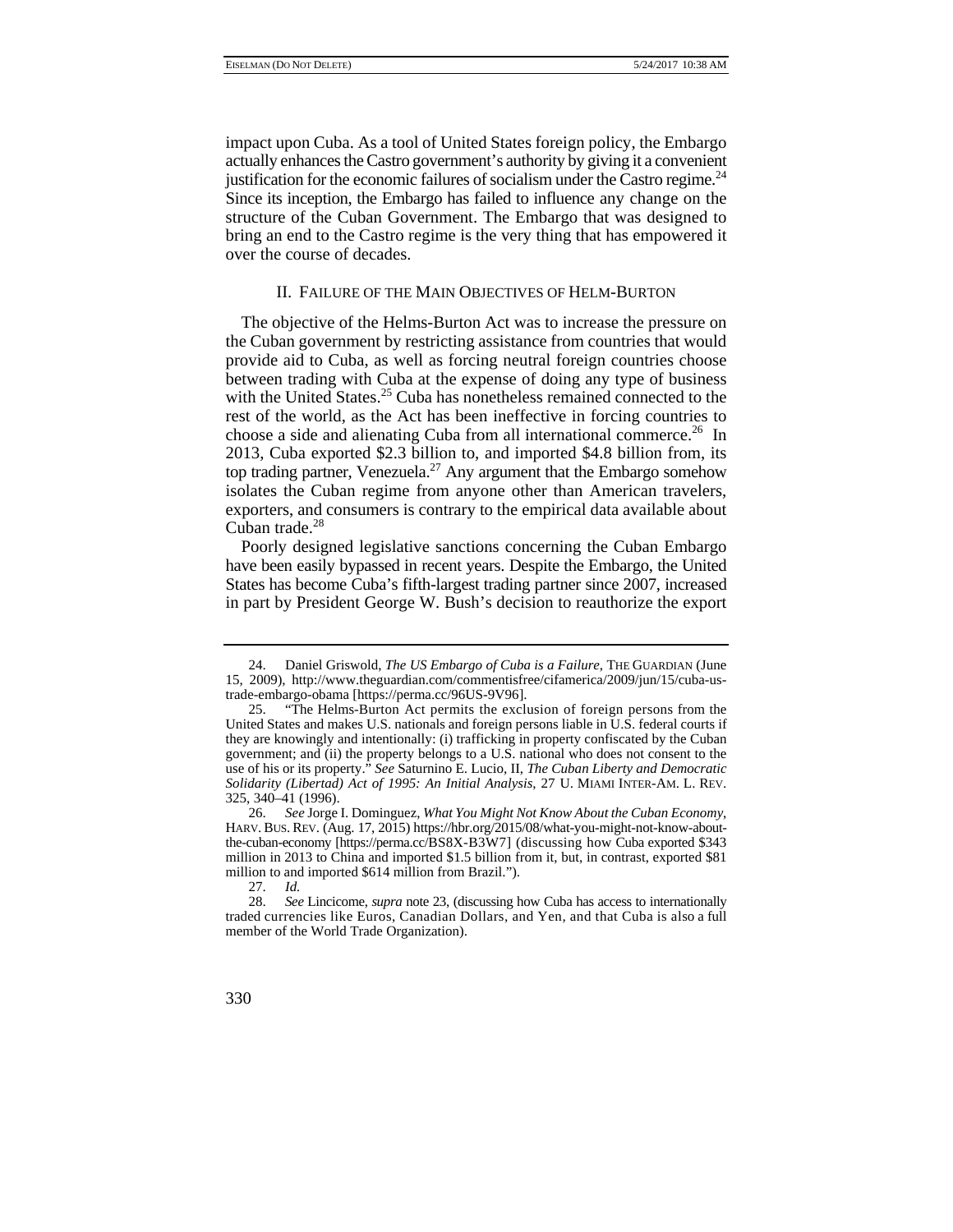Cuban ports.<sup>33</sup> The exports are permitted under a  $2000$  law that modified, is authorized to buy approved agricultural products, medicines, and medical of U.S. agricultural products to Cuba during 2003.29 President Bush authorized U.S. agricultural exports to Cuba in late-2001 under presidential discretion, and sales of these exports have exceeded \$5 billion between 2002 and 2014.<sup>30</sup> In 2014, according to the Census Bureau, the U.S. exported nearly \$300 million worth of products to Cuba, and over \$700 million in 2007 alone.31 The highest volume American exports have been concentrated in the agricultural and telecommunications industries.<sup>32</sup> Since the Obama Administration's attempts to encourage exports to Cuba, farmers in the southeastern United States have benefited the most, through export of poultry, fish, rice, and corn, and their strategically proximate distance to but did not repeal, the U.S. trade Embargo and subject to this law, Cuba devices from the U.S. and is required to pay in cash.<sup>34</sup> In 2015, the United States has exported over \$131 million of these trade goods to Cuba.<sup>35</sup>

The central underlying tenets of the Helms-Burton Act include a pledge by the United States (1) to pursue a "mandatory international embargo" (see above) and (2) to "make preparations for a peaceful transition government  $\dots$  [that] does not include Fidel Castro or Raul Castro."<sup>36</sup> However, as noted herein, those central tenets have failed. If the Helms-Burton Act succeeds, the Embargo will continue to isolate Cuba and further worsen economic conditions in Cuba to the point that the Castro regime is no longer sustainable, such that democratic reform would follow

32. *See* Harris, *supra* note 29.

gov/foreign-trade/balance/c2390.html [https://perma.cc/2G34-4RC3] (last visited Feb. 7, 2017).<br>36. See Helms-Burton Act, *supra* note 17; Eric Zolov, Let's Revisit Helms-Burton 36. *See* Helms-Burton Act, *supra* note 17; Eric Zolov, *Let's Revisit Helms-Burton,*  THE WORLD POST (Jan. 16, 2015) http://www.huffingtonpost.com/eric-zolov/lets-revisithelmsburton\_b\_6488476.html [https://perma.cc/K52R-SV4N].



<sup>29.</sup> Jennifer M. Harris, *The Winners of Cuba's 'New' Economy,* FORTUNE (Jan. 14, 2015), http://fortune.com/2015/01/14/the-winners-of-cubas-new-economy/ [https://perma.cc/ 4KG8-2B9D].

<sup>30.</sup> *See* Dominguez, *supra* note 26.

<sup>31.</sup> *Exports to Cuba by 5-digit End-Use Code*, U.S. CENSUS BUREAU, http://www. census.gov/foreign-trade/statistics/product/enduse/exports/c2390.html [https://perma.cc/ Z8UW-LCZR] (last visited Jan. 7, 2017).

<sup>33.</sup> *Id.* 

<sup>34.</sup> Drew Desilver, *What We Know About Cuba's Economy*, PEW RES. CTR. (May 28, 2015), http://www.pewresearch.org/fact-tank/2015/05/28/what-we-know-about-cubaseconomy/ [https://perma.cc/CG8A-VU6R].

<sup>35.</sup> *U.S. Trade in Goods with Cuba*, U.S. CENSUS BUREAU, https://www.census.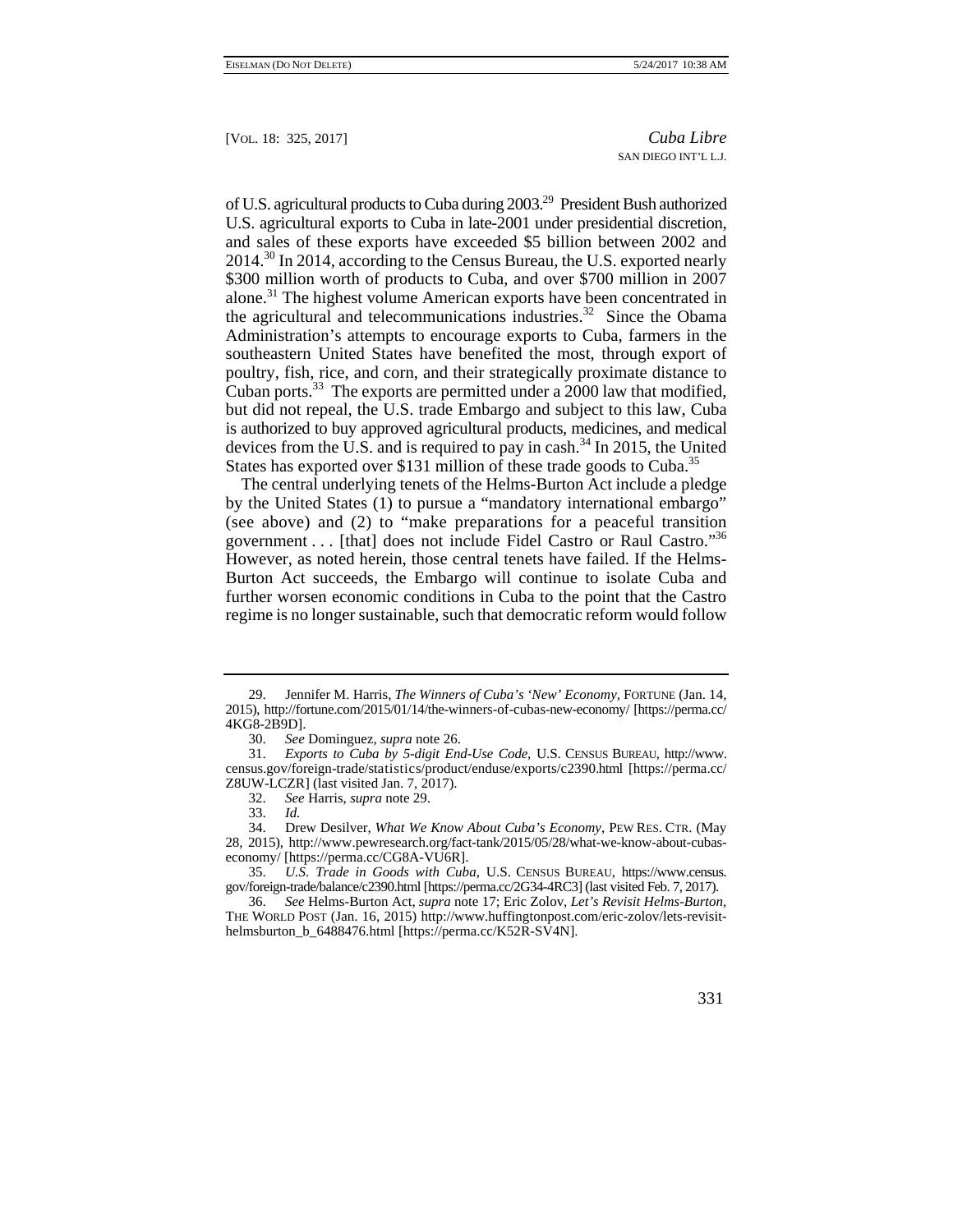to supplant the regime. $37$  The question is whether Cubans, who are desperate for the necessities of modern life, from food and clothing, access to information and stability, to adequate transportation, and durable goods that are profoundly lacking in quality and quantity, are willing and able to rise up against the regime.

 rights and democracy.40 Cubans otherwise opposed to Castro and his against a common enemy, the United States, by virtue of having been cause of all of the many problems that they face.<sup>41</sup> The decision to strengthen the Embargo has further isolated the Cuban people thus far, and left them without any option or recourse apart from complying with the demands of the dictator in power under the Castro regime. In that way, the Helms-Burton Act further isolated Cuba and has backfired as citizens have rallied behind the Castro regime that continues to vilify America.38 Since its inception, the Helms-Burton Act has unified Cubans with the Castro regime, deepened the distrust of the United States within Cuban society, and revitalized Castro's failing oppressive regime.<sup>39</sup> Accordingly, the Helms-Burton Act has also increased the opposition of Castro and Cuban society towards U.S. backed reforms regarding human policies have nevertheless remained unified with the Cuban government indoctrinated over decades with the proposition that the Embargo is the

Moreover, the Helms-Burton Legislation attempts to exert democratic influence in a restrictive, but misleading way. The Act buttresses an antiquated Embargo and purports to enforce economic sanctions and coerce Cuba into establishing a democratic form of government. In developing countries, such as Cuba, where an autocratic regime depends on support from a few elite individuals and thus are not responsive to the overall population, the regime can employ extensive protectionism in which they control all of the methods and resources of production.<sup>42</sup> In that way, the Embargo plays to the strengths of the Castro regime and enables an economic system in which the elite are justified in exerting power over an insulated market. Democratization, however, may break down the traditional structure supporting protectionism, and could thus lead to change in the status quo.<sup>43</sup> Yet, by

<sup>37.</sup> *See* Dhooge, *supra* note 19, at 620.

<sup>38.</sup> Stringent economic policies have provided a mechanism for the Castro regime to rally nationalist support against, what is in their view, unduly oppressive economic sanctions imposed by the United States. *See* Zolov, *supra* note 36.

<sup>39.</sup> *See* Ana Julia Jatar, *Helms-Burton Backfire*, WASH. POST, July 22, 1996, at 3.

<sup>40.</sup> *See* Dhooge, *supra* note 19, at 624.

<sup>41.</sup> *Id.*

 <sup>42.</sup> *See* Helen Milner, *Why the Move to Free Trade? Democracy and Trade Policy in the Developing Countries*, PRINCETON U. PRESS 17 (Feb. 12, 2004), https://www.princeton. edu/~hmilner/forthcoming%20papers/LDCdem\_IO.pdf [https://perma.cc/E2Q3-N226].

<sup>43.</sup> *Id.* 

<sup>332</sup>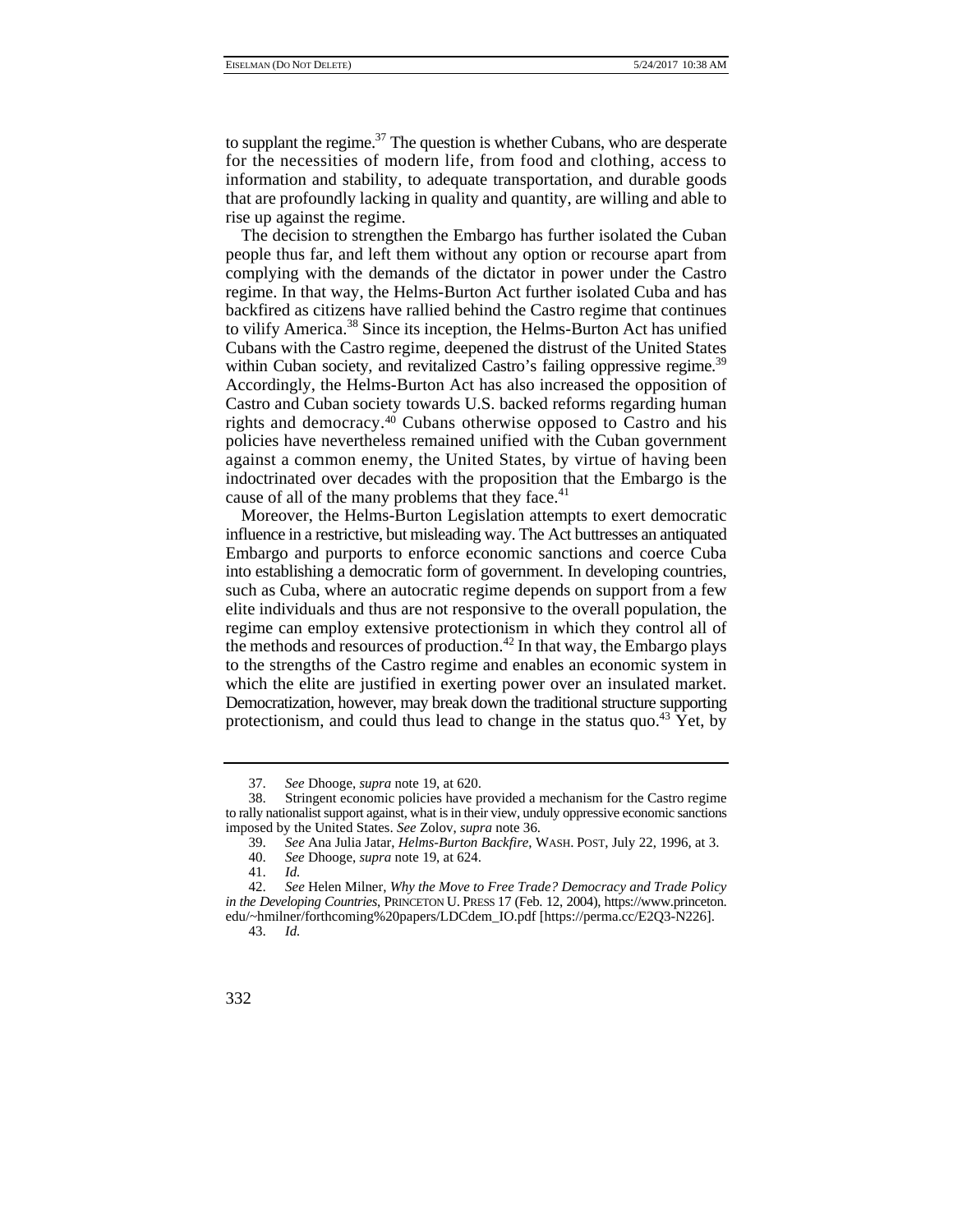way of completely isolating Cuba and discouraging other nations from engaging in any trade with the country, the Act restricts the flow of any relief, resources, or ideologies in a manner contrary to the characteristics of the type of government it aims to establish. The Helms-Burton Act continues to strengthen the Castro regime by presenting it with expanded opportunities to appeal to Cuban nationalism through renewed attacks upon the U.S. for being the cause of all problems facing Cuban society. The isolation of Cuba has done more harm to the reputation and international perception of the U.S. because the Castro regime has used the threat posed by the U.S. Government and the Embargo to justify the regulations and restraints imposed on the Cuban people.<sup>44</sup> In essence, rather than forcing the Castro regime into submission, the Embargo is the very thing that has enabled the Castro regime to stay in power all these years.<sup>45</sup>

### III. A DANGEROUS STANDARD FOR INTERNATIONAL LAW

The Helms-Burton Act also sets a dangerous precedent for international law and diminishes the effectiveness of American foreign policy. International opposition to the Helms-Burton Act primarily stems from the perceived far-reaching extraterritorial application of U.S. law that interferes with sovereign trade rights.<sup>46</sup> As noted previously, the Congressional decision to codify and strengthen the Embargo was designed to pressure the Cuban economy so that the Castro regime would no longer be viable.<sup>47</sup> However, the Helms-Burton Act also had far-reaching implications for the trading allies of the United States by limiting their ability to engage in commerce

<sup>47.</sup> *Helms-Burton Act: Resurrecting the Iron Curtain*, COUNCIL ON HEMISPHERIC AFF. (June 10, 2011), http://www.coha.org/helms-burton-act-resurrecting-the-iron-curtain/ [https://perma.cc/E4LH-54KD].



 trade to encourage an open privatized economy in which the government does not retain 44. A way to reverse this train of thought is to allow Cubans to prosper and open complete control. Instead of attempting to penalize the Castro regime and unite the Cuban people against their government, U.S. foreign policy ought to benefit the working class and make their lives easier through participation in the economy. *See generally* Lee H. Hamilton, *New Cuba Policy Will Bring the Benefits of Cooperation*, THE HUFFINGTON POST (Jan. 22, 2015), http://www.huffingtonpost.com/lee-h-hamilton/new-cuba-policywill-brin\_b\_6526110.html?utm\_hp\_ref=90-miles [https://perma.cc/85R7-FEX4].

 the relationship between the two countries with their continuous anti-American propaganda*. Id*. 45. The author believes that Castro regime has survived in part by having used the Embargo to excuse shortcomings and deficiencies of their system. They have also soured

<sup>46.</sup> *See* Dhooge*, supra* note 19, at 619.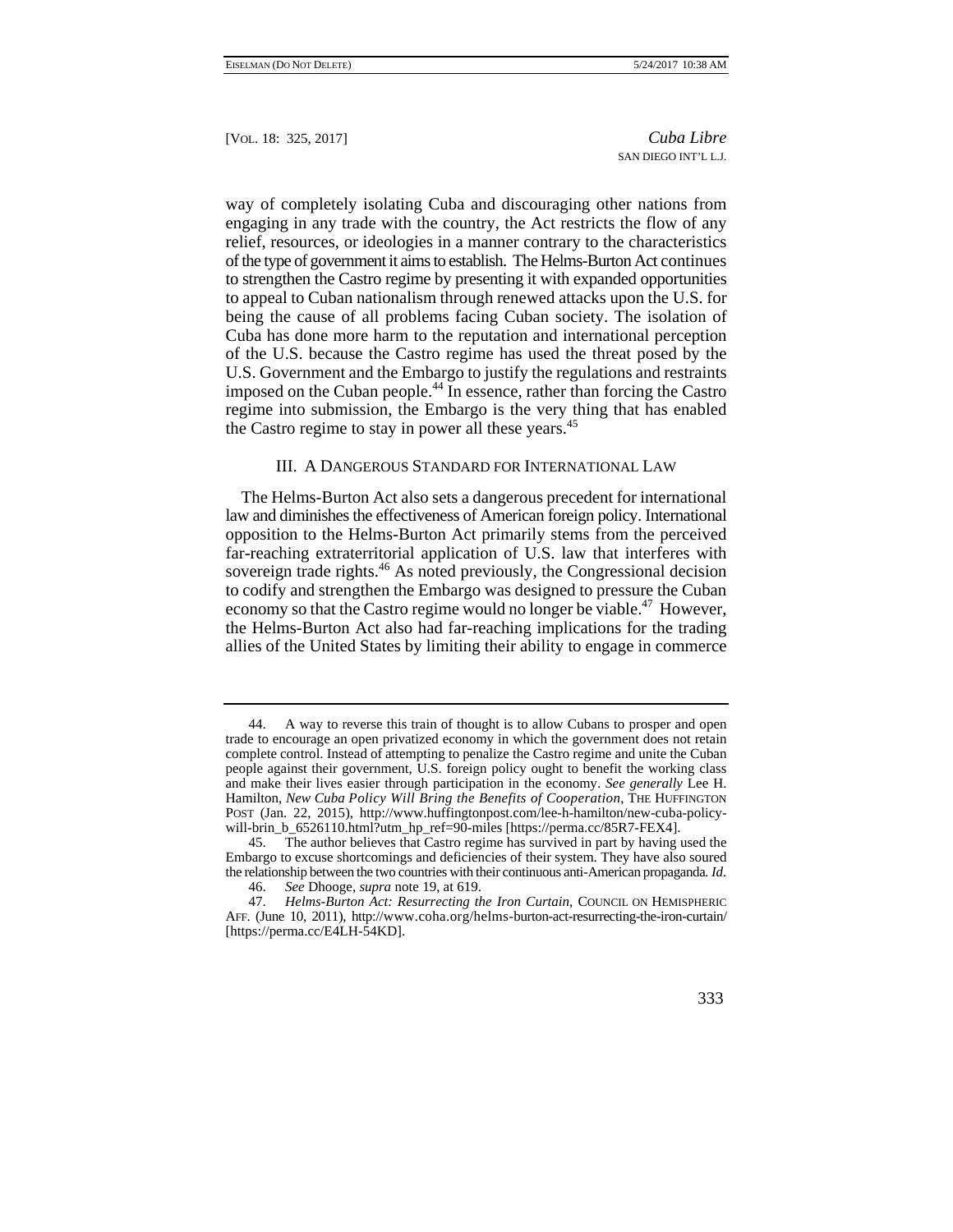with Cuba, and unnecessarily restricting their autonomy in the process.<sup>48</sup> Foreign countries have steadily rejected the Helms-Burton Act and continue to undermine its influence as an international sanction.<sup>49</sup> Foreign countries' retaliation against such an intrusive piece of international legislation is warranted, given that the Helms-Burton Act essentially attempts to restrict their sovereignty and freedom to trade without limitation.<sup>50</sup>

Accordingly, the Helms-Burton Act is seen as another instrument the U.S. uses to meddle in foreign affairs and control all economic dealings involving American allies, while straining longstanding international alliances and relationships by mandating who may trade with whom.<sup>51</sup> The United States' authoritative stance in enacting legislation that attempts to control resources and the flow of goods is strikingly similar to the domineering control of the Castro regime that the Helms-Burton Act purports to eradicate in the first place. Consequently, even steadfast allies of the United States view the Helms-Burton Act as unnecessarily, straining the country's closest relationships and its reputation in the eyes of the international community at large.

Both Mexico and Canada have challenged the legality of Title IV of the Helms-Burton Act, claiming that it violates the North American Free Trade Agreement (NAFTA) because it restricts business persons from traveling freely throughout the NAFTA countries.<sup>52</sup> Both of America's bordering allies have called for meetings with NAFTA's Free Trade Commission in

 result of the economic embargo, Title III amounts to de facto discrimination against *the Crossroads: The Need for An Effective, Bilateral Cuban Policy*, 12 AM. U.J. INT'L L. 52. NAFTA Article 1105.1 provides that each NAFTA party "shall accord to investments of investors of another Party treatment in accordance with international law, including fair and equitable treatment and full protection and security." Canadian officials contend that, "given the American prohibition on the investment of capital in Cuba as a Canadian and Mexican investors engaged in activities that are legal in their home states." Christine L. Quickenden, Comment, *Helms-Burton and Canadian-American Relations at*  & POL'Y 733, 758–59 (1997).



 attempt by the United States to "unilaterally determine or restrict the European Union's economic 48. For those reasons, the European Union condemned the Helms-Burton Act as an and commercial relations with any other state . . . [in violation of] general principles of international law and the sovereignty of independent states." John M. Goshko, *3 Allies Join Call Against Cuba Embargo*, WASH. POST, Nov. 13, 1996, at A19.

<sup>49.</sup> For example, "Canada has already passed legislation that would allow any person subjected to damage awards in American courts to countersue in Canadian courts for amounts equal to those damage awards." Dhooge, *supra* note 19, at 619.

<sup>50.</sup> *See* Armando Chaguaceda, *The Promise Besieged: Participation and Autonomy in Cuba*, THE NORTH AMERICAN CONGRESS ON LATIN AMERICA (July/August 2011), https://nacla.org/article/promise-besieged-participation-and-autonomy-cuba [https://perma.cc/ J7HP-MUQ7].<br>51. Dan

Daniel Griswold, Dir., Cato Inst., Four Decades of Failure: The U.S. Embargo Against Cuba (Oct. 12, 2005).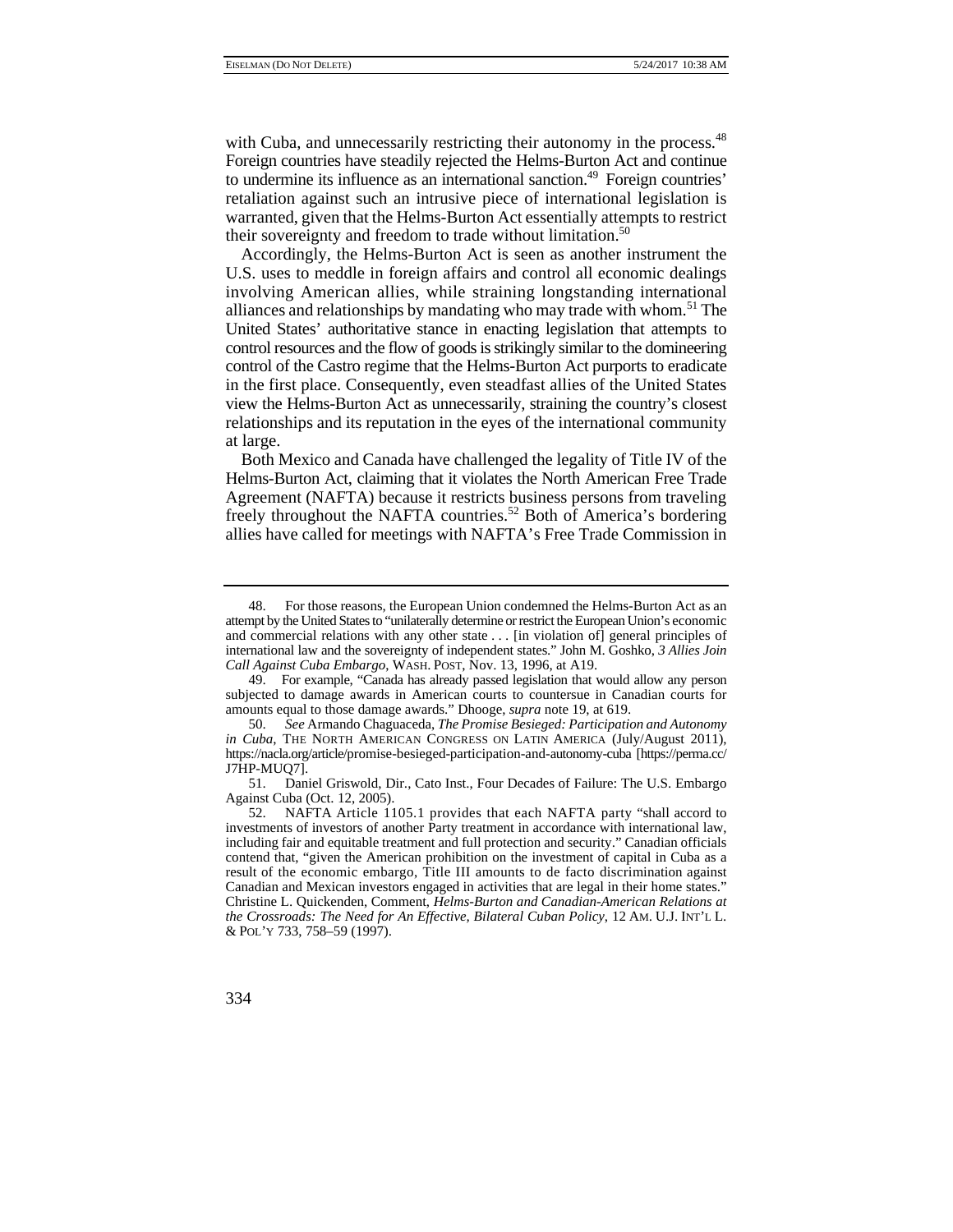hostility between allies is an unwise foreign policy strategy that may divide order to challenge the Helms-Burton Act as a NAFTA violation.<sup>53</sup> In addition to the NAFTA challenge, the European Union has challenged the Helms-Burton Act in the World Trade Organization.<sup>54</sup> This stalemate and mounting international allies based on a stubborn desire to keep the Embargo intact.

 significant, the legislation incites the Castro regime's propaganda war against American imperialism in Cuba as well as in the international Furthermore, only weeks after the bill was signed to law (as the Helms-Burton Act), 34 of the 35 members of the Organization of American States (OAS) passed a resolution declaring that the Helms-Burton Act did "not conform to international law."55 Article 18 of the OAS Charter provides that "no state . . . has the right to intervene, directly or indirectly, for any reason whatever, in the internal or external affairs of any other State."56 The Embargo arguably violates this obligation as it functions to domineer other nations' trade with Cuba.<sup>57</sup> The internationalization of the Embargo creates resistance from many international organizations, but equally community.58

In June 2009, at the OAS's 39th General Assembly, a vote passed to lift Cuba's suspension from the OAS that was in place since 1962.<sup>59</sup> Article

 55. *See* OAS Annual Report of the Inter-American Juridical Committee to the General Assembly 39, Aug. 29, 1996, http://www.oas.org/en/sla/iajc/annual\_reports.asp [https://perma.cc/4NAM-4V5M]; *see* Free Trade and Investment in the Hemisphere, A.G. Res. 1364 (XXVI-O/96) (June 4, 1996).

56. Treaties and Agreements Organization of American States: Integrated Text of the Charter As Amended by the Protocols of Buenos Aires and Cartagena De Indias; The Protocol of Amendment of Washington; and the Protocol of Amendment of Managua art 18, Dec. 14, 1992, 33 I.L.M. 981 (1994) [hereinafter OAS Charter].

57. *See* Dunning, *supra* note 53, at 231.

58. *See* Rosell, *supra* note 17, at 239. The United Nations, Mexico, and Canada continue to encourage trade with Cuba, and Canada has alleged that the Helms-Burton Act violates international law and the North American Free Trade Agreement (NAFTA). *Id.* 

 reinstated as a member to the OAS without any major political reform or meeting the conditions 59. Cuba was ousted from the OAS on January 21, 1962 by a vote of 14 to one (with Cuba as the only opposing nation), because Cuba did not abide by the Organization's democratic principles stemming from the Cold War provisions. Nonetheless, Cuba was that were necessary for reinstatement. *See* Ginger Thompson, *Imposing Conditions, O.A.S.* 

 *United States Policy Towards Cuba*, 54 WASH. U. J. URB. & CONTEMP. L. 213, 229 (1998). 53. *See* Jeffrey Dunning, *The Helms-Burton Act: A Step in the Wrong Direction for*

 States. *Id.* at 230; Guy de Jonquieres & Lionel Barber*, EU Puts US "Bully" in the WTO*  54. The United States then informed the World Trade Organization that it will not yield to any decision on the issue because it feels that the purpose of the World Trade Organization is not to review foreign policy or the national security interests of the United *Dock,* FIN. TIMES*,* Oct. 3, 1996, at 5a.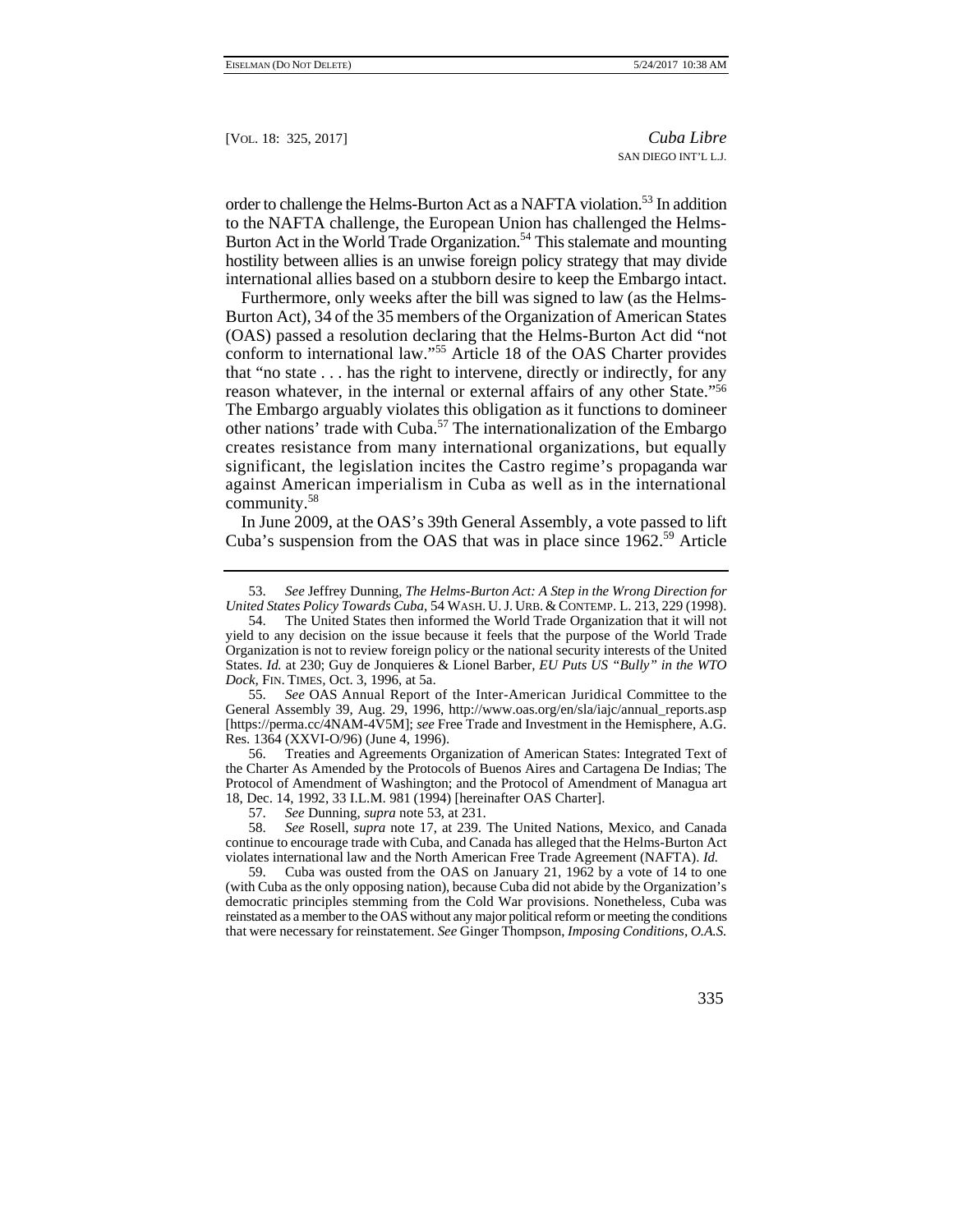the Helms-Burton Act functions to isolate Cuba and deter any trade involving 34 of the OAS Charter states, "Member States should refrain from practicing policies and adopting actions or measures that have serious adverse effects on the development of other Member States."60 The conclusion is that the Helms-Burton Act violates also Article 19 of the OAS Charter because it is a political measure enacted to coerce the sovereign will of another state (Cuba), and obtain advantages both economically and politically.61 Ultimately, Cuban goods or services. The purpose and intended consequences of the Act directly conflict with this established provision of international law, yet the Embargo remains intact, and pressure from international authorities has done little to change the status quo.

 In 2013, the UN General Assembly, for the twenty-second year in a to be ineffective and reduce the credibility and reputation of the United row, condemned the U.S. Embargo through a resolution of 188 supporting member countries; all but two countries were opposed.<sup>62</sup> Additionally, by a vote of 188 to 2, the Assembly approved a Cuban resolution condemning the U.S. for causing over \$1.126 trillion in damages as a result of over  $50$ years of trade sanctions.<sup>63</sup> The overwhelming international support of these resolutions shows how international governing bodies view the underlying tenets of the Embargo with disdain. The international community has not approved of the Embargo and its codification as the Helms-Burton Act since its establishment and there is no reason to believe that things will change unless the Act is comprehensively reformed. These antiquated attempts to undermine the Cuban government have proven time and again States as the progressive leader of the international community.

*Lifts Its Suspension of Cuba*, N.Y. TIMES, June 3, 2009, http://www.nytimes.com/2009/ 06/04/world/americas/04cuba.html?\_r=0&mtrref=undefined&gwh=8CDE08E85124A31 CD98CBA6014827727&gwt=pay [https://perma.cc/7TN5-8EJW].

<sup>60.</sup> The Helms-Burton Act, by way of essentially destroying any possibility of economic development of Cuba (Member State to the OAS), violates Article 34 of the OAS Charter and violates governing international law. OAS Charter, art. 34.

<sup>61.</sup> Article 38 of the OAS Charter indicates that, "Member States should work to improve international trade agreements and eliminate trade barriers and other impediments that disrupt trade between the States." OAS Charter, arts. 19, 38.

<sup>62.</sup> The two opposing nations were the United States and Israel. Danielle Renwick, *U.S.-Cuba Relations,* COUNCIL ON FOREIGN RELATIONS (Feb. 3, 2017), http://www.cfr.org/ cuba/us-cuba-relations/p11113 [https://perma.cc/TEK8-ZQUK].

<sup>63.</sup> Portia Siegelbaum, *U.N. General Assembly votes against U.S. Cuba embargo for the 22nd year in a row*, CBS NEWS (Oct. 29, 2013), http://www.cbsnews.com/news/ungeneral-assembly-votes-against-us-cuba-embargo-for-the-22nd-year-in-a-row/ [https:// perma.cc/N9SE-NWF4].

<sup>336</sup>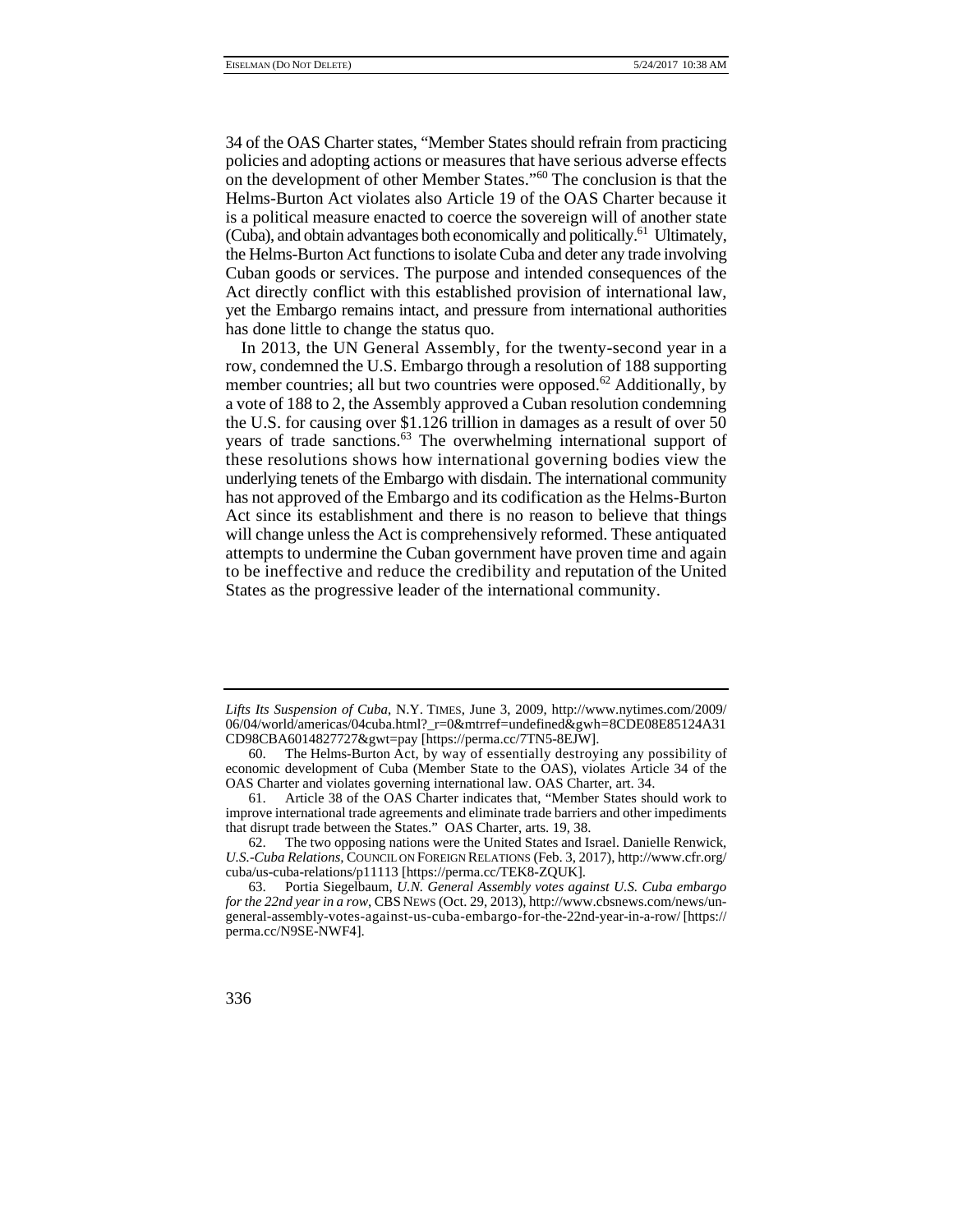## IV. RECENT DEVELOPMENTS: OBAMA LOOSENS EMBARGO AND REOPENS EMBASSY

on the island.<sup>65</sup> Furthermore, while President Obama did not have the ability While the Helms-Burton Act vests the authority to terminate the Embargo with Congress, the Obama Administration, through Executive Action, has enacted several regulations aimed at normalizing American interaction with Cuba.64 For example, changes under the Obama Administration have largely neutralized the tourism ban into an ineffective measure by allowing travelers to self-report the purported legal reason for their travel to Cuba through their individual airline or travel agent and refrain from engaging in "tourism" to lift the Embargo completely, he was likely justified, within his executive purview, to provide humanitarian aid that is aimed at improving healthcare, agriculture, and telecommunication.<sup>66</sup>

A symbolic recent development taken towards rebuilding the U.S-Cuba relationship occurred in August of 2015, when Secretary of State John Kerry traveled to Havana, and headed the official reopening of the U.S. Embassy in Cuba, ushering in a new, more cordial era between the countries.<sup>67</sup> This visit marked the first time in over 70 years that such a high-ranking U.S. official visited Cuba.68 Among other issues addressed during the ceremony, Kerry focused on the need for political change in Cuba and warned that

 68. Paul Richter, *John Kerry makes a historic visit to Cuba that will be more symbolism than substance*, L.A. TIMES (Aug. 13, 2015), http://www.latimes.com/world/mexicoamericas/la-fg-kerry-cuba-20150812-story.html [https://perma.cc/VHD8-FZJW].



 to export telephone, computer, and Internet technologies. General tourism is still technically prohibited; however, Americans are allowed to visit Cuba for other related 64. For instance, American can now use credit cards in Cuba and U.S. companies reasons and can visit Cuba without obtaining special licenses. *See* Bradley Klapper and Michael Weissenstein, *United States Loosens embargo against Cuba*, PBS NEWSHOUR (Jan. 15, 2015), http://www.pbs.org/newshour/rundown/united-states-loosens-embargocuba/ [https://perma.cc/ZJ54-W7KC].

<sup>65.</sup> Michael Weissenstein, *Obama Loosens Cuba Embargo*, U.S. NEWS (Jan. 26, 2016), http://www.usnews.com/news/business/articles/2016-01-26/obama-administration-loosenscuba-embargo-with-new-measures [https://perma.cc/QPG4-XDTU].

<sup>66.</sup> Elise Labott, *John Kerry reopens embassy in Cuba, but tensions remain*, CNN (Aug. 14, 2015), http://www.cnn.com/2015/08/14/politics/cuba-embassy-opening-johnkerry-visit/ [https://perma.cc/Q5BK-6NGE].

 67. Karen DeYoung, *In historic Cuba visit, Kerry presides over raising of U.S. flag over embassy in Havana,* THE WASHINGTON POST (Aug. 15, 2015), https://www.washington post.com/world/national-security/us-flag-to-fly-again-over-newly-reopened-embassy-incuba/2015/08/14/a6797036-41cf-11e5-8e7d-9c033e6745d8\_story.html [https://perma.cc/ 2EPL-CYQ8].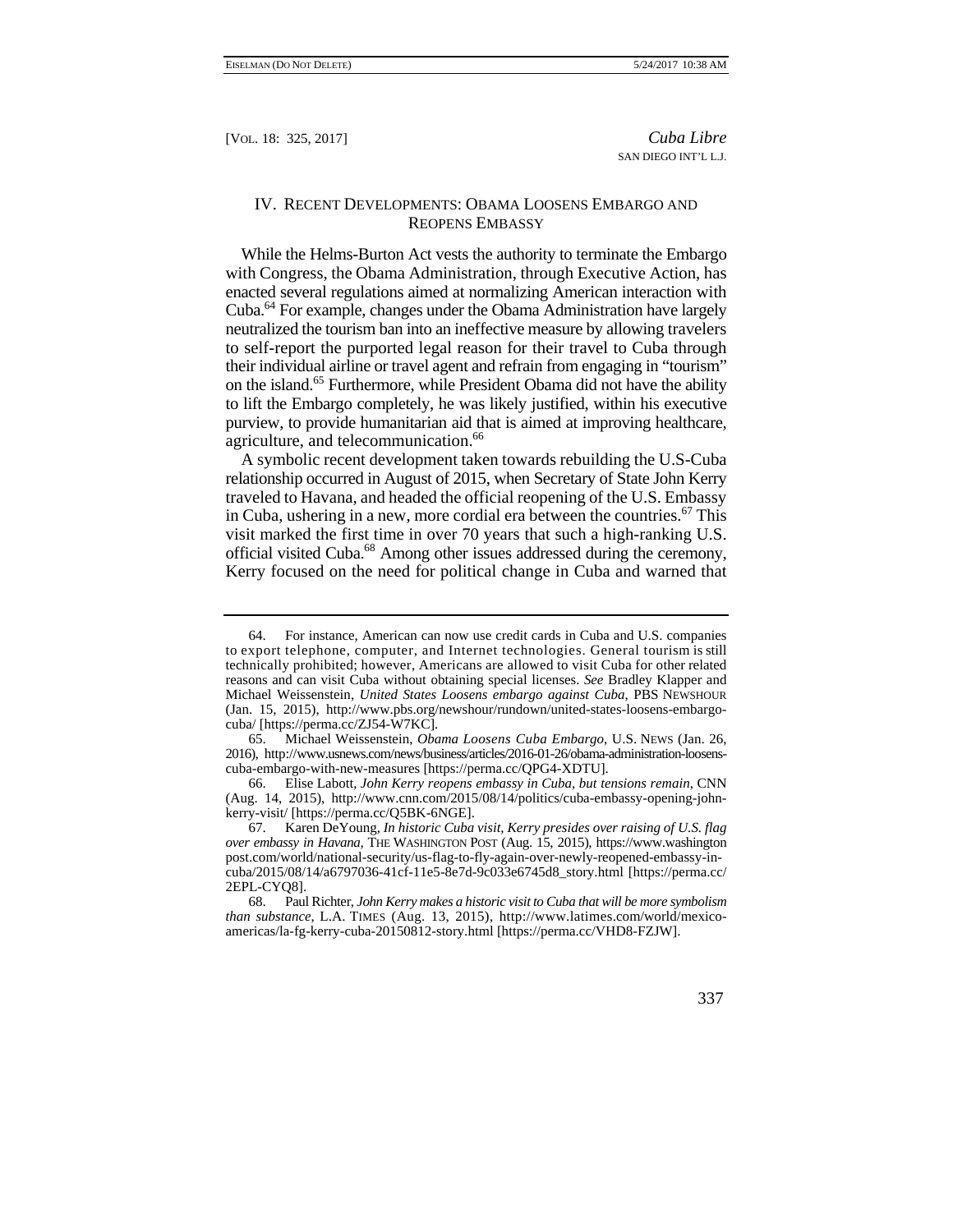Congress would not lift the economic Embargo unless the Cuban government made sufficient progress regarding Cuban human rights and worked towards a democratic political structure.<sup>69</sup> This step toward the restoration of diplomatic relations will not in any way end the Helms-Burton Act, which will likely stay in effect as long as Cuba remains unable to choose their leaders as a genuine democracy.<sup>70</sup> At the same time, the Embargo may very well remain ineffective as the same trade between the countries continues and the dictatorship balks at the idea of relinquishing power.

Furthermore, during the last part of his presidency, President Obama announced his intention to close the U.S. military prison at Guantanamo Bay, Cuba, claiming that, "It is viewed as a stain on our broader record of upholding the highest standards of rule of law, and that the facility undermines, rather than advances our national security."<sup>71</sup> However, such an ambitious plan to terminate the Guantanamo Bay facility once and for all was met with harsh opposition from Congress and local legislatures.<sup>72</sup> The stalemate perpetuated by the Embargo is only harming the citizens it was designed to benefit.

### V. POLITICAL GRIDLOCK ENCUMBERS CHANGE

 1962, the vehicle he used was the Trading With the Enemy Act of 1917 When President Kennedy proclaimed a total embargo against Cuba in

 between the U.S. and Cuba, but the gesture is more symbolic in nature than anything  *Id.*; John Sopel, *US flag raised over reopened Cuba embassy in Havana*, BRITISH 69. Sec. of State Kerry described the hoisting of the flag as a "historic moment" because he reiterated that the U.S. would not relent in moving for political change in Cuba. BROADCAST CORPORATION (Aug. 15, 2015), http://www.bbc.com/news/world-latin-america-33919484 [https://perma.cc/D4RG-VZB4].

<sup>70.</sup> *See* Sopel, *supra* note 69.

 *Obama Sends Plan to Close Guantanamo to Congress*, N.Y. TIMES (Feb. 23, 2016), President Obama believes that, "Guantanamo Bay Prison reflects poor legal and detainment practices while symbolizing crude antiterrorism tactics. Part of the strategy involves creating a prison for terrorist detainees on American soil that would house 30 to 60 detainees that are considered too dangerous to release. The remaining detainees would be transported to prisons in other countries." Charlie Savage and Julie Hirschfeld Davis, http://www.nytimes.com/2016/02/24/us/politics/obama-guantanamo-bay.html [https:// perma.cc/J2CU-MGER].

<sup>72.</sup> Congress has already enacted a law banning the military from transferring detainees from Guantanamo onto domestic soil, and lawmakers have shown little interest in lifting that restriction. The vote in the Senate was 91-3 in favor and this overwhelming majority has enough supporters to override a Presidential Veto. *Id.*; *see also* Ted Barrett, *Senate passes defense bill blocking Obama's Guantanamo plan*, CNN (Nov. 10, 2015), http://www.cnn.com/2015/11/10/politics/senate-passes-defense-bill/ [https://perma.cc/358W-49WV].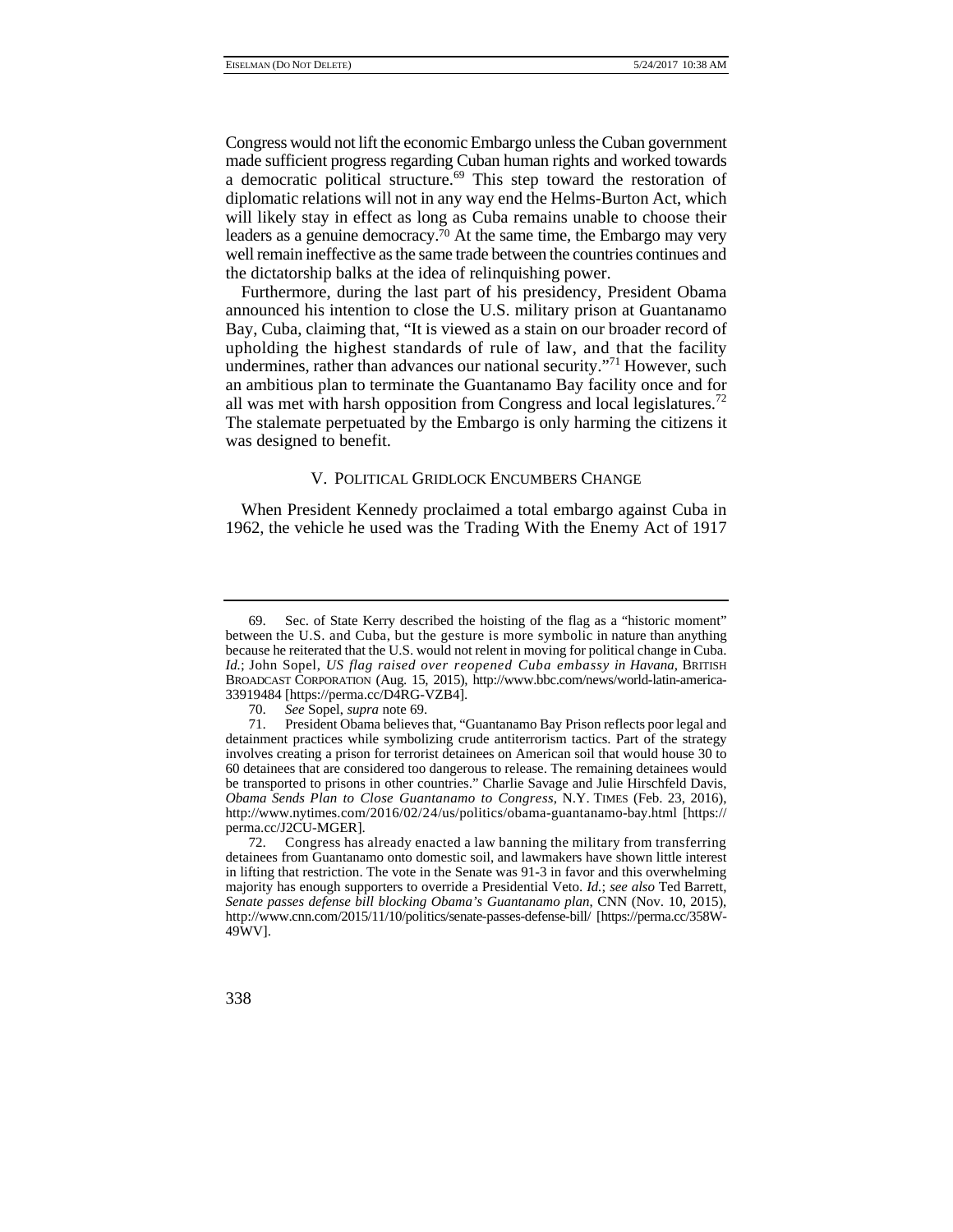$(TWEA).<sup>73</sup>$  Pursuant to the TWEA, the U.S. government issued the Cuban Assets Control Regulations on July 8, 1963.<sup>74</sup> Since Kennedy first implemented the Cuban Assets Control Regulations, each subsequent President has deliberately chosen to keep them intact.<sup>75</sup>

The Helms-Burton Act vested the power to enforce the Embargo with Congress itself. The Act states that, "[t]he President shall instruct the Secretary of the Treasury and the Attorney General to enforce fully the Cuban Assets Regulations set forth in part 515 of title 31, Code of Federal Regulations."76 It follows that, in order to dissolve the Embargo, Congress alone would have to repeal the Helms-Burton  $Act.^{77}$  Since the Helms-Burton Act was passed, the Executive Branch no longer has the unilateral authority to end the Embargo, and that aspect may violate the Separation of Powers doctrine. The Embargo was enacted by a unilateral executive action; therefore, its dissolution, if and when that should occur, must be subject to the same discretion of the Executive Branch. The Helms-Burton Act takes this power to regulate and conduct international affairs away from the President and mandates that a two-thirds senate majority terminate the Embargo. The resulting issue is whether the shift of responsibility for the Embargo usurps an important Presidential Power under the Constitution vis-à-vis the Separation of Powers law upheld by the Supreme Court.<sup>78</sup>

 legislative veto over actions of the Executive Branch which is inconsistent with the The Court held that Congress may not promulgate a statute granting to itself a bicameralism principle and Presentment Clause of the United States Constitution. The Helms-Burton Act effectively is a statutory basis for Congress to veto and completely determine actions of the Executive Branch. Embargos are matters of international affairs that the Executive Branch predominately enters with wide discretion. The President's power to conduct foreign affairs regarding the Cuban Embargo is virtually nullified by the Helms-Burton Act and this unjust usurping of authority violates Constitutional Law. *See*  INS v. Chada, 462 U.S. 919, 957–59 (1983).



 trade, directly or indirectly, with a nation that is considered an enemy. Trading with the Enemy 73. The Trading With the Enemy Act [hereinafter TWEA] prohibits trade or attempt to Act, ch. 106, 40 Stat. 411 (1917).

 indebtedness or evidences of ownership of property by any person." 22 U.S.C. § 6032 (1996). 74. These regulations apply to all individuals and entities subject to U.S. jurisdiction, whether they are in the United States or abroad prohibiting "all dealings in, including, without limitation, transfers, withdrawals, or exportations of, any property or evidences of

<sup>75.</sup> Matt Peppe, *Repealing the US Embargo on Cuba: The Legislative Process in the US Congress,* http://www.globalresearch.ca/repealing-the-us-embargo-on-cuba-thelegislative-process-in-the-us-congress/5424312 [https://perma.cc/59CH-CLW8] (last visited Feb. 10, 2017).<br>76. 22 U

<sup>76</sup>**.** 22 U.S.C. § 6032 (1996).

<sup>77.</sup> *See* Peppe, *supra* note 75.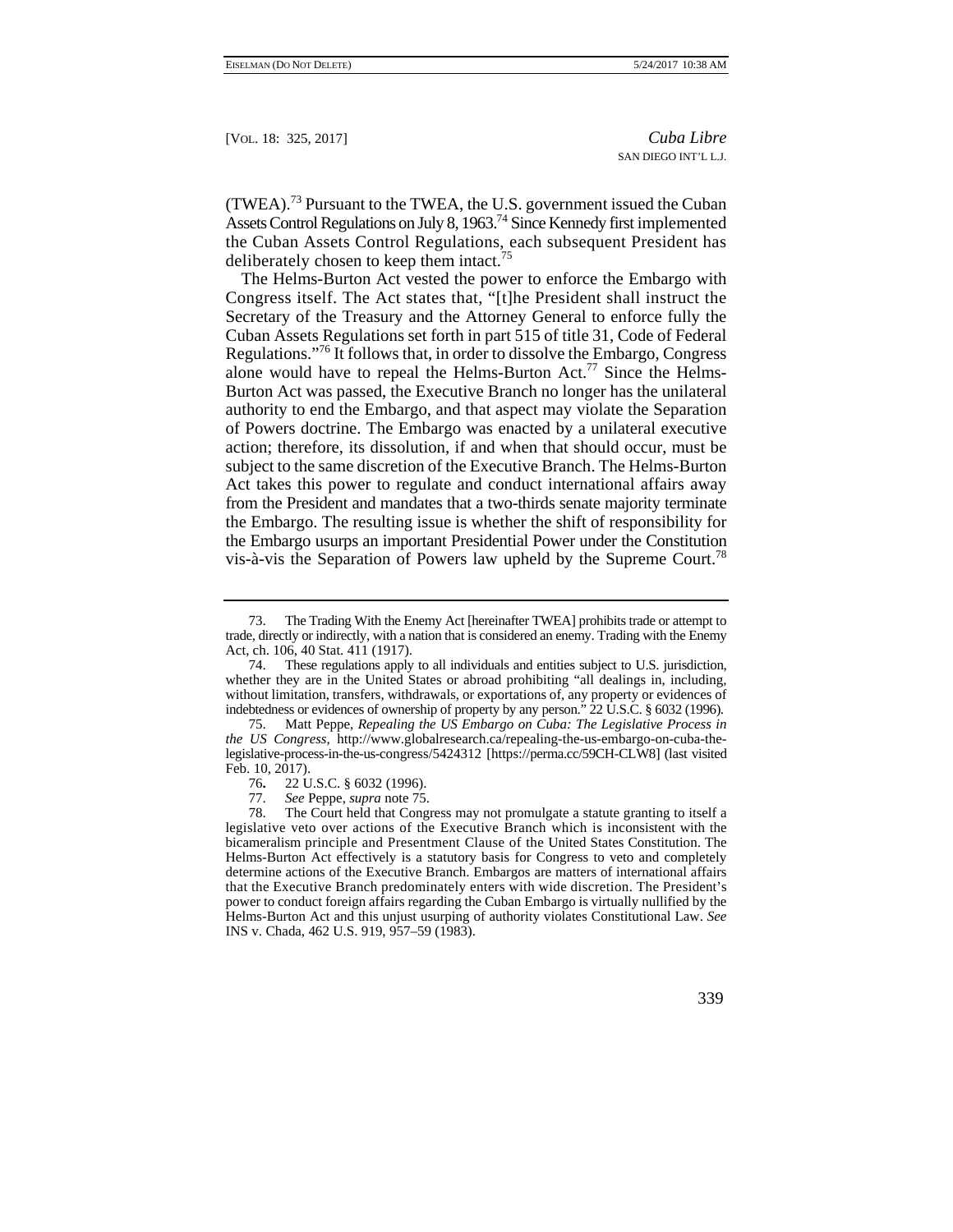Under this analysis, the Helms-Burton Act is an unsupported creation of international law that usurps the authority of the Executive Branch and violates Supreme Court rulings.

used as the basis for promulgating the Embargo via authority from TWEA.<sup>80</sup> The President should not be bound by such legislation in the first place because there is no legal justification for the regulations against Cuba, which were created under the Cold War assumption that Cuba was our enemy, which is no longer the case.<sup>79</sup> Congress has never declared war on Cuba; therefore, there is no legal justification for categorizing Cuba as an enemy of the U.S. under TWEA. Furthermore, the entire set of Cuban Asset Control Regulations in the Treasury Code is illegitimate because if Cuba is not an enemy, regulations that only apply to enemy nations cannot be

 Executive Branch has the authority to settle this international disagreement What is the scope of Presidential authority, then? Is the authority part and parcel of the autonomy traditionally afforded a President insofar as international affairs are concerned (where the President must wait for Congress to lift the Embargo), or can the President enact agreements by way of unilateral action that brings change?<sup>81</sup> Congress should enact comprehensive legislation that would fundamentally alter relations with Cuba. However unlikely, unless true democratic progress is made in Cuba on par with Congressional satisfaction, the Legislative Branch should step in and adjudicate the separation of powers question and determine that the that it had previously created. Then progress can be truly made, as the President would be able to repeal the Embargo in its entirety.

Helms-Burton provisions.<sup>82</sup> Cuba's standard of living and entirely outdated If this happens, business in the U.S. would have permission and an interest in entering the Cuban market and in competing with other foreign companies that continue to do business with the country despite the infrastructure would benefit immensely from the influence of American

 "enemy" is defined as "any individual" or "the government of any nation with which the United States is at war." The Act specifies that the "beginning of the war" is "midnight ending the day on which Congress has declared or shall declare war or the existence of 79. Cuba does not meet the definition of an enemy. According to the TWEA, an a state of war." *See* Peppe, *supra* note 75; TWEA, 50 U.S.C. § 4032 (2015).

<sup>80.</sup> The President is justified in using executive power to repeal provisions that have no legal force behind them. Therefore, the President is likely justified in terminating the Embargo that hinges on TWEA until Congress decides to amend the TWEA to modify the definition of an enemy, or pass a separate provision granting President power to enforce an embargo against a country when the United States is not at war with that country. The situation as it currently stands is not founded in valid law. *See* Peppe, *supra* note 75.

<sup>81.</sup> *Id.* 

<sup>82.</sup> *See* Dunning, *supra* note 53, at 235–36.

<sup>340</sup>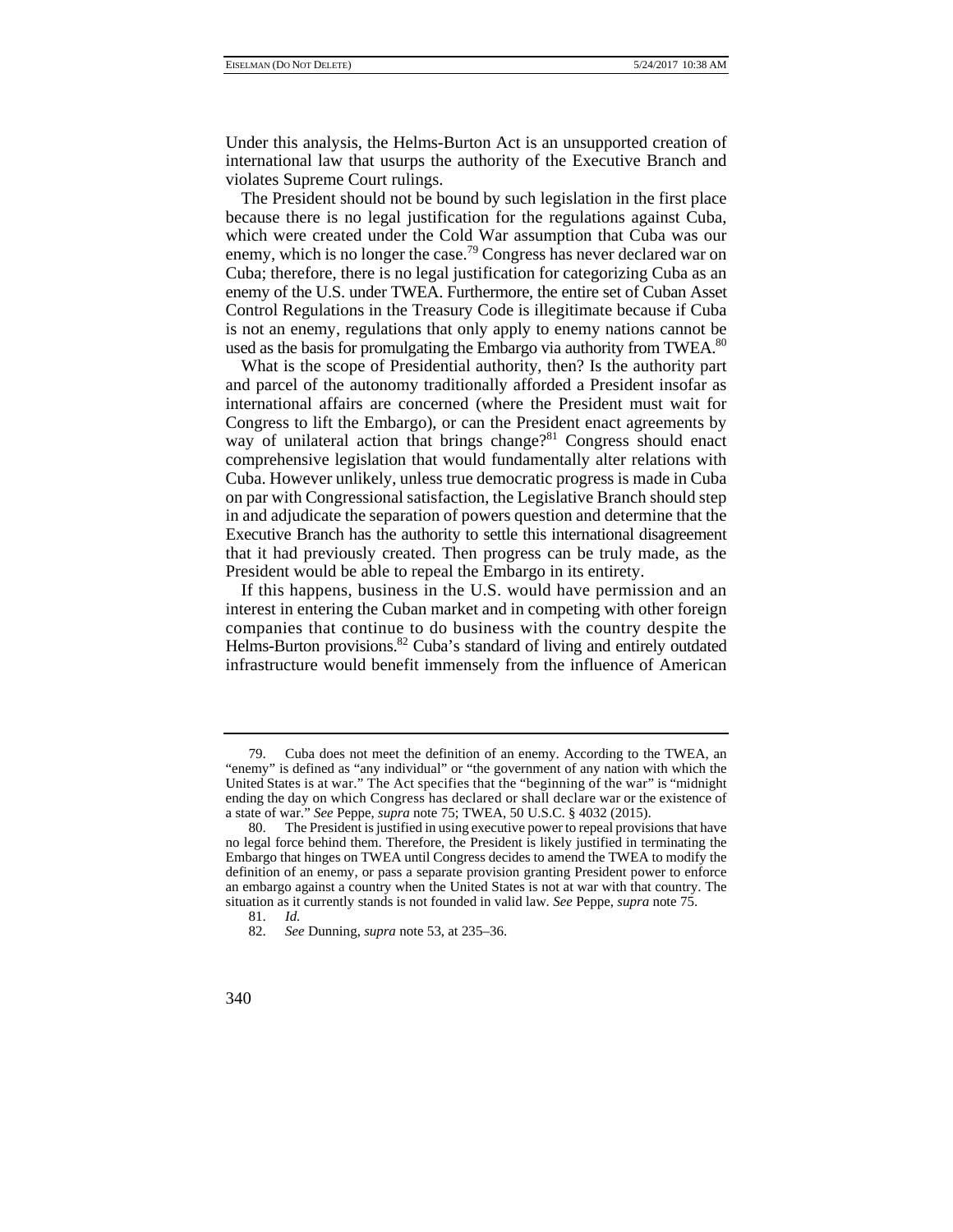investment.83 As United States' trade and tourist dollars flood Cuba, Castro's power and influence in Cuba will shrink and the Cuban people will have leverage to bring about noticeable social and political reforms.<sup>84</sup> Consequently, the United States would finally possess the requisite support and influence to implement change in Cuba successfully and oust the Castro regime once and for all.

### VI. SOCIO-ECONOMIC IMPACT OF THE EMBARGO

 The lack of economic freedom (in Cuba) has been as devastating to 1940s, the Cuban economy thrived as the nation had implemented a prosperity as the lack of political freedom to human dignity.85 During the constitution that was highly progressive and democratic for that part of Latin America.<sup>86</sup> The economy boomed, especially for the wealthy and for foreigners, and Cuban health care was relatively advanced for a Latin American country, with infant mortality rates comparative to those of the United States and Canada.<sup>87</sup> It was the promise of Castro's Revolution that these aspects of life in Cuba would not be only for the wealthy and foreigners; rather, that all Cubans would have access to health care and education. Once the Castro regime took power, however, the dream of the society envisioned by Castro was dashed as the Cuban people had their political autonomy, independent economic activity, and media outlets suppressed as the Castro regime formed a military and economic alliance with the Soviet Union.<sup>88</sup>

 States saw Cuba as an even greater threat to democracy in the Americas, As Castro developed and alliance with the Soviet Union, the United and ramped up economic sanctions on Cuba.<sup>89</sup> Yet as the threat of

<sup>89.</sup> *Khrushchev and Eisenhower Trade Threats Over Cuba (2009)*, http://www*. history.com/this-day-in-history/khrushchev-and-eisenhower-trade-threats-over-cuba.* 



Due to the weak Cuban economy resulting from the Embargo, the Cuban economic climate is ripe for innovation and investments that would be mutually beneficial to both countries over time. *See id.*

 <sup>84.</sup> *Id.* 

<sup>85.</sup> *The Dream Deferred: Fear and Freedom in Fidel's Cuba*, U.S. DEP'T OF STATE 10 (Dec. 2003), https://2001-2009.state.gov/g/drl/rls/27198.htm [https://perma.cc/WF7T-VMA8].

<sup>86.</sup> Democratic voting for Presidential elections that was free and free of corruption occurred in 1940, 1944, and 1948. *See id.* at 1.

<sup>87.</sup> *Id.* 

<sup>88.</sup> Cuba relied, and eventually became dependent upon the Soviet Union economically, militarily, and emulated their communist political structure. *Id.* at 2.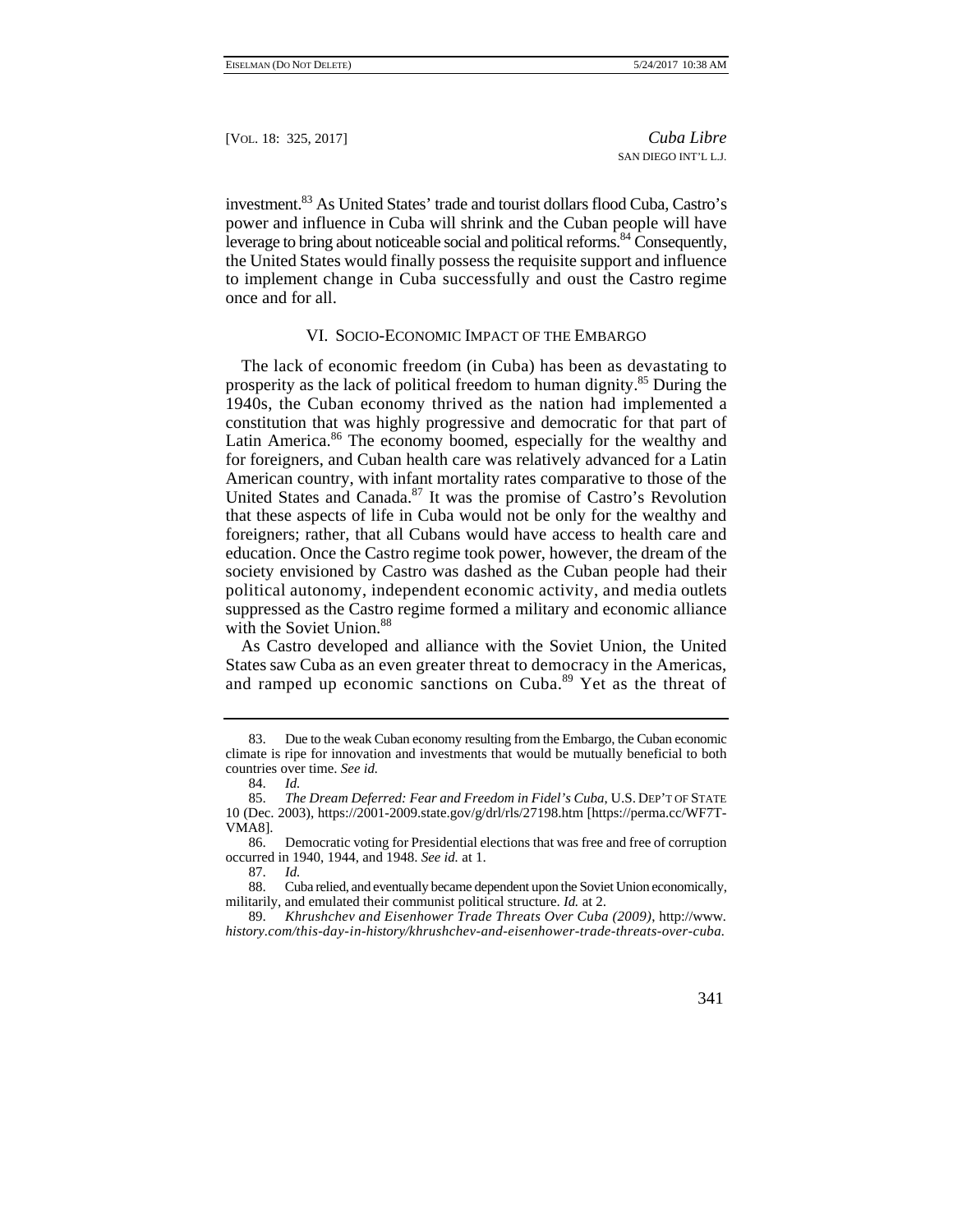western hemisphere<sup>91</sup> and will continue to be as economic sanctions constrain the amount of automobiles per capita in Cuba has surprisingly declined since Communism in Cuba and Cuba's alliance with the Soviet Union and the Soviet Union itself collapsed, the economic Embargo is still enforced and continues to restrict the Cuban people from realizing their economic and personal potential.<sup>90</sup> Presently, Cuba is among the poorest countries in the any possibility of progression. The Embargo has stymied Cuban economic growth and when analyzed by practically any measure of economic performance, Cuba was progressing at faster level in 1958 than it is in the present day.92 Agricultural resources were plentiful in Cuba before the Castro Regime seized power and during the period of the Soviet influence in Cuba, Cuba's resources were subsidized and were also abundant; however, during the 1990s when Soviet subsidies dissipated and the Helms-Burton Act was circulating, Cuba's food consumption declined strikingly.<sup>93</sup> Furthermore, the 1950s, making it the only country in the western hemisphere for which there has not been an increase.<sup>94</sup>

The antiquated Embargo has also contributed to deficiencies in Cuban technology leading to the nation's outdated communication infrastructure.<sup>95</sup> Communication improvements are arguably the most powerful economic stimulus for long-term sustainability for investment in Cuba.<sup>96</sup> In lifting restrictions, the United States will be able to facilitate and integrate more contact and communication among all individuals and businesses through

<sup>90.</sup> *See* U.S. DEP'T OF STATE, *Zenith And Eclipse: A Comparative Look at Socio-Economic Conditions in Pre-Castro and Present Day Cuba (2002)*, https://2009-2017. state.gov/p/wha/ci/cu/14776.htm [https://perma.cc/MC7P-GEMF] [hereinafter *Zenith and Eclipse*].

Per capita consumption of cereals, tubers, and meat are today all below 1950's levels. Meat supplies have fallen from 33 kg per year to 23 kg per year on average. *See id.* 

<sup>92.</sup> *See id.* 

<sup>93.</sup> Cuba ranks last in per capita daily caloric consumption compared to other Latin American countries. *Id.* 94. *Id.* 

<sup>94.</sup> *Id.* 

<sup>95.</sup> For a point of reference, the amount of telephone lines in present day Cuba is roughly the same as there were in the 1950's. The Embargo has hindered communication advancement and stalled any new developments. *Id.* 

<sup>96.</sup> Jack Leslie, *How U.S. Brands Can Engage The New Cuba*, THE WORLD POST (July 20, 2015), http://www.huffingtonpost.com/jack-leslie/how-us-brands-can-engagethe-new-cuba\_b\_7833140.html?utm\_hp\_ref=90-miles [https://perma.cc/Q9T3-QKNW]; United Parcel Service (UPS) has indicated that it is willing to provide logistics services in connection with Cuban businesses and Verizon and Sprint aim to offer cell phone roaming on the island. Carnival Cruise Line, which already operates vacation cruises in much of the Caribbean plans to open up access to Cuba and has obtained approval from the U.S. and Cuba governments to sail to Cuba. Mark J. Miller, *Door Opens Slightly for US Brands in Cuba, But Plenty of Barriers Still Remain*, BRAND CHANNEL (Sept. 21, 2015), http:// brandchannel.com/2015/09/21/cuba-brands-092115/ [https://perma.cc/MM6H-2P97].

<sup>342</sup>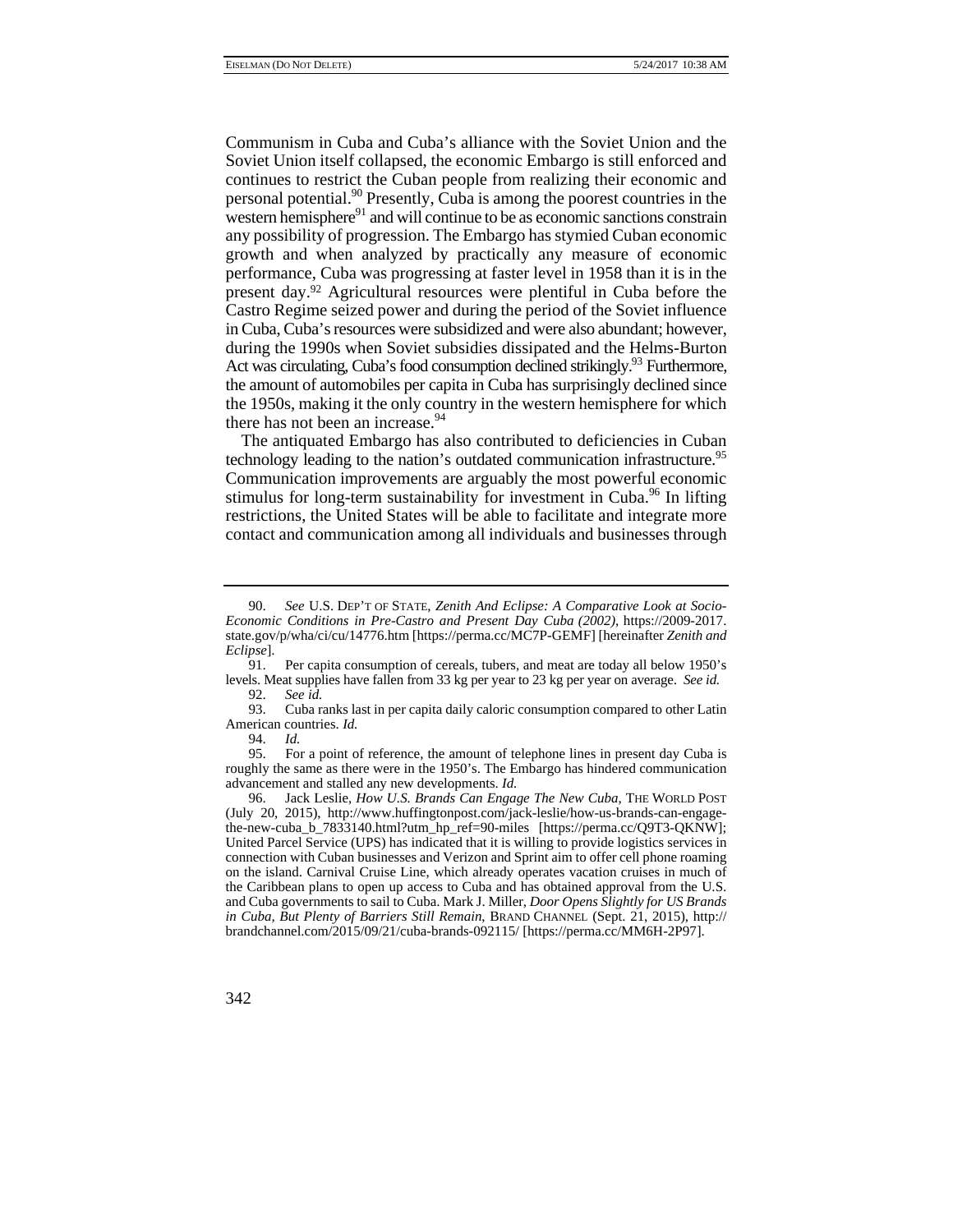communications technology.<sup>97</sup> In Cuba, there are seven computers per 100 people and Internet access is expensive.<sup>98</sup> Approximately five percent of Cubans have consistent access to the Internet and broadband access is more expensive than in the United States.<sup>99</sup> These unique challenges present opportunities to connect an entire country that is largely offline and disconnected with the outside word. However, American companies eager to capitalize on the communications market must realize that, to succeed in Cuba, it will be imperative to earn the trust and respect of all members of the partnership as well as the Cuban government.100

In a best-case scenario, new mediums of communication, including broadcasting, television programs, and Internet access, will encourage the flow of information and economic activity while promoting free speech.<sup>101</sup> These democratic values will permeate Cuban culture over time and allow a natural, grass-roots transition to a free Cuba that has not been possible under the current regime. This reform will certainly not happen quickly, but it is anticipated that continued engagement will gradually produce positive change.<sup>102</sup>

 the early 1980's in light of the Castro regime supporting and training rebels Another contention between the two countries is the U.S. State Department's designation of Cuba as a "state sponsor of terrorism," a status labeled in in Central America.103 Castro announced in 1992 that Cuba would support neither insurgents abroad nor within the Soviet Union, and the State Department's annual reports since 2013 have stated there has been no evidence that Cuba provided training, weaponries, or other aid terrorist groups.<sup>104</sup> However, Cuba's uninterrupted placement on the list has been a major obstacle to talks about restoring diplomatic relations. Cuban officials

<sup>97.</sup> Marketing communications pertaining to products and services may end up doing more to determine the shape of U.S.–Cuban relations in the decades to come than diplomatic dispatches pertaining to politics. *See* Hamilton, *supra* note 44.

<sup>98.</sup> *See* Dominguez, *supra* note 26.

Leslie, *supra* note 96.

 <sup>100.</sup> *See id.*

 <sup>101.</sup> *See* Hamilton, *supra* note 44.

<sup>102.</sup> This is in part due to Cuba's slow rate of electrical power development. Cuba ranks next to last in electrical power development among Latin American countries. *Id.*; *Zenith and Eclipse*, s*upra* note 89.

<sup>103.</sup> *See* Renwick, *supra* note 62.

<sup>104.</sup> *See id.*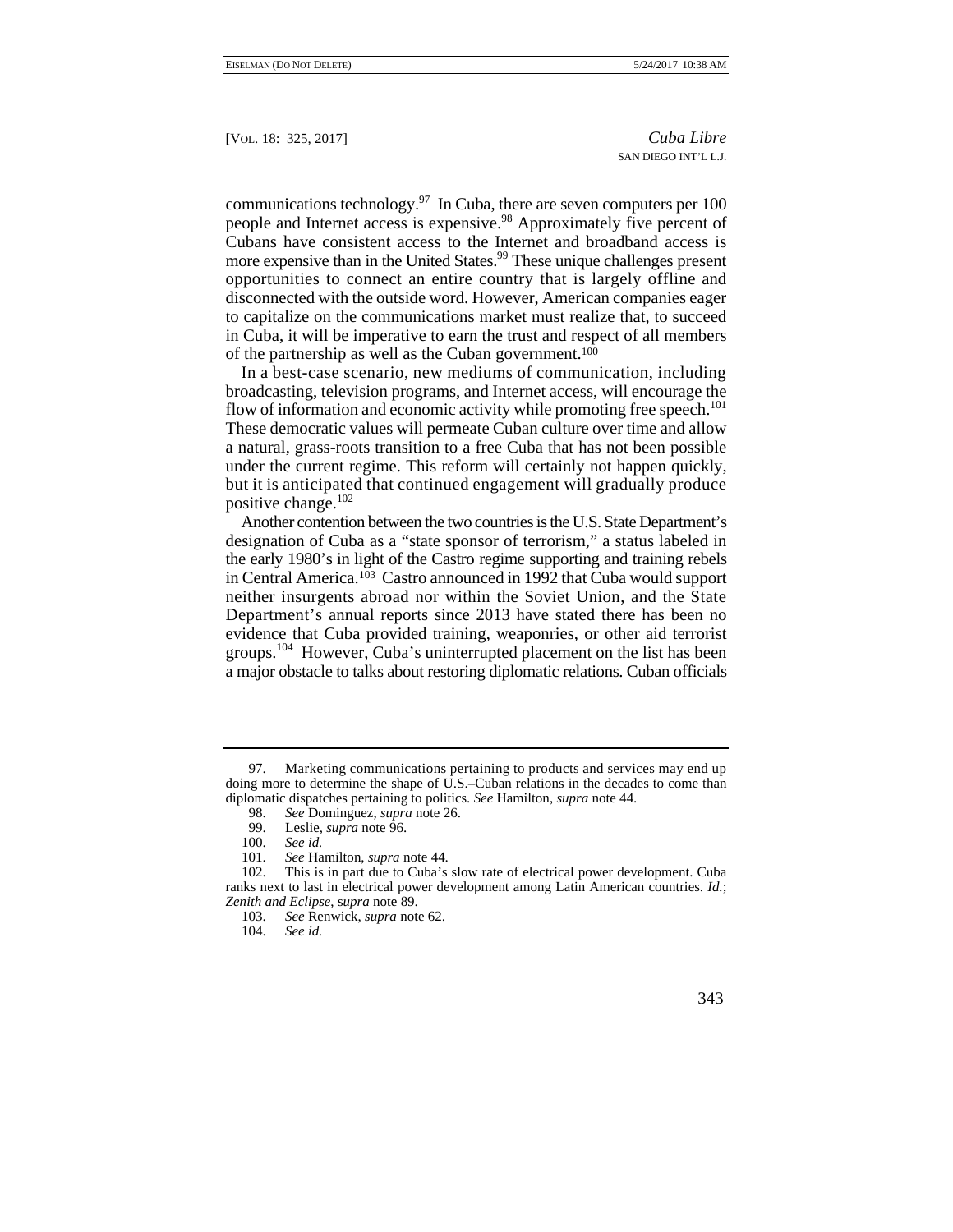have previously taken the position that they would cease all discussions concerning diplomatic relations while Cuba remained on the list.<sup>105</sup>

United States and Cuba.<sup>107</sup> It is worth pointing out that once Cuba is removed from the list, the case for classifying the nation as an "enemy" under that regard. Cuba's removal from the list is far overdue and an updated On April 14, 2015, President Obama announced his intention to remove Cuba from the list of state sponsors of terrorism.<sup>106</sup> Such a step to remove Cuba from the list is a positive one taken with good will to put the Cold War-era hostility in the past and restructure the relationship between the TWEA is less tenable, as they will not be seen as any tangible threat in list without Cuba reinforces the notion that change can be made with a nation that is not seen as an enemy. A determination by the State Department that Cuba had not engaged in terrorist activity in the past six months (a prerequisite for designating a country a state sponsor of terrorism), would be a key factor for the removal of Cuba from the list.<sup>108</sup> The Communist undertones and threats of terrorism in Cuba have all but evaporated, which is of great importance when considering the reasonableness of the Helms-Burton restrictions moving forward.

 the relationship between the two nations. *See* Archibold & Davis, *supra* note 105. 107. The list of state sponsors of terrorism now only includes Iran, Sudan, and Syria. While this gesture does not terminate the conditions of the Embargo, it certainly redefines

<sup>105.</sup> This designation is wholly unsupported in modern day and is a constant a blemish to their nation's image that has prevented Cuba from conducting business and led some members of the international community to shy away from communication and relationships with Cuba. Randal C. Archibold & Julie H. Davis, *Cuba to Be Removed From*  U.S. List of Nations That Sponsor Terrorism, THE NEW YORK TIMES (Apr. 14, 2015), http://www.nytimes.com/2015/04/15/world/americas/obama-cuba-remove-from-state-terrorlist.html?action=click&contentCollection=U.S.&module=RelatedCoverage&region=Mar ginalia&pgtype=article [https://perma.cc/4JUQ-JNPF].

 our assessment that Cuba meets the statutory criteria for rescission. While the United States has designation." While the Obama administration and lawmakers are still against many 106. The Obama administration justified this action via a State Department statement in May 2015: "The rescission of Cuba's designation as a state sponsor of terrorism reflects significant concerns and disagreements with a wide range of Cuba's policies and actions, these fall outside the criteria relevant to the rescission of a state sponsor of terrorism Cuban policies, they felt these political differences were insufficient to justify continued inclusion on the list. *See* Nahal Toosi, *Cuba removed from U.S. list of state sponsors of terrorism*, POLITICO (May 29, 2015), http://www.politico.com/story/2015/05/us-removescuba-state-sponsor-terrorism-118411 [https://perma.cc/C9JL-X6SL]; *see also* Julie H. Davis, *U.S. Removes Cuba From State-Sponsored Terrorism List,* N.Y. TIMES (May 29, 2015), http://www.nytimes.com/2015/05/30/us/us-removes-cuba-from-state-terrorism-list.html [https://perma.cc/JQA6-7L5Y].

<sup>108.</sup> The removal of Cuba from this list of nations that the United States openly recognizes as sponsoring terrorism signals change and eliminates another impediment to restoring diplomatic and economic relations with Cuba. *See* Archibold & Davis, *supra* note 105.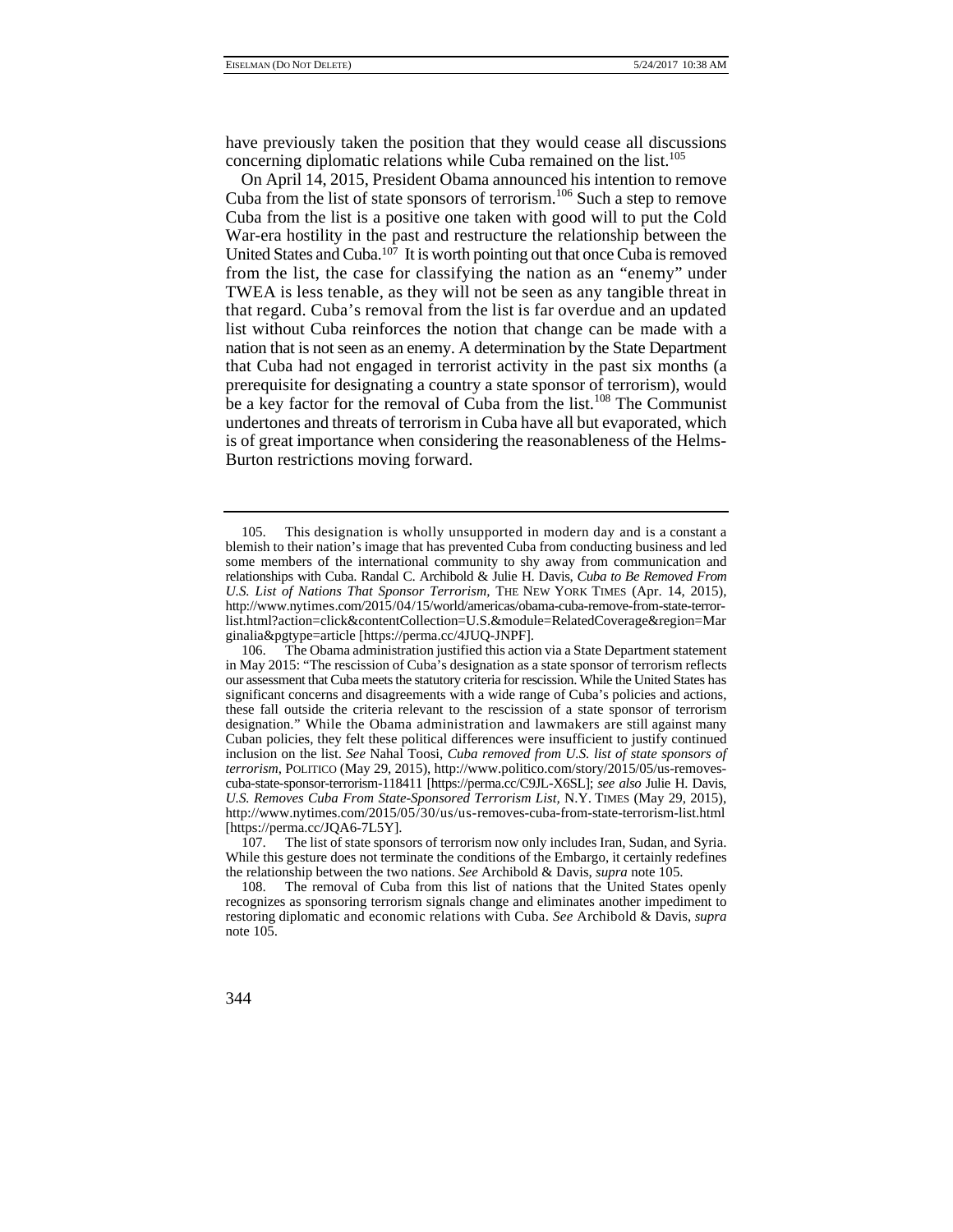#### *A. Phone Service, Communication, and Infrastructure*

In 1994, the United States and Cuba agreed to restore direct phone links between their countries, which had been disconnected because of the Cold War conflict.<sup>109</sup> This undertaking renewed ties between thousands of families and friends divided by political disagreement.110 However, in the middle of December 2000, Castro tried to impose a 10 percent tax on phone calls between Cuba and the United States.<sup>111</sup> Originally, the Clinton Administration prohibited the U.S. phone companies from complying with Castro and paying the tax because it was not part of the joint agreement between the countries and as such, the surcharge was unwarranted.<sup>112</sup> The tax was implemented after the U.S. Congress froze over \$120 million of Cuban assets that were generated by calls between the United States and Cuba.113 The funds were used to pay compensation to the families of the three Cuban exile pilots, all U.S. citizens, who were killed in the Brothers to the Rescue incident.<sup>114</sup>

Shortly after the Obama Administration announced the opening of telecommunications with Cuba, New Jersey based company, IDT Corporation, became the first company to complete a deal with Cuba, and is currently

 114. The Cuban government argued that the tax was the only way for the country to raise the \$58 million to be paid to the families of the victims of the Brothers to the Rescue plane accident and only rescinded the tax after the full reparation amount was recovered. *See* Oppmann, *supra* note 111; *see* Rosell, *supra* note 17, at 246.



<sup>109.</sup> *Ending Link No Solution*, THE SUN SENTINEL (Dec. 12, 2000), http://articles. sun-sentinel.com/2000-12-12/news/0012110716\_1\_cuba-claims-florida-strait-cuban [https://perma.cc/KEF7-KMDP].

<sup>110.</sup> *Id.* 

 111. Christopher Marquis, *Cuba Threatens to Cut Off Phone Service to the States*, N.Y. TIMES (Dec. 9, 2000), http://www.nytimes.com/2000/12/09/us/cuba-threatens-to-cut-offphone-service-to-the-states.html [https://perma.cc/WCF5-6XA7]; *See* Patrick Oppmann, *Cuba cuts 10% tax on \$3-a-minute phone calls between island, U.S.,* CNN (Nov. 30 2012), http://www.cnn.com/2012/11/30/world/americas/cuba-phone-call-tax-cut/index.html [https:// perma.cc/9G9K-B2NH].

<sup>112.</sup> *See* Rosell, *supra* note 17, at 246.

 113. *See id.* Subject to this provision, calls originating in Cuba to U.S. phone numbers had to pass through a third country, making them much more expensive. Payton Guion, *Cuba and the US to establish direct phone links for the first time in 15 years*, INDEPENDENT (Mar. 12, 2015), http://www.independent.co.uk/news/world/americas/cubaand-the-us-to-establish-direct-phone-links-for-the-first-time-in-15-years-10103895.html [https://perma.cc/Q3AY-2EF3]; *see also New Cuba US direct phone link established*, BRITISH BROADCASTING CORPORATION (Mar. 12, 2015), http://www.bbc.com/news/worldlatin-america-31844847 [https://perma.cc/YNY7-75RX].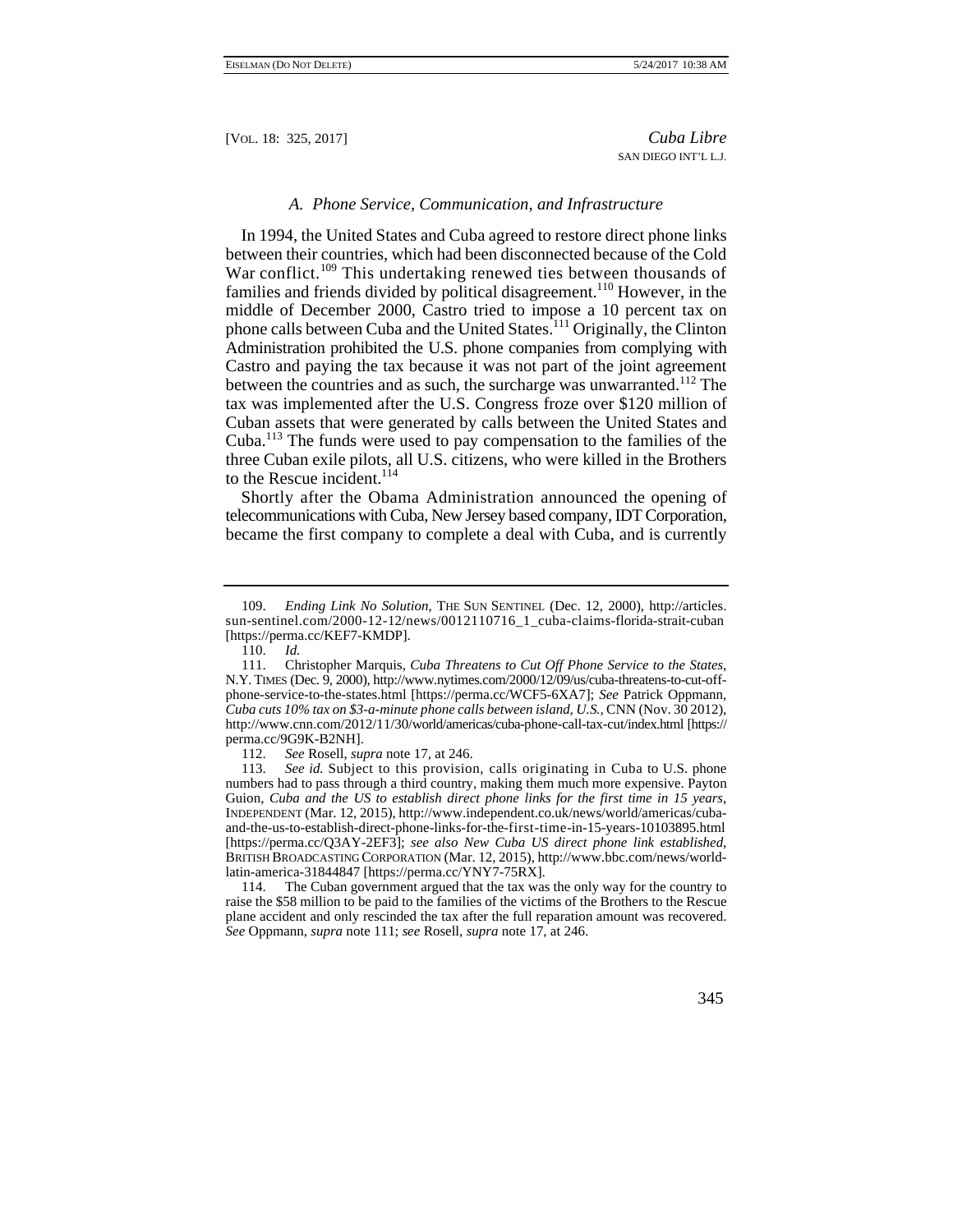Commission authorized IDT to provide international long-distance support and Internet access between the U.S. and Cuba despite the restrictions of the facilitating direct calls to and from Cuba.115 The Federal Communications for telephone calls between the U.S. and Cuba, which is a huge step for connecting separated families as well as laying the foundation for investment opportunities for U.S. companies.116 The opening of telecommunications has already created opportunities for companies like Netflix, which has started providing streaming services to Cuban citizens. In addition, the cooperation between Cuba and IDT Corporation is leading to normalized communications Embargo. $117$ 

 online sales is unlikely, because of the lack of internet availability in Cuba. The possibility of building a digital business or any business relying on According to an industry survey, Cuba's dial-up internet access is heavily censored and is the world's second slowest.118 The National Registry of Serial Publications must first approve all material intended for publication on the internet, and individuals must request access to service providers from the Cuban government.<sup>119</sup> At present, about 5 percent of Cubans are able to get online, and can do so only through purchasing an access card sold by the state phone company, ETECSA, which costs about \$2 for an hour of internet use.120 Cuban authorities point to the Embargo as the reason

 118. *Wired, at Last,* ECONOMIST (Mar. 3, 2011), http://www.economist.com/node/ 18285798 [https://perma.cc/644Y-J5PJ].

 Whitefield, *First U.S. telecom company connects directly with Cuba*, MIAMI HERALD (Mar. 6, 115. The restoration of a telecom agreement, announced in December 2014 as part of the Obama administration's framework for repairing diplomatic relations with Cuba has allowed U.S. companies to sell individual communications equipment in Cuba, and take on projects to improve Cuba's outdated Internet and telecom infrastructure. *See* Mimi 2015), http://www.miamiherald.com/news/nation-world/world/americas/cuba/article12816176.html [https://perma.cc/4NV2-EYUJ].

 in the liberalization of telecommunications between the U.S. and Cuba, ultimately, the agreement will make it easier and more affordable for our customers to call friends and 116. IDT Chief Executive Officer, Bill Pereira said, "This is an important first step family in Cuba." As of March 2015, IDT charges 76.8 cents per minute of call to a Cuban cell phone and 83.3 cents per minute for calls to a landline. *Id.* 

<sup>117.</sup> In February 2015, Netflix announced that Cubans with access to Internet would be able to subscribe to the service and watch popular movies and TV shows for fees starting at \$7.99 per month via international payment methods; however, few Cubans have been able to afford this luxury, and many do not even have internet access regularly. So far, the Netflix venture has been only symbolic of free enterprise, as nearly all Internet service in Cuba is dial-up and too slow to support Netflix streaming. *See id.*

<sup>119.</sup> José Azel, *Cuba's Internet repression equals groupthink*, CUBA DEMOCRACIA Y VIDA (Feb. 27, 2011), http://www.cubademocraciayvida.org/web/article.asp?artID= 13302 [https://perma.cc/8PQF-L9GE].

 an unattractive and unprofitable market for major U.S. companies. The purchasing power 120. The average monthly income of Cubans (about 20 USD per month) makes Cuba of the average Cuban household would not be able to afford residential Internet connection. The slow connections and outdated technology in Cuba makes it impossible for citizens to

<sup>346</sup>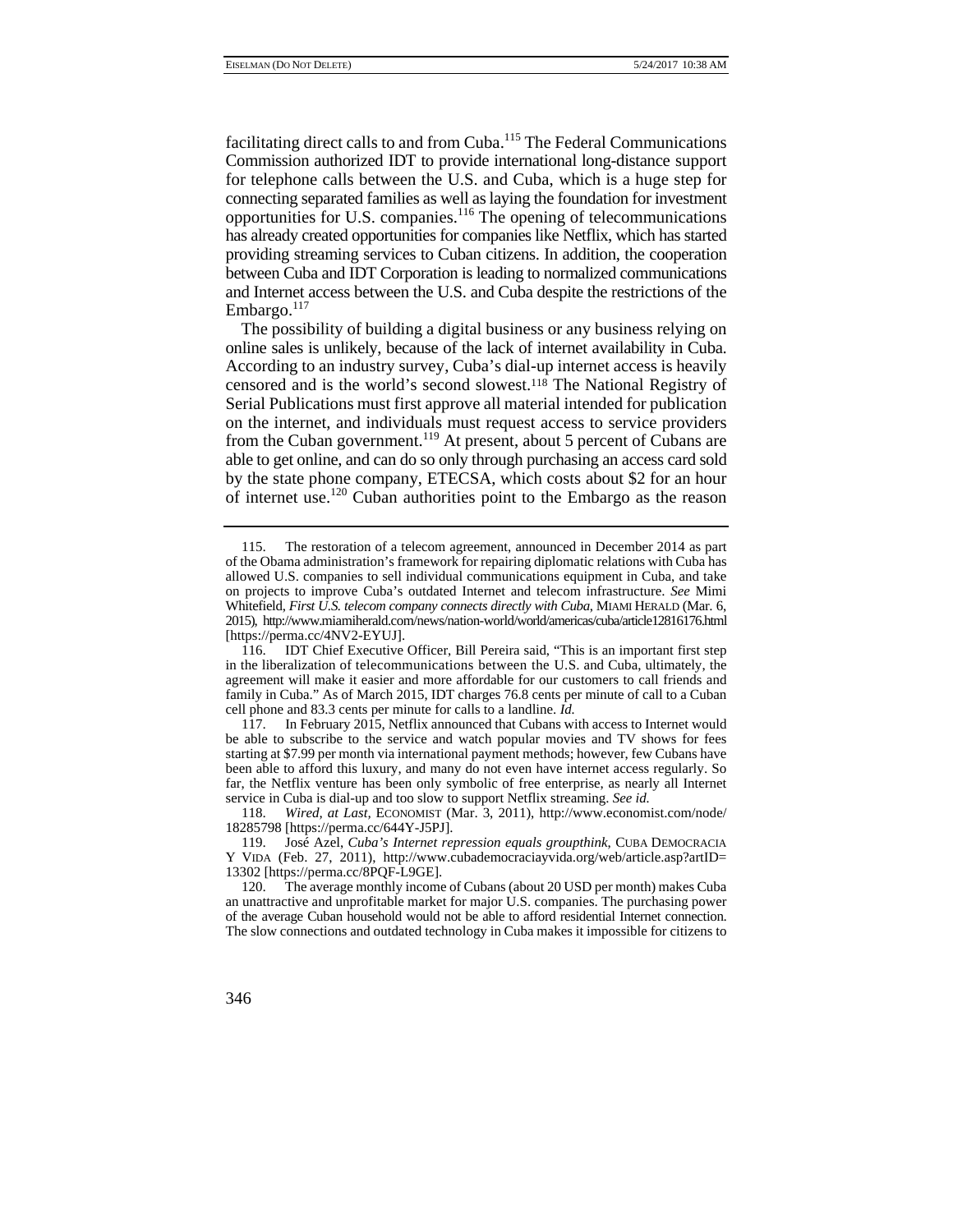internet access is so poor, citing the Bush Administration's decision to exclude Cuba from using readily available communication cables.<sup>121</sup> The censorship and control exerted by the Cuban government and the low earnings of Cuban citizens present serious challenges to establishing secure and obtainable internet access.

#### *B. Travel Restrictions and Tourism*

 tourism. Under Helms-Burton, U.S. citizens are authorized to travel to Cuba for specific non-tourism purposes, including business trips, family visits, American citizens enjoy the right to travel to all countries including those with radically different political systems such as China, Vietnam, and North Korea, but are precluded from a convenient venture to Cuba merely 90 miles off the coast of Florida.<sup>122</sup> Until very recently, Cuba was the only country in the world off-limits to U.S. tourists.<sup>123</sup> It has recently become easier for Americans to legally visit Cuba for reasons other than or "people-to-people exchanges."124

 license" if their justification for travel to Cuba meets the new, more relaxed legal travel 124. Previously, these purposes required applying for a specific license and finessing through a myriad of governmental agencies. Now, many U.S. citizens can essentially "self standards. *See* Oppman, *supra* note 123.



load many websites. Rather than having complex filtering systems, the government relies on the high cost of getting online and the telecommunications infrastructure that is slow to restrict Internet access. *See* Carrie Kahn, *Internet Access Expands in Cuba – For Those Who Can Afford It*, NPR (Oct. 16, 2015, 4:48 AM), http://www.npr.org/sections/parallels/ 2015/10/06/445998527/internet-access-expands-in-cuba-for-those-who-can-afford-it [https:// perma.cc/ZYW3-287K].

<sup>121.</sup> Although a fiber-optic cable, capable of carrying heavy data traffic, runs along the island's northern coast, George W. Bush's administration blocked a proposal by AT&T to grant Cubans access to the cable. *Wired, at last*, ECONOMIST (Mar. 3, 2011), http:// www.economist.com/node/18285798 [https://perma.cc/T2TA-QSBM].

 it. The travel businesses, airline companies, and constituents themselves would put pressure on 122. One possibility to achieve reform in this area and mitigate the effects of the Helms-Burton Act would be to encourage recreational tourism to Cuba instead of criminalizing their representatives in Congress, whose political careers depend on the private funding they receive from companies and individuals. *See* Salim Lamrani, *How Barack Obama Can End the Economic Sanctions Against Cuba*, THE HUFFINGTON POST (Jan. 15, 2015, 12:49 PM ET), http://www.huffingtonpost.com/salim-lamrani/how-barack-obama-canend- b\_6476458.html?utm\_hp\_ref=90-miles [https://perma.cc/TS4J-6YJ2].

<sup>123.</sup> Patrick Oppmann, *7 things Americans should know about travel to Cuba*, CNN (Sept. 22, 2015, 3:30 PM), http://www.cnn.com/2015/07/17/travel/cuba-travel-feat/index. html [https://perma.cc/KQF4-4WDH].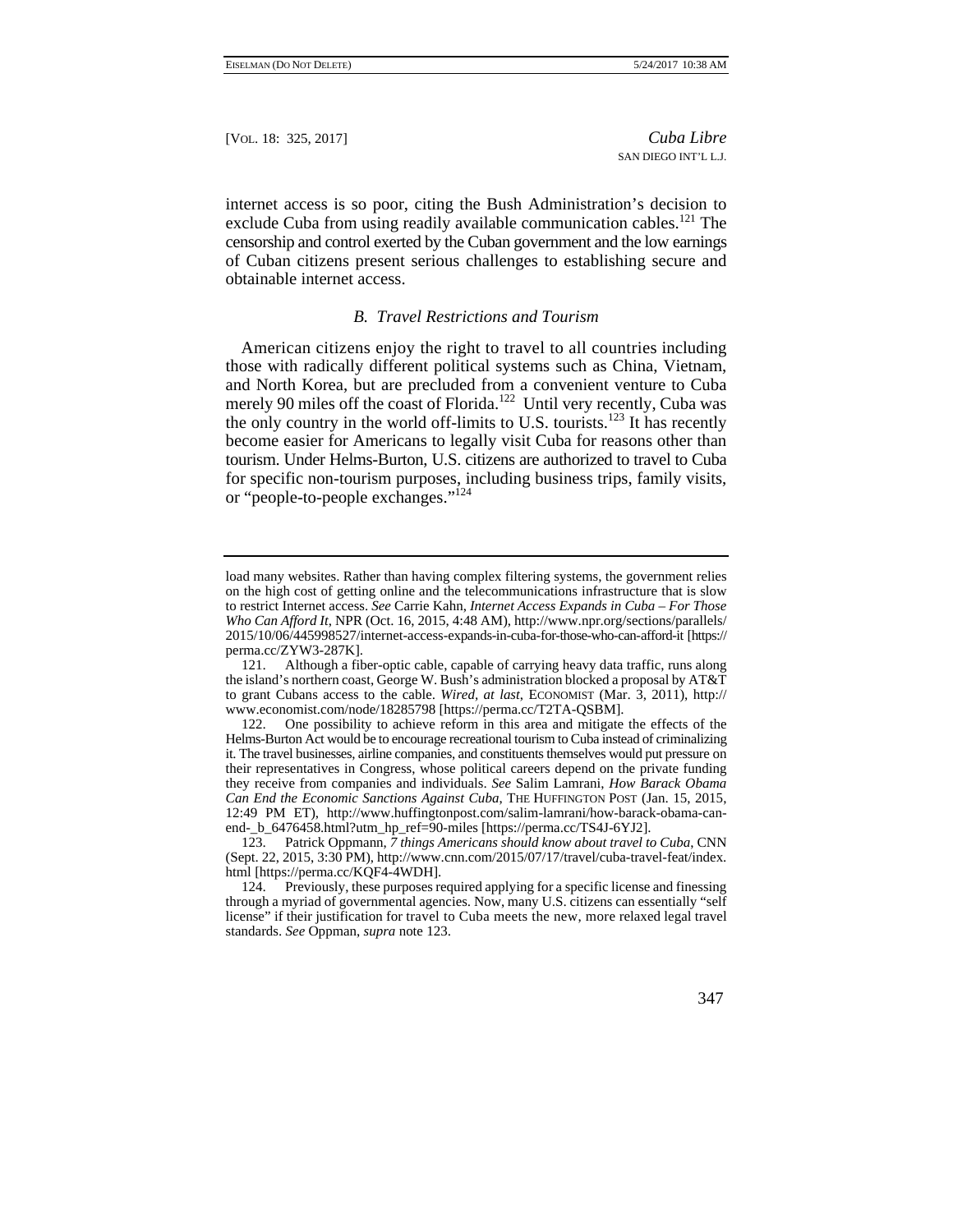licenses easily if they meet relaxed legal requirements that are much more Only Congress can lift the U.S. travel ban imposed against Cuba as part of the provisions of the Embargo.<sup>125</sup> Nevertheless, in 2015, the Obama Administration further diminished the effects of the Helms-Burton restrictions by using Executive authority to grant exceptions to the travel ban.<sup>126</sup> For instance, in January 2015, President Obama authorized U.S. citizens to legally travel to Cuba if they are engaging in one of 12 separate categories of activities including "professional research, journalistic activity, participating in an athletic event, religious activities, working on a humanitarian project or taking part in educational activities."127 Previously, these activities required specific licenses that were difficult to obtain and subject to broad governmental discretion; however, American citizens can today obtain straightforward.<sup>128</sup>

 flights that are complicated to schedule and often force travelers to undergo In March 2015, U.S. officials met with Cuban diplomats in Washington, D.C., where they agreed that their countries' 1953 "air transport agreement" was outdated, according to the State and Transportation Department officials.129 Currently, American and Cuban travelers must fly on charter a cumbersome process of emailing documents and payment information back and forth with an agent.<sup>130</sup> The U.S. officials proposed basic parameters for a new arrangement, including that any U.S. airline could serve Cuba

128. Restrictions on bank accounts and currency flow have been loosened considerably. Currently, "[p]ersons subject to U.S. jurisdiction who are traveling to Cuba pursuant to one of the 12 authorized categories of travel may open and maintain bank accounts in order to access funds while located in Cuba for authorized transactions, and are authorized to close such accounts." *See U.S. Treasury FAQ*, *supra* note 127, at 13.

 130. Bradley Klapper, *US Cuba to Resume Mail Service this Year; Other Steps Near*, ASSOC. PRESS (Sept. 17, 2015, 7:10 PM), http://m.uticaod.com/article/ZZ/20150917/NEWS/ 309179926/16910/NEWS/?Start=2 [https://perma.cc/U2KF-ST4P].



<sup>125.</sup> Lamrani, *supra* note 122.

 of the Helms-Burton Act, U.S. citizens with valid authority and even visiting Cuba illegally had first travel to another country and fly into Cuba via a third country. Accordingly, many Until the Obama Administration's recent modifications to the travel restrictions individuals were subject to unsafe flight conditions and erratic scheduling of Cubana Airlines, the poorly funded state airliner. *See* Oppman, *supra* note 123.

 journalist's schedule of activities "must not include free time or recreation in excess of that consistent with a full-time schedule." *Frequently Asked Questions Related to Cuba*, 127. Journalists, both full time and freelance, are allowed to engage in travel and travel-related transactions as well as their support and broadcast assistants. However, the U.S. DEP'T OF THE TREASURY 2–3 (Jan. 6, 2017), http://www.treasury.gov/resourcecenter/sanctions/Programs/Documents/cuba\_faqs\_new.pdf [https://perma.cc/7LWW-338D] [hereinafter *U.S Treasury FAQ*]; *see also* 31 CFR § 515.563 (2012).

<sup>129.</sup> Felicia Schwartz, Jack Nicas & Carol E. Lee, *Obama Administration Pushes for Deal to Start Flights to Cuba by Year's End*, WALL ST. J. (Aug. 17, 2015, 9:13 PM), http://www.wsj.com/articles/obama-administration-pushes-for-deal-to-start-flights-tocuba-by-years-end-1439860422 [https://perma.cc/M85A-PEQQ].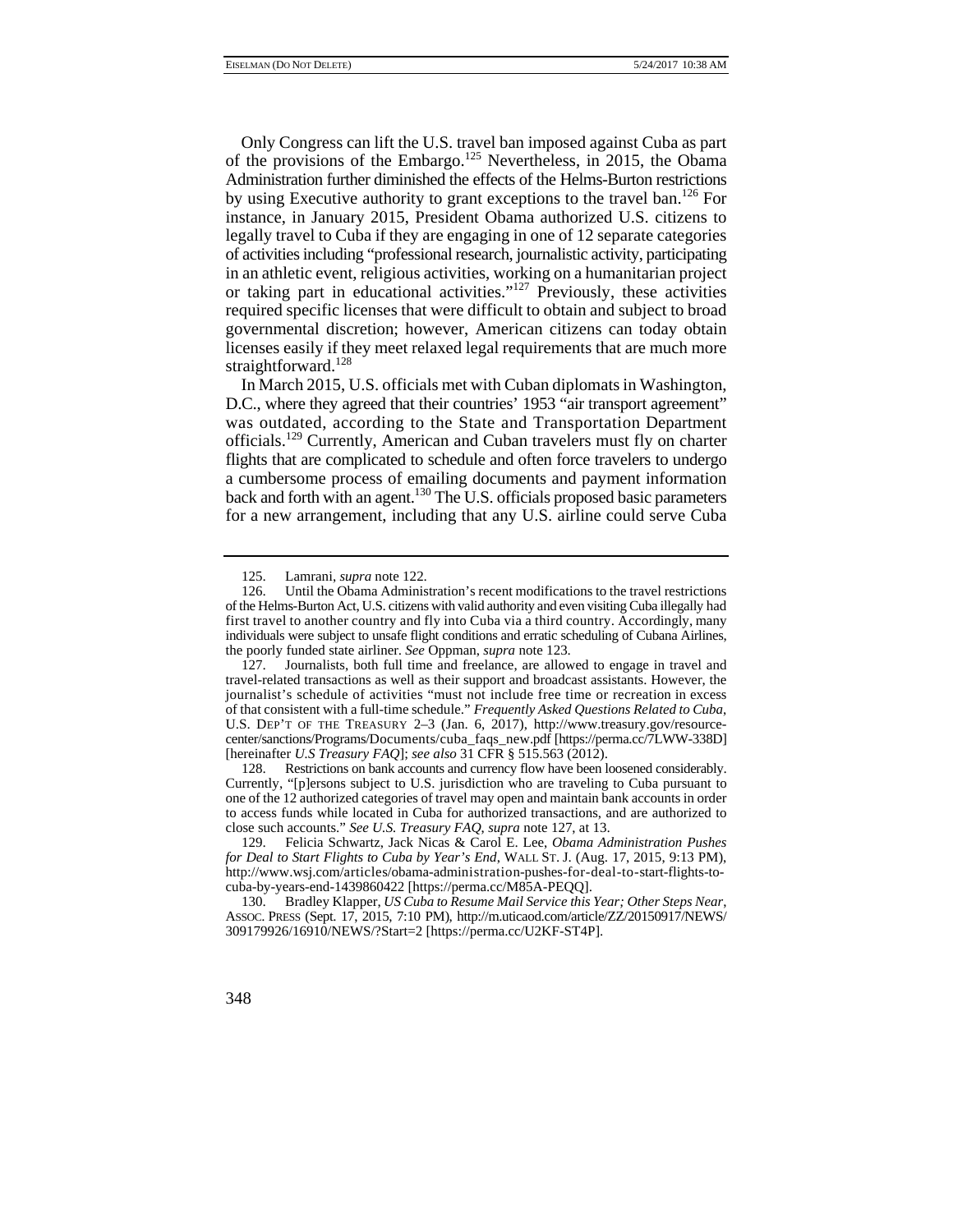without any limitations.<sup>131</sup> American Airlines said it expects to operate 1,200 charter flights to Cuba this year, a 9% increase from 2014.132

 While an influx of tourists would clearly benefit the Cuban economy, whose Since Secretary Kerry attended the reopening of the U.S. Embassy in Cuba in August 2015, travel from the U.S. to Cuba has increased by 35% as of September 2015.133 This is the sort of progress that is needed in order to ignite the Cuban economy and generate beneficial results for the U.S. and Cuba. An injection of American culture, ideas, and investment will help speed the process and transition to a democratic government in Cuba. President Obama has one form of recourse that would dampen the effects of the economic sanctions that affect all classes and sectors of Cuban society, and which remains the principal obstacle to development in Cuba.<sup>134</sup> resources are largely dependent on this sector, $135$  it would also benefit the U.S. economy.136

 sanctions that continue to isolate Cuba despite the stated purpose of the Helms-Burton Act. Cubans and Americans alike would be the major Beginning with transportation and tourism reform, the Executive Branch has sufficient flexibility to cause the U.S. Congress to end the economic beneficiaries of a reestablishing normal economic, commercial, and financial relations between the two nations.

 135. *See* TRAVEL & TOURISM, ECONOMIC IMPACT 2014, CUBA, WORLD TRAVEL & TOURISM COUNCIL (2014) https://www.wttc.org/-/media/files/reports/economic-impactresearch/country-reports-2014/cuba2014.pdf [https://perma.cc/KZ7L-LH3L].

 citizens who travel to Cuba outside of the administratively defined framework. This would 136. Cuba imports most of its food commodities, and U.S. agricultural producers would benefit greatly from the demand that more American tourists would create. Furthermore, President Obama could give directions to the Treasury Department not to prosecute US allow more flexible tourist travel to Cuba and restore fundamental rights afforded to all citizens of the United States of America under the Constitution, which protects the right of its citizens to travel freely. *See* Lamrani, *supra* note 122.

 stronger commercial partnership by way of with direct postal service and an agreement on 131. According to the official, the United States and Cuba are beginning to form a regularly scheduled commercial flights between the two countries. *See id.* 

<sup>132.</sup> *See* Schwartz, Nicas & Lee, *supra* note 129.

<sup>133.</sup> *Id.* 

<sup>134.</sup> A huge market would open up for American airlines, the transportation industry, and travel agencies, not to mention other mass tourism-related sectors. To date, only 90,000 US citizens (other than Cuban-Americans), visit Cuba every year for business, academic, cultural, humanitarian or sporting reasons, under licenses granted by the State Department. *See* Lamrani, *supra* note 122; Matt Beardmore, *How Travel to Cuba May Change*, N.Y. TIMES (Dec. 18, 2014), http://www.nytimes.com/2014/12/19/travel/how-travel-to-cubamay-change.html?\_r=0 [https://perma.cc/S8PX-6XJY].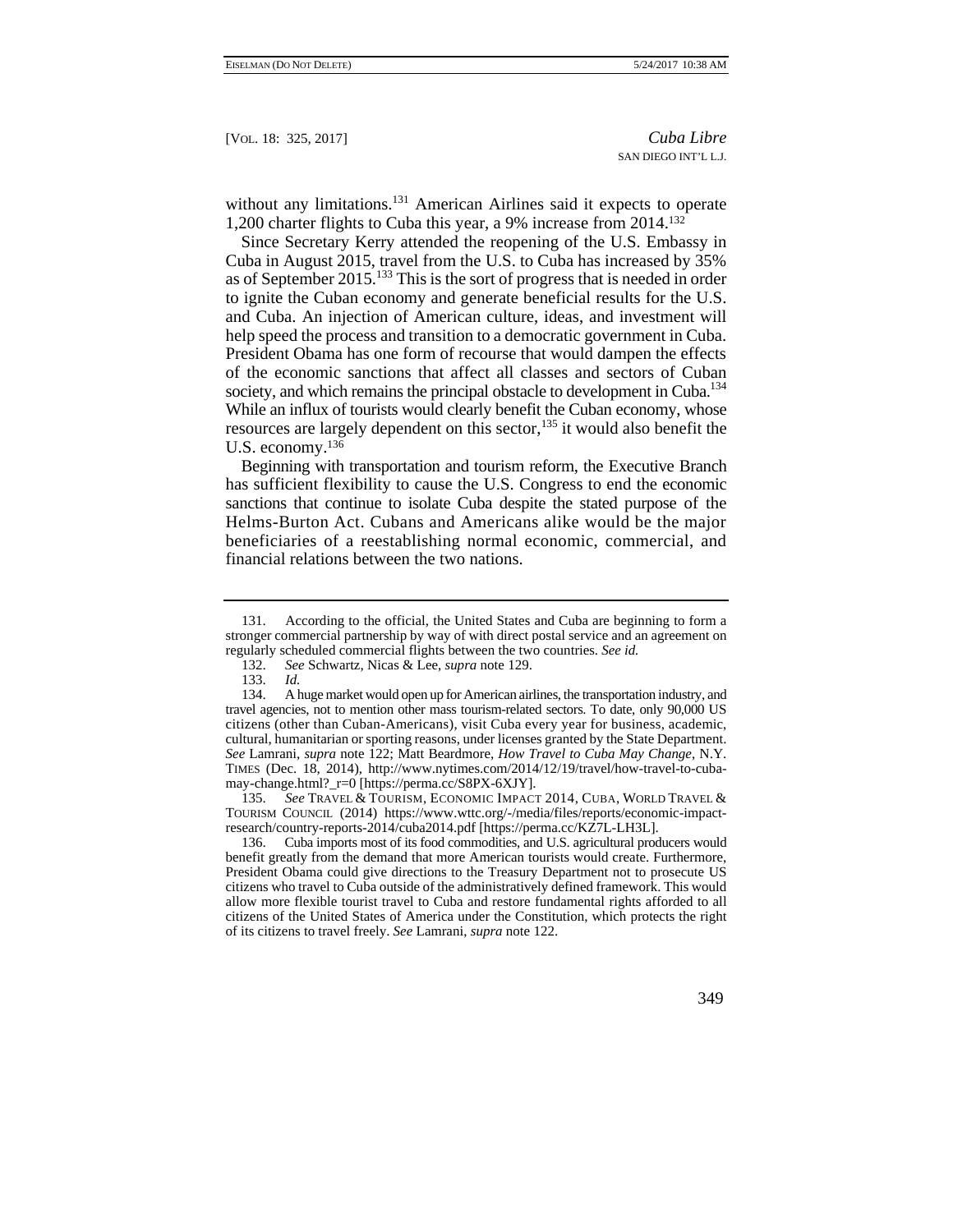# *C. Human Rights and Public Health in Cuba*

contact with Cuba and erode Cuba's government and society.<sup>137</sup> The expanded One facet of the Helms-Burton legislation is that it was designed to bring about change by encouraging as many countries as possible to reduce their territorial reach of the Helms-Burton Act, which reaches far beyond trade between Cuba and the U.S., forbids not only all American investment, travel, and human contact with Cuba, but also isolated Cuba from any prospective international investors who were allied with the United States.138 Such comprehensive sanctions deprive Cuba of access to basic provisions for everyday life.<sup>139</sup> The Helms-Burton Act codified the policy of preserving costly licensing requirements for trading health-related products with Cuba, which hikes up the prices for these essential goods and in turn harms the health of Cuban citizens.<sup>140</sup> Cubans' human rights are suffering because of the very Embargo that was intended to defend and improve those same human rights under the autocratic Castro regime.<sup>141</sup>

# VII. FOREIGN POLICY ADJUSTMENTS STIMULATING ECONOMIC, POLITICAL BREAKTHROUGH

Cuban authorities have approved private enterprise in 181 designated activities (later expanded to 201 designated activities), and for tax purposes, have categorized these activities into seven groups aimed at creating a more

 *Case of the Cuban Embargo*, 12 UCLA J. INT'L L. & FOR. AFF. 199, 235 (2007). 137. Alberto R. Coll, *Harming Human Rights in the Name of Promoting Them: The* 

<sup>138.</sup> Aside from economic impact, this chilling effect has had drastic ramifications for human rights in Cuba. The Helms-Burton Act has achieved its goal in exacerbating the central tenets of the Embargo and increased the widespread and indiscriminate effects on the economic and social conditions, as well as the overall wellbeing of the Cuban people. *Id.* 139.

 and electricity. U.S. companies produce about half of all newly patented drugs in the world Restrictions of the Embargo make it difficult for Cubans to obtain access to important medicines, scientific and medical technology, food, chemical water treatment, and the Cuban cost of obtaining licenses in order to purchase such drugs amounted to over \$75.7 million in 2005 alone. Licensing procedures mandate that healthcare drugs are exclusively available to Cubans through intermediaries at prices that much higher than they would be in the American market. *See id.* at 238, 241–42.

<sup>140.</sup> *Id.* at 236–37, 243; Gary Hart, *Fiction in Foreign Policy*, THE HUFFINGTON POST (Mar. 7, 2011, 12:12 PM), http://www.huffingtonpost.com/gary-hart/fiction-in-foreignpolicy\_b\_832321.html?view=print [https://perma.cc/3TG9-N4TW].

 U.S. organizations and charity foundations to provide assistance to Cuban schools. *Id.* at 141. The Embargo increases the cost of educational goods by requiring them to be purchased at additional cost from non-U.S. sources, while constraining the ability of private 238, 245.

<sup>350</sup>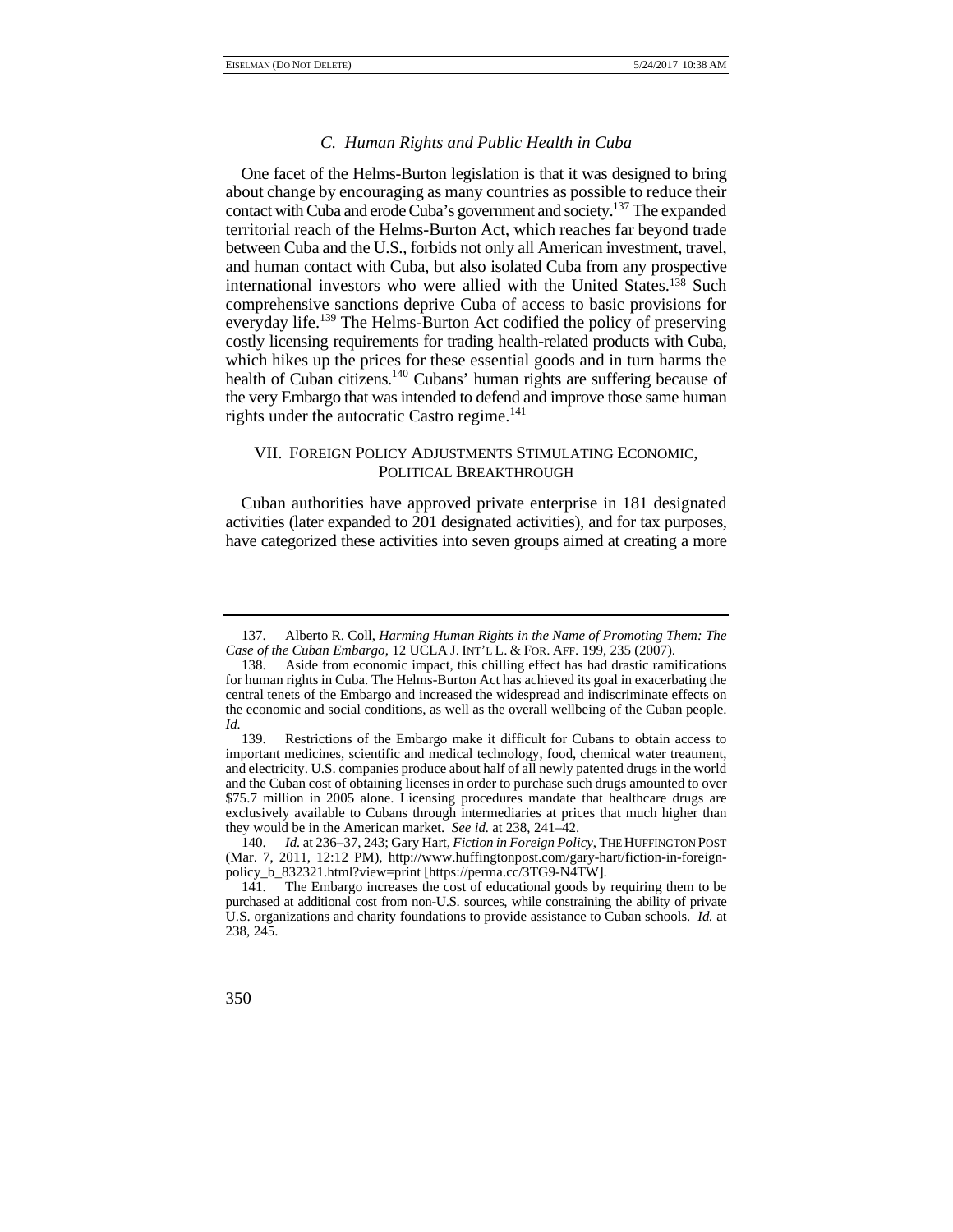streamlined tax regime.<sup>142</sup> Cuban government authorities grant or deny these licenses and, in most cases, they are approved within one week from the date that the application is received.143 Authorities have an interest in approving licenses as quickly as possible because they are a source of fiscal revenue and create community employment opportunities.<sup>144</sup> Private economic activity within Cuba is severely diminished compared to the State enterprise of the country as well as when compared with most other countries in the world (including countries in flux and those recovering from the loss of similar Communist regime subsidies).<sup>145</sup> In order to improve the GDP and overall economic conditions in Cuba, the private sector must be bolstered and stabilized. An economic change providing an influx to the private sector would be the catalyst needed to realize Cuban potential and bring about a political shift that favors capitalism and private sector competition, rather than total governmental domination.

It is in the best interest of large middle classes who perceive their opportunities to be hindered by dictatorial structures to advocate for democracy;146 however, this has not yet occurred in Cuba. While the

 vendors of agricultural products, music sales (CDs), recycling, and repair of household taxed more lightly as opposed to other groups). *Id.* at 13. 143. The most popular licensing choices for entrepreneurs are restaurants and the food industry, followed by bed and breakfasts, transportation (taxis), construction, street appliances (this has become increasingly popular for Cuban entrepreneurs because it is

<sup>&</sup>quot;Middle classes in Latin America and globally are considered to have strong pro-democracy preferences. While there is no guarantee that an emerging middle class will result in pressure for greater democracy in Cuba, there is evidence that the trend could



 for example repair of electrical and mechanical equipment, beauty salons, animal grooming, and animal transport; Group 7: Other activities, for example music and other arts teachers, 142. Group 1: The production and sale of food and beverages; Group 2: The production and sale of artisan and industrial products, for example artisan crafts, pottery, religious articles including animals for religious purposes; Group 3: Personal and technical services, clothing rentals, event planners, photography; Group 4: Room rentals, for example bed and breakfasts; Group 5: Construction and remodeling, for example bricklayers, carpenters, electricians, plumbers; Group 6: Transportation of persons and materials, including trucks, boats sports instructors, computer programming, flower sales, clowns and magicians; "Simple Activities"; A category that benefits from a simplified tax regime. Richard E. Feinberg, *Soft Landing in Cuba? Emerging Entrepreneurs and Middle Classes*, LATIN AMERICA INITIATIVE 12 (Nov. 2013), http://www.brookings.edu/~/media/research/files/reports/2013/11/ cuba-emerging-entrepreneurs-middle-classes-feinberg/cuba-entrepreneurs-middle-classesfeinberg.pdf [https://perma.cc/KZ74-TT9B].

<sup>144.</sup> *Id.*

 145. Ernesto Hernandez-Cata, *The Institutional Structure of Production in the Cuban Economy* 227 (Jan. 2014), http://www.ascecuba.org/c/wp-content/uploads/2015/01/v24 hernandezcata.pdf [https://perma.cc/RB7F-QPLH].<br>146. "Middle classes in Latin America and g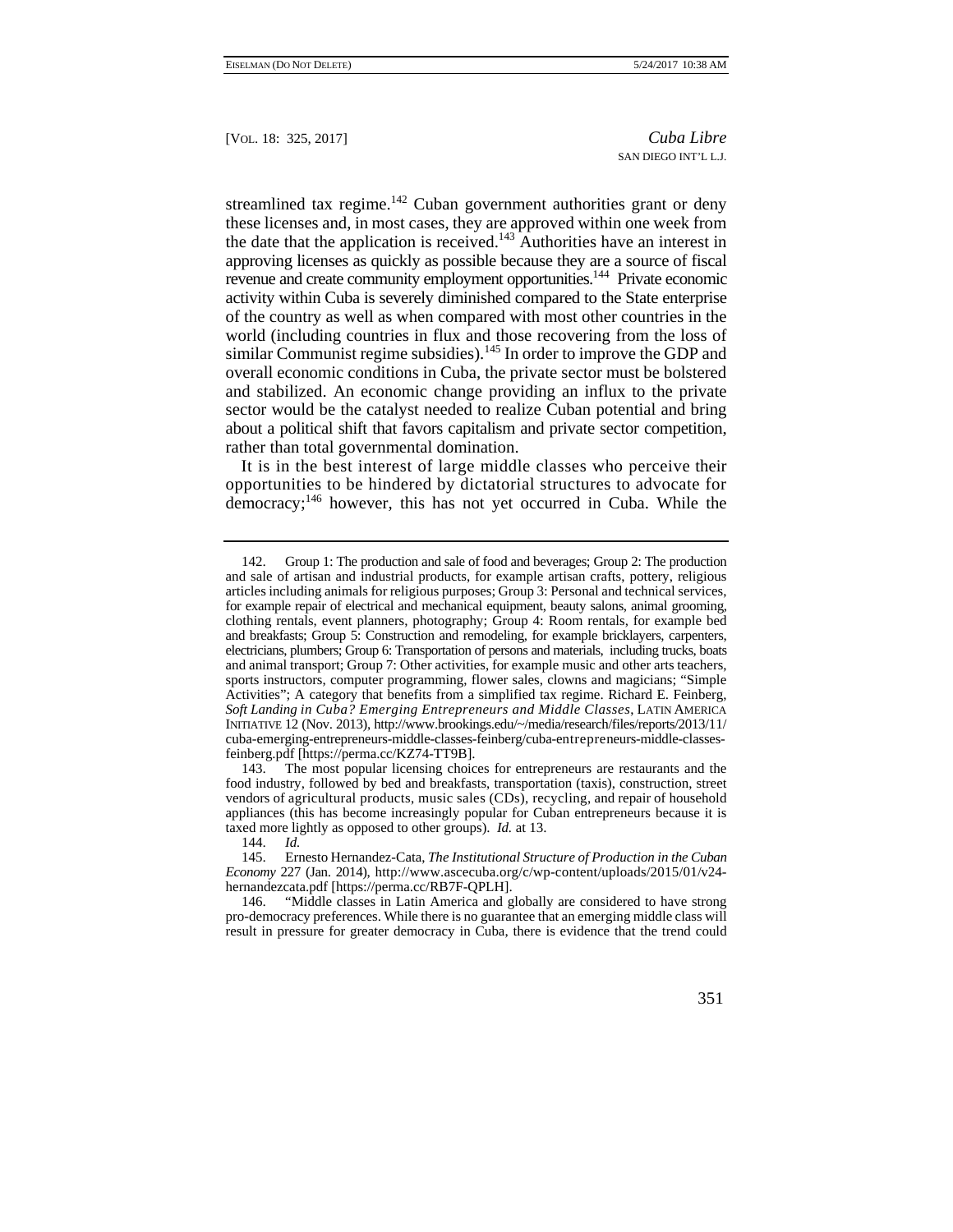to believe that they would benefit from a system in which they have equal Cuban middle class has been built by socialist structures, and many individuals continue to believe in ideology that provides universal access to social services and benefits, there is a paradigm shift in which these individuals aspire to be just that, individual. The Cuban government and foreign investors must anticipate their need for realistic economic opportunity, individual autonomy, and material prosperity. While it is too soon to suggest that the Cuban middle class will demand democratic capitalism, it is realistic opportunities to realize their individual talents and profit from careers independent of the government.

# VIII. CHALLENGES FACING CUBAN-AMERICAN ECONOMIC PARTNERSHIPS

The Cuban government must drastically change its approach towards struggling entrepreneurs seeking to improve their stagnant economic position. A more open-minded government must foster creativity and support entrepreneurial endeavors that will benefit consumers and producers of goods alike. According to a leading article about the Cuban economy, the political viewpoints of the emerging Cuban middle classes will depend on the government being receptive to entrepreneurial private interests.<sup>147</sup> If the government continues supporting a closed system, unrest and conflict will continue to mount. On the other hand, an open willingness to share power and resources would foster a more level playing field in Cuba conducive to a more hopeful and encouraging economic future.<sup>148</sup>

 they wish to engage. Doing business in Cuba will involve significant A foreseeable problem facing American companies wishing to kick start commerce with Cuba is the stark contrast of the capitalistic foundations of these companies and the socialist framework of the country with which challenges because the Cuban Government has control over virtually all

certainly auger positive change in the years to come." Johanna Mendelson Forman, *Cuba's Emerging Middle Class and Growing Private Sector*, THE HUFFINGTON POST (2013), http:// www.huffingtonpost.com/2013/11/12/cuba-middle-class\_n\_4260021.html.

<sup>147.</sup> Feinberg, *supra* note 142.

*Id.* at 45.

 U.S. exports would enable Cuban entrepreneurs to access badly needed machinery To help promote private business in Cuba, the President should authorize U.S. firms and individuals to engage in commerce in goods and services with independent entrepreneurs in Cuba, and to provide financial and technical assistance to them. and other supplies and U.S. creditors would fill the capital gap. U.S. importers would broaden the consumer base for Cuban producers.

*Id.* at 53.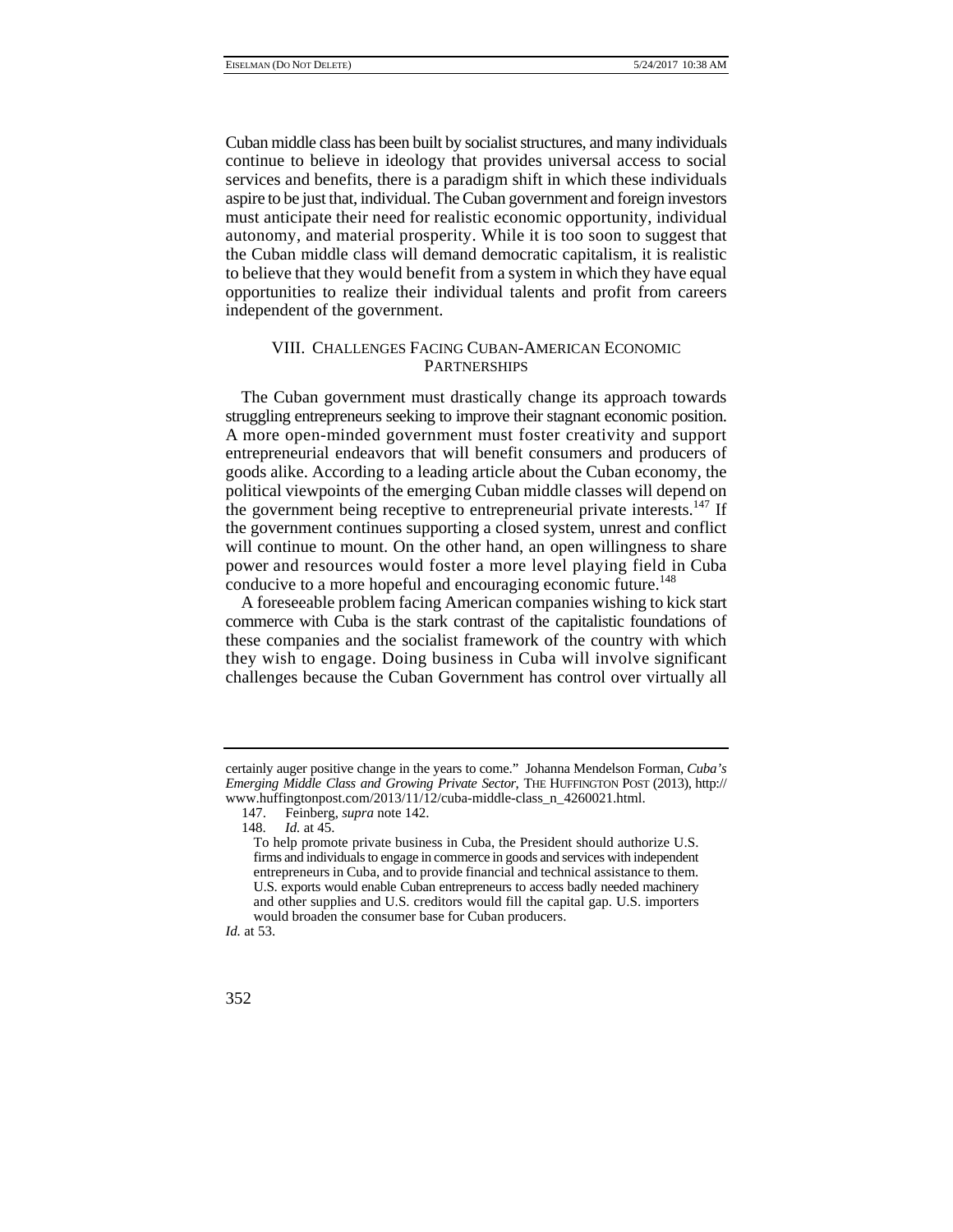business enterprises. $149$  It is unlikely that the Government, under the Castro regime, would relinquish any control; if anything, the Government would be skeptical and overly involved in American intrusion into the Cuban economy.<sup>150</sup> The Cuban market remains controlled by international private ventures with the Cuban government in which the government seeks a 51 percent ownership stake.151

The notion that the Cuban government would act as a joint business partner may dissuade companies from engaging with Cuba at all. Since American companies will likely need to collaborate with the government, they must be cautious of heightened liability that looms large in conducting business with a corrupt government. American companies seeking contractual arrangements with Cuban officials must be aware of the possibility that illegal payments will be requested.<sup>152</sup>

 that led to the arrest of a Canadian businessman in 2011, who was later A recent reminder of the corruption in Cuba is the anti-corruption bust sentenced to 15 years on bribery charges.<sup>153</sup> Cuban officials also arrested two other employees from the company and seized the company's Cuban assets, which were worth nearly  $$100$  million.<sup>154</sup> This ordeal serves as a

152. *See* U.S. DEP'T OF THE TREASURY, WHAT YOU NEED TO KNOW ABOUT THE U.S. EMBARGO 2 (2001), https://www.treasury.gov/resource-center/sanctions/Documents/tab4.pdf [https://perma.cc/3XAJ-YM2X]. "In this type of environment, a bribe paid to an official to obtain commercial benefits may be less likely to be discovered and disclosed but is no less illegal, at least under U.S. law." Belevetz & Oleynik, *supra* note 149.

 *in jail*, REUTERS (Feb. 21, 2015, 8:53 PM), http://www.reuters.com/article/us-cuba-corruption-153. Daniel Trotta, *Cuba frees Canadian businessman Tokmakjian after three years*  canada-idUSKBN0LP0QA20150222 [https://perma.cc/X8Z4-BZBA]. Canadian transport executive, Cy Tokmakjian, was released after serving 3 years without any reason given by the Cuban government for his release. *Id.* 154. "Fourteen Cubans, including to

"Fourteen Cubans, including two high-ranking officials, were also convicted and sentenced in connection with the bribery charges." Daniel Trotta, *Cuba sentences Canadian CEO to 15 years on financial charges*, REUTERS (Sept. 27, 2014, 9:15 PM),

 <sup>149.</sup> *See* Timothy Belevetz & Ronald Oleynik, *A Warning on Doing Business in Cuba*, CNBC (July 30, 2015, 11:09 A.M.), http://www.cnbc.com/2015/07/30/a-warningon-doing-business-in-cuba-commentary.html [https://perma.cc/Q6B5-UT6G].

<sup>150.</sup> *Id.*

 <sup>151.</sup> *See* Jason Ankeny, *The Challenges of Doing Business in Cuba*, ENTREPRENEUR (Dec. 16, 2015), http://www.entrepreneur.com/article/252795 [https://perma.cc/QL8C-B79D]. "Cuban government is unwilling to bend its existing rules for conducting business. Under those rules, a foreign business must partner with the government and most likely agree to be represented by a state-owned law firm." Mike Coates, *What You Need to Know if You're Considering Doing Business in Cuba*, FORBES (Nov. 19, 2015), http://www. forbes.com/sites/forbesleadershipforum/2015/11/19/what-you-need-to-know-if-youreconsidering-doing-business-in-cuba/#e477e1320e37.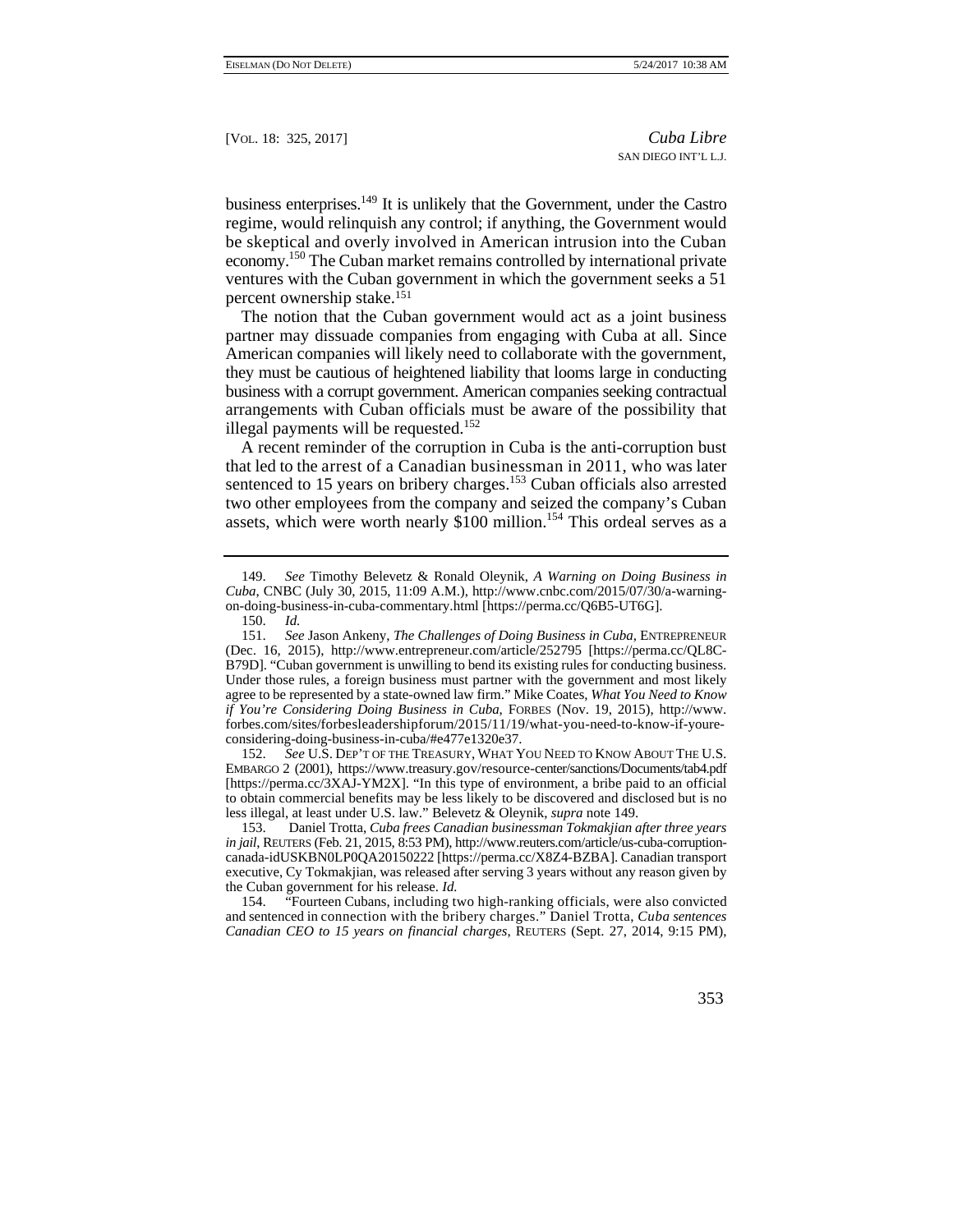cautionary reminder to American business owners seeking to venture into Cuba to expand their investments.

Since the state runs virtually all significant business enterprises, it raises the possibility that any payment of a bribe related to not only traditional government functions, such as permitting, licensing, and government contracting, but also to business deals that in other places would be wholly between private parties will be a violation of the Foreign Corrupt Practices Act  $(FCPA).<sup>155</sup>$ 

The FCPA also requires U.S. companies adhere to precise book and record keeping provisions and adopt an adequate system of financial and accounting controls that are enforced subject to Department of Justice and Securities and Exchange Commission standards.156 American companies that are engaged in trade with Cuba must maintain close supervision of interactions with Cuban officials, and employ compliance safeguards to regularly audit before, during, and after the execution of any contract or business transaction.157 Opening the door to trade with Cuba should provide U.S. businesses with new and profitable opportunities, but it also presents significant risks and liabilities for corruption and bribery that can be at least partially curbed with attention to detail.

# IX. RECONSIDERING EMBARGOES AS EFFECTIVE AMERICAN POLICY MEASURES

 financial relations regarding Cuba, exemplify the controversial foreign policy Economic sanctions, such as the calculated withdrawal of U.S. trade or tool known as an embargo that governments utilize to change behaviors of the target country or punish them by damaging their economy.158 Given the political landscape and current state of international affairs, economic sanctions are no longer effective tools that instigate change. According to a report by the Peterson Institute for Internal Economics, the success rate of such sanctions is dependent on the type of policy or governmental change sought.159 Economic constraints sanctioned to effectuate relatively

http://www.reuters.com/article/us-cuba-corruption-idUSKCN0HM0PW20140928 [https:// perma.cc/R9WN-547Z].

<sup>155.</sup> The FCPA makes it illegal to pay an official of a foreign government, or any "instrumentality" thereof, to obtain a business benefit. Foreign Corrupt Practices Act of 1977, 15 U.S.C. § 78dd-1.

<sup>156.</sup> *See generally id.* 

 party intermediaries as well as payments made by all business partners in order to safeguard 157. Companies cannot shield themselves by having third parties pay their bribes, therefore, businesses must implement compliance programs the tightly monitor all thirdtheir investments in Cuba. *See id*. Feinberg, *supra* note 142.

<sup>158.</sup> HUFBAUER ET AL., ECONOMIC SANCTIONS RECONSIDERED 1 (3d ed. 2007).

<sup>159.</sup> *Id.* at 158.

<sup>354</sup>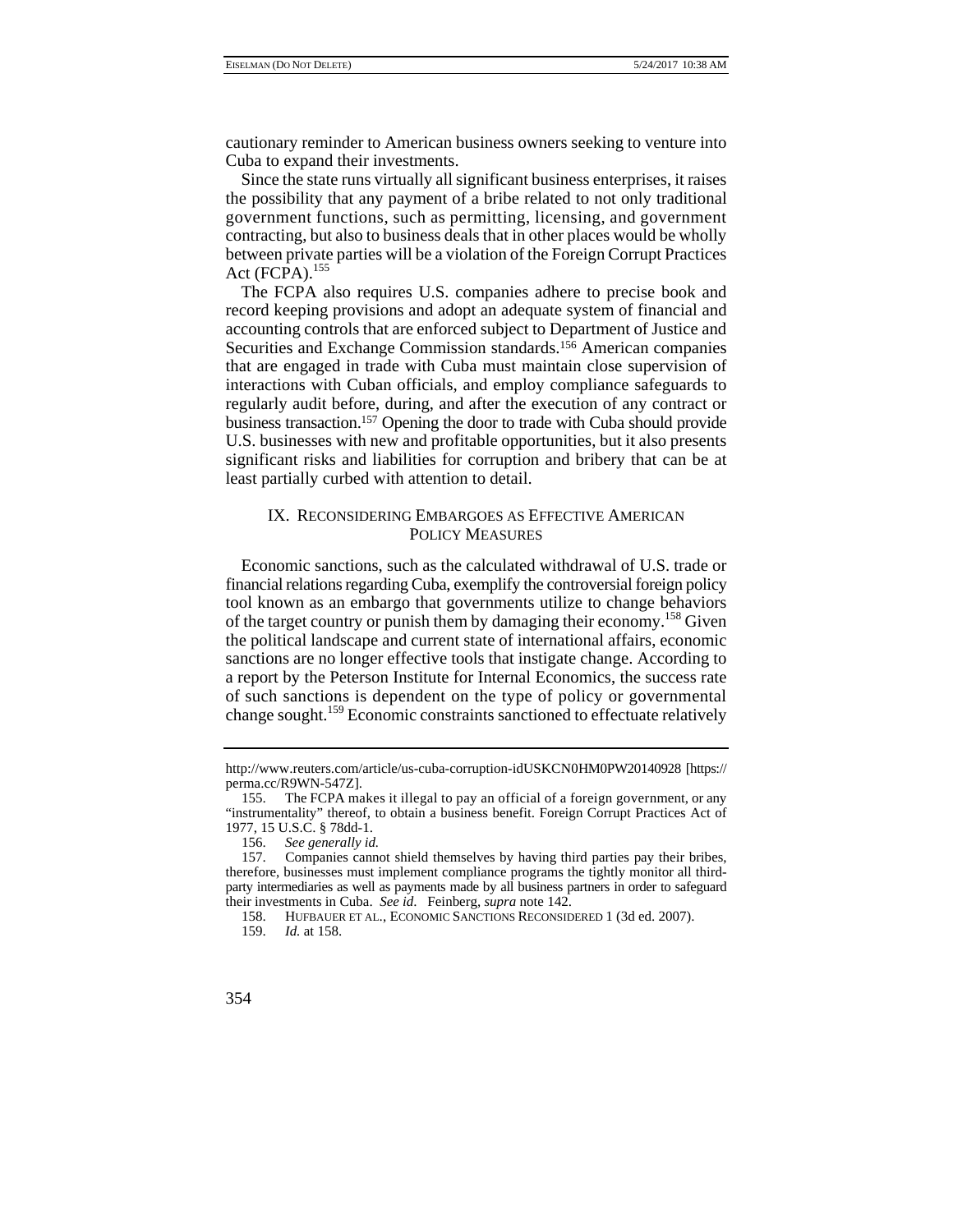small and limited goals, such as the release of a political prisoner, succeed half the time.<sup>160</sup> When economic sanctions are used to accelerate entire political regime changes (e.g., by destabilizing a particular leader or by ousting a dictator), changing a country's policies in a major way, the sanctions succeed in roughly 30 percent of attempts.<sup>161</sup>

All economic sanctions and results of the Embargo are facing an uphill battle in which the Castro regime has undeniably become stronger and more assertive towards their people as the restrictions increase.<sup>162</sup> The Embargo and the Helms-Burton Act aim to provoke major change and political revolution in Cuba, but their means of achieving such a significant goal have been, and will continue to be, ineffective due to the unintended benefactors of more stringent sanctions—the leaders of the Castro regime.

 of the United States' largest and most trusted trade partners while the economic relationship with China offers the most realistic means for There is a double standard in our government in which past administrations routinely opposed efforts in Congress to impose trade sanctions against countries like China because of its poor human rights record, yet renewed the sanctions against Cuba each year.<sup>163</sup> However, China has become one government has maintained a debilitating embargo on nearly all facets of the Cuban economy.<sup>164</sup> It has been widely accepted that maintaining an inspiring political and human rights reform, but this rationale has not been applied to Cuba.<sup>165</sup> In fact, the restrictions that were codified as the Helms-Burton Act will likely remain in effect as long as Congressional approval

<sup>160.</sup> *Id.* at 141. "Sanctions now are often deployed in settings where central government authority is fragile or fragmented." The Embargo against Cuba was created to put pressure on the Castro regime and effectuate political change of an entire country, a huge goal. At the same time, the central government controls the means of production in every facet of the economy and is a strong autocratic dictatorship rather than a divided regime. It is no wonder that change is unlikely to occur after such a long period of the status quo under the Helms-Burton restrictions. *See id.* at 146–47.

<sup>161.</sup> *Id.* 

 a world leader with many alliances make it difficult to sanction without disrupting 162. *Id.*  163. Griswold, *supra* note 51. The Chinese government has jailed and killed far more political and religious dissenters than the Cuban government has. China's resources, communist history, and access to nuclear weapons make it a country of greater concern from a national security standpoint than Cuba. China's economic influence and power as international allegiances and burning bridges along the way. *Id.* 

<sup>164.</sup> *Id.* 

<sup>165.</sup> *Id.*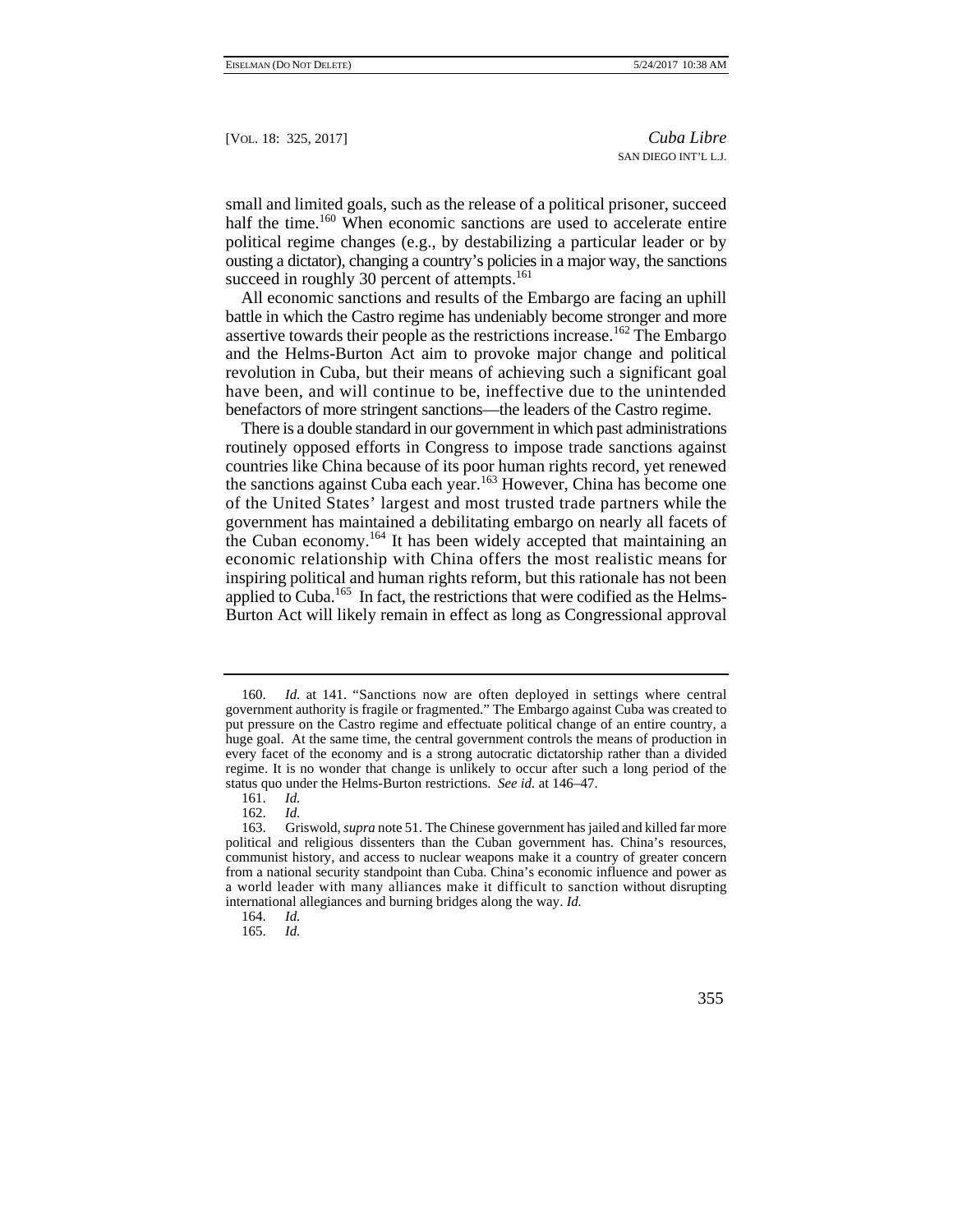is needed to repeal the Act.<sup>166</sup> Foreign policy is in this area is disjointed, as highlighted by the fact that economic sanctions appear to be hindering the large regime overhaul needed in Cuba.

In a speech on trade early in his first term, President George W. Bush noted that,

Trade creates the habits of freedom, to create the expectations of democracy and demands for better democratic institutions. Societies that open to commerce across their borders are more open to democracy within their borders. And for those of us who care about values and believe in values—not just American values, but universal values that promote human dignity—trade is a good way to do that.167

 can support and influence their system of government, fulfilling the intended Unrestricted trade and globalization foster democracy, and countries like Cuba, when exposed to a free market economy after years of being oppressed under an authoritarian system, are prime candidates to thrive under democratic conditions where they have greater opportunity and human rights protection.<sup>168</sup> Development may also help to solidify a larger middle class in Cuba that goals of the Cuban Embargo.

 The Embargo has completely failed to achieve any of its main objectives. It has not changed the course or nature of the Cuban government, nor has it liberated a single Cuban citizen.<sup>169</sup> Director of the Center for Trade Policy Studies at the Cato Institute, Daniel Griswold has stated,

 freedom to travel and has cost US farmers and other producers billions of dollars The Embargo has made the Cuban people a bit more impoverished, without making them one bit more free. At the same time, it has deprived Americans of their of potential exports.170

<sup>166.</sup> Cuba is not the only example of American failures to implement economic sanctions. Sanctions against Burma, Iran, and North Korea have been largely ineffective at creating any change and the oppressive regimes in power have been largely unchanged. However, economic sanctions in these instances have had the side effect of injuring and impoverishing the destitute and contributing to the poverty rate in the target country. *See id.*

 <sup>167.</sup> *Id.* 

 citizens access to resources that encourage freethinking and the spread of information. Furthermore, access to the free trade of goods speeds up development and gives Telephones, satellite television, fax machines, and Internet access undermine oppressive and authorization influence. *See generally id.* 

<sup>169.</sup> The U.S. objective in Cuba was to eventually liberate the people of Cuba from the Castro regime and give them hope for a better, democratic future. This objective has undoubtedly failed in most aspects and the economic repercussions of the Embargo was to further deprive the Cuban people of low-cost, affordable food and commodities that but for the Embargo, could have been bought for cheaper and more competitive prices directly from the U.S. *See* Griswold, *supra* note 24.

<sup>170.</sup> *Id.* 

<sup>356</sup>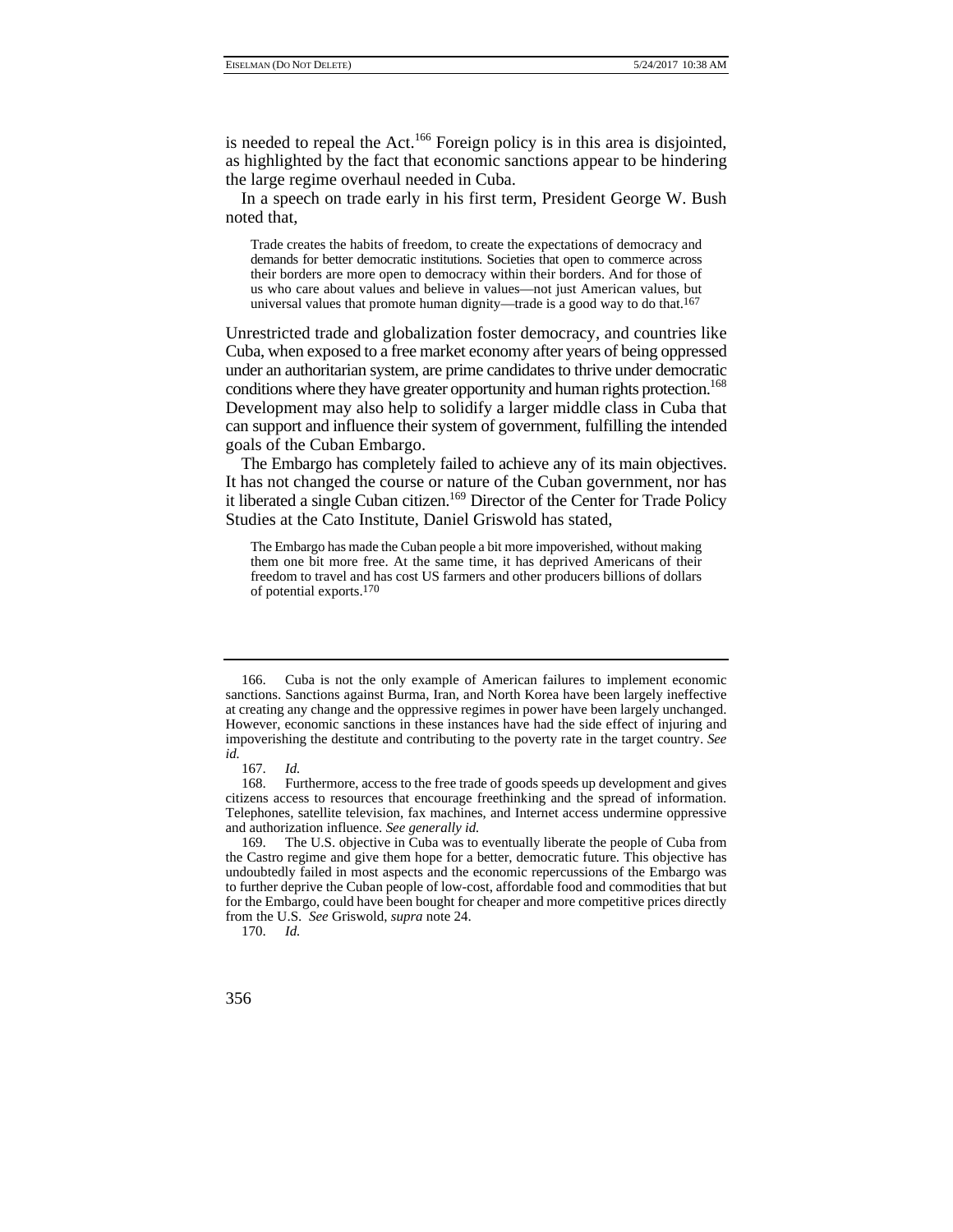The failure of the Embargo has been exacerbated by its accompanying legislation, the Helms-Burton Act. The Act presents an unworkable model that leaves no real opportunity to bring change to Cuba because it eliminates the Executive Branch's authority to end the Embargo. $^{171}$ 

 approval needed to repeal the Helms-Burton Act. Things will stay as they The President will likely not take action to subvert the Congressional are unless Congress decides to repeal the Act, which is unlikely considering the inadequate amount of bipartisan cooperation in the legislature. However, an additional solution remains, if the Constitutional separation of powers issue is raised before the Supreme Court of the United States. Considering that there is sufficient standing, and accompanying procedural guidelines are met, the Supreme Court would have the authority to decide this issue and potentially vest the power to terminate the Embargo with the President, not members of Congress.

A potential impediment to having the Supreme Court resolve the separation of powers issue is that the Court has the power to defer answering the question to another branch of government. The Court does this by determining that the issue is a political question, which is fundamentally non-justiciable as a legal issue.172 The Court can essentially refuse to consider this question and would likely leave it for the Legislative Branch (Congress) to decide. At that point, Congress would be hesitant to relinquish their control over Cuba granted to them by the Helms-Burton Act, and consequently, the issue would not be resolved.

Unfortunately, the economic Embargo against Cuba has for decades been justified on thinly veiled policies and outdated legislation and is unlikely to be repealed.<sup>173</sup> The political barriers to terminating the Embargo need not completely stall relations and a symbiotic trading relationship. The Embargo costs the U.S. economy between \$1.2 and 4.84 billion annually

 that Cuba is no longer seen as a threat to national security and does not fall under the definition The Embargo is still justified by the TWEA, even though officials have stated of an "enemy." *See* Harris, *supra* note 29.



<sup>171. 22</sup> U.S.C. §§ 6021–6091 (2016).

 Finn, *The Court and Constitutional Interpretation,* lecture in *Civil Liberties and the Bill*  172. The political question doctrine reflects the Supreme Court's decision to avoid inserting itself into conflicts between branches of government, which is precisely what needs to be done in order to resolve the separation of powers injustice resulting from the Helms-Burton transferring authority to terminate the Embargo to Congress. *See* John E. *of Rights*, TEACHING CO. (2016), http://www.thegreatcourses.com/courses/civil-libertiesand-the-bill-of-rights.html [https://perma.cc/Q9P3-WGKF].<br>173. The Embargo is still justified by the TWEA. even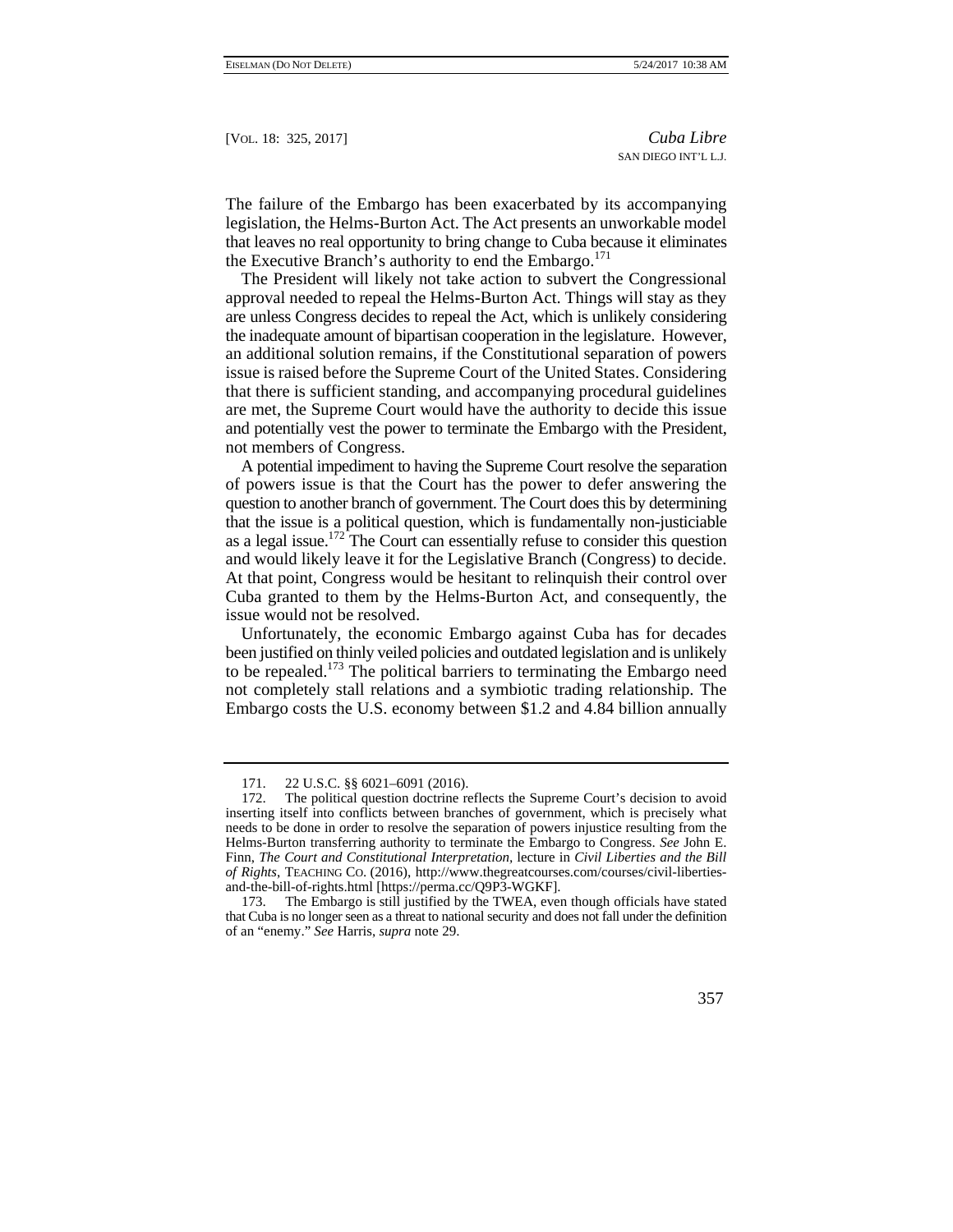in lost sales and exports, while Cuba has calculated the total costs throughout the entire Embargo at over \$1 trillion.<sup>174</sup>

The manner in which the Helms-Burton Act was drafted still allows for real change and progress to be made through Executive Action that is not specifically forbidden. The numerous sanctions against Cuba and laws that govern U.S.—Cuba relations can be somewhat neutralized in order to give Cubans the necessities of daily life and help provide them with resources they would otherwise be without. This kind of assistance would improve the image of the U.S. in the eyes of Cubans as well as the international community, which has routinely rejected the Embargo without enforcing any punishments on the U.S.175 While the Helms-Burton Act is outdated and ineffective, American efforts to improve relations with Cuba need not be.

 such a globalized world economy, unilateral sanctions harm American of the international community.177 This result is evident in Cuba, where other Generally, as a foreign policy measure, economic sanctions tend to damage American economic interests over time without improving or modifying the target country's behavior in any substantial manner.<sup>176</sup> Presently, with firms disproportionately compared to those of the target country, which can usually find substitute sources of supply and financing from other members countries have continued to trade with Cuba to meet their demand for products.

While relatively few American agricultural producers have profited from exporting their goods to Cuba, there are many other industries and

176. Richard N. Haass, *Economic Sanctions: Too Much of a Bad Thing,* BROOKINGS INSTITUTION (June 1998), http://www.brookings.edu/research/papers/1998/06/sanctionshaass [https://perma.cc/Y56C-LYLX].

 if they decide to engage in trade despite sanctions, leading to even further conflict. Third- party countries that violate the terms of U.S. sanctions are unnecessarily labeled and treated unfavorably and even draw attention away from the original intent of the sanctions on the 177. Furthermore, American interests are harmed indirectly because when discouraging other free countries to trade with the target country, U.S. foreign policy can be undermined target. *See id.* 



 <sup>174.</sup> *See* Margot Pepper, *The Cost of the Embargo*, DOLLARS & SENSE (Feb. 28, 2016), http://www.dollarsandsense.org/archives/2009/0309pepper.html [https://perma.cc/ KMY6-N28Q]; Portia Siegelbaum, *Cuba: U.S. Embargo Causes \$1 Trillion in Losses*, CBS NEWS (Sept. 14, 2011), http://www.cbsnews.com/news/cuba-us-embargo-causes-1 trillion-in-losses/.

 massive and systematic violation of the human rights of all Cubans; it is contrary to International Law; it has been described as a crime of genocide." Still, there has not been 175. In a speech given to the U.N. delegates before the annual vote on the Embargo, Cuban Foreign Minister Bruno Rodriguez Parrilla stated, "The blockade is a flagrant, any action to punish the U.S. or bring about any real change to lift the Embargo for good. Elise Labott & Richard Roth, *U.N. overwhelmingly rejects U.S. embargo of Cuba*, CNN (Oct. 27, 2015), http://www.cnn.com/2015/10/27/politics/un-vote-cuba-embargo/ [https://perma.cc/ YWL3-YCXN].